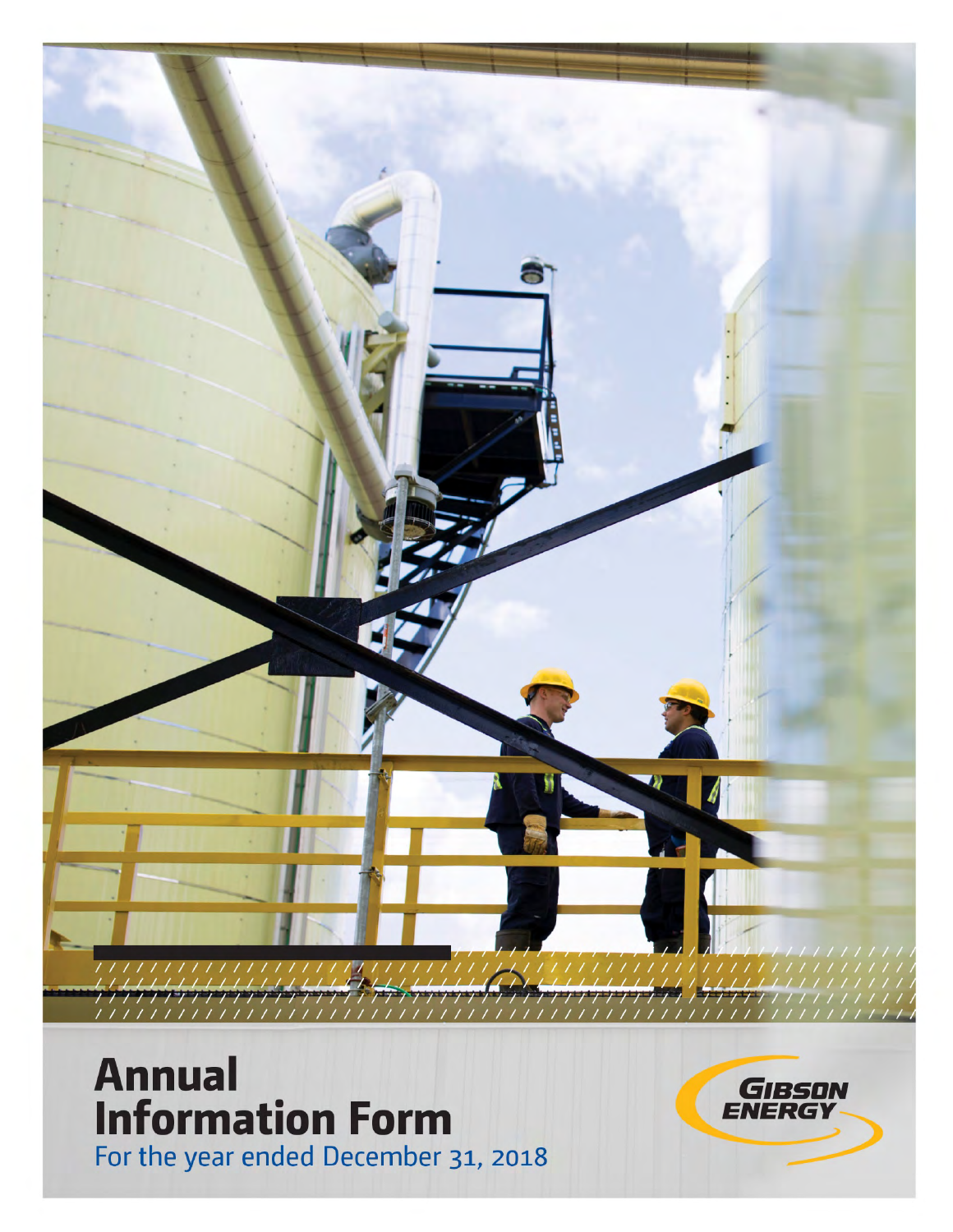| 26 |
|----|
|    |
|    |
|    |
| 29 |
|    |
| 47 |
|    |
| 56 |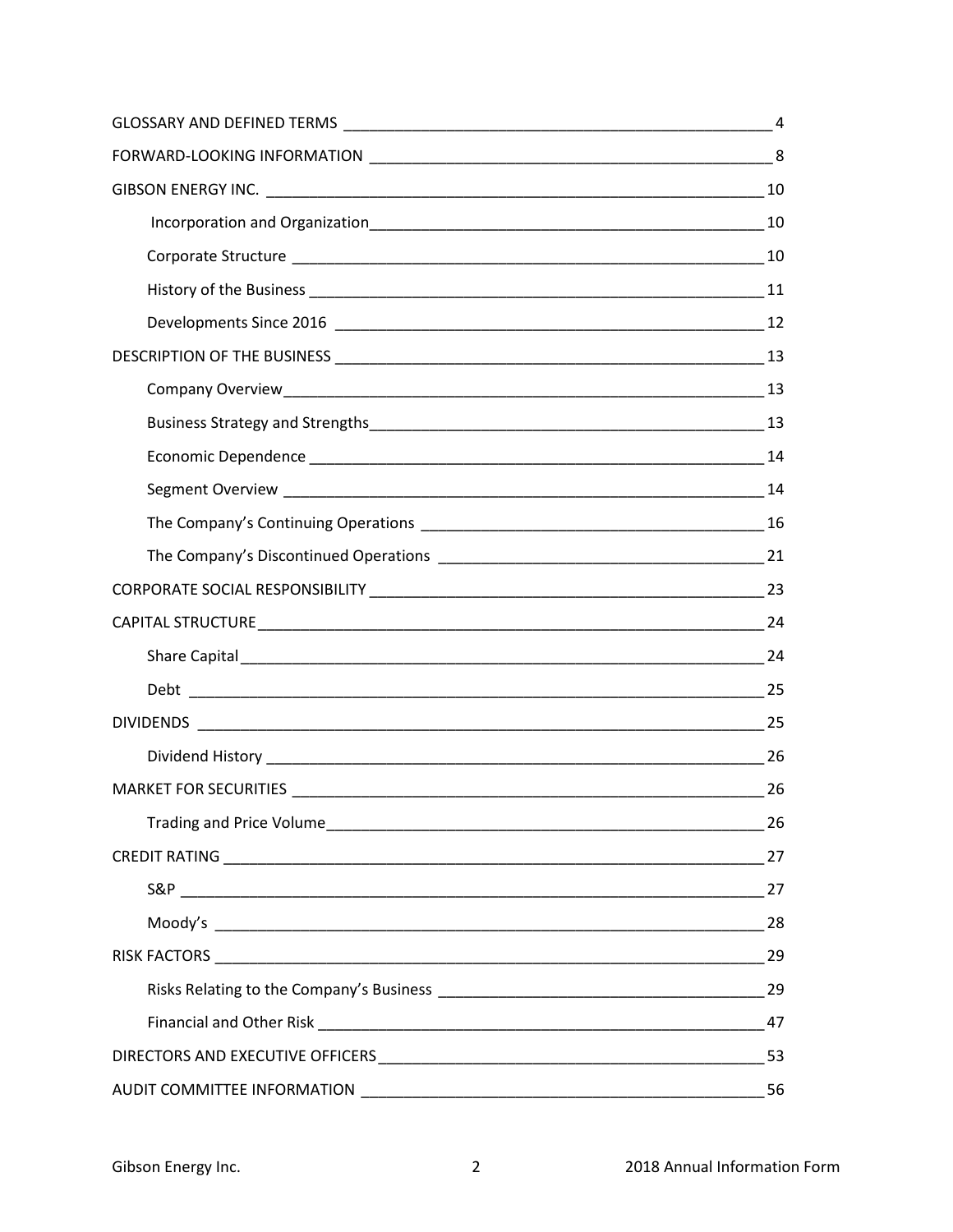| CEASE TRADE ORDERS, BANKRUPTCIES, PENALTIES OR SANCTIONS _____________________58   |    |
|------------------------------------------------------------------------------------|----|
|                                                                                    |    |
| INTERESTS OF MANAGEMENT AND OTHERS IN MATERIAL TRANSACTIONS ____________________60 |    |
|                                                                                    | 60 |
|                                                                                    |    |
|                                                                                    |    |
|                                                                                    | 60 |
|                                                                                    | 62 |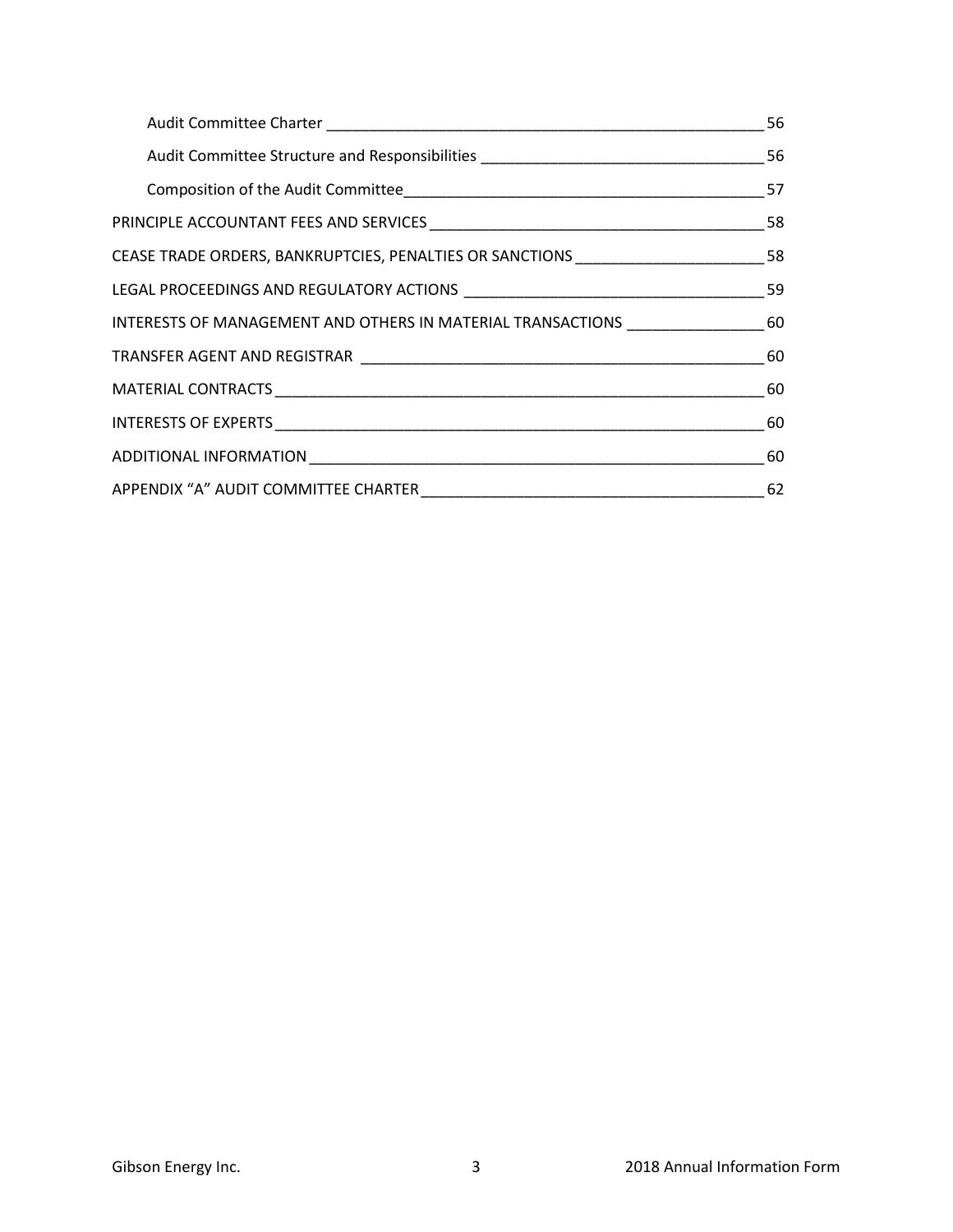## **GLOSSARY OF TERMS AND DEFINED TERMS**

In this Annual Information Form ("AIF"), references to "we", "us", "our", "its", "Gibson" or "the Company" mean Gibson Energy Inc., its subsidiaries, partnerships and joint venture investments unless the context otherwise requires.

In this AIF, unless otherwise indicated or the context otherwise requires, the following terms shall have the meanings set forth below.

**2011 Equity Incentive Plan:** The Company's long-term incentive plan.

**ABCA:** Business Corporations Act (Alberta).

**AEP:** Alberta Environment and Parks.

**API Gravity:** American Petroleum Institute Gravity, a measure of the relative density of liquid petroleum products. A higher API Gravity value is associated with a lighter petroleum liquid.

**AQMS:** Air Quality Management System.

**asphalt:** Liquid asphalt cement is primarily produced by petroleum distillation. Liquid asphalt cement is a dark brown to black cementitious material and is primarily used in the road construction and maintenance industry as well as for shingle manufacturing and roofing purposes.

**barrel:** One barrel of petroleum.

**Board:** The board of directors of Gibson Energy Inc.

**brownfield:** built on a site, or adjacent to a site with pre-existing industrial development.

**butane:** A common LPG that is colorless and flammable, C4H10. Butane has numerous commercial uses and is used industrially as a feedstock for gasoline and in petrochemical production.

**CAAQS:** Canadian Ambient Air Quality Standards.

**Cal-Gas:** Cal-Gas Inc.

**Canwest:** Canwest Propane ULC.

**CCIR:** Carbon Competitiveness Incentive Regulation.

**CLA:** Climate Leadership Act.

**Common Shares:** The common shares of the Company.

**condensate:** A petroleum mixture composed primarily of pentane and heavier hydrocarbons, usually produced with or extracted from natural gas, which is liquid at normal pressure and temperature. The component of NGLs that remains after the propane and butane have generally been removed, comprised of a pentane and higher hydrocarbon composition.

**Continuing Operations:** All of the Company's operations excluding the Discontinued Operations.

**crude oil:** Naturally occurring mixture of liquid hydrocarbons which occurs in many varieties, or grades, which are often categorized by properties such as density and sulphur content.

**Curtailment Rules:** Alta Reg 214/2018 implemented by an Order in Council issued on December 3, 2018.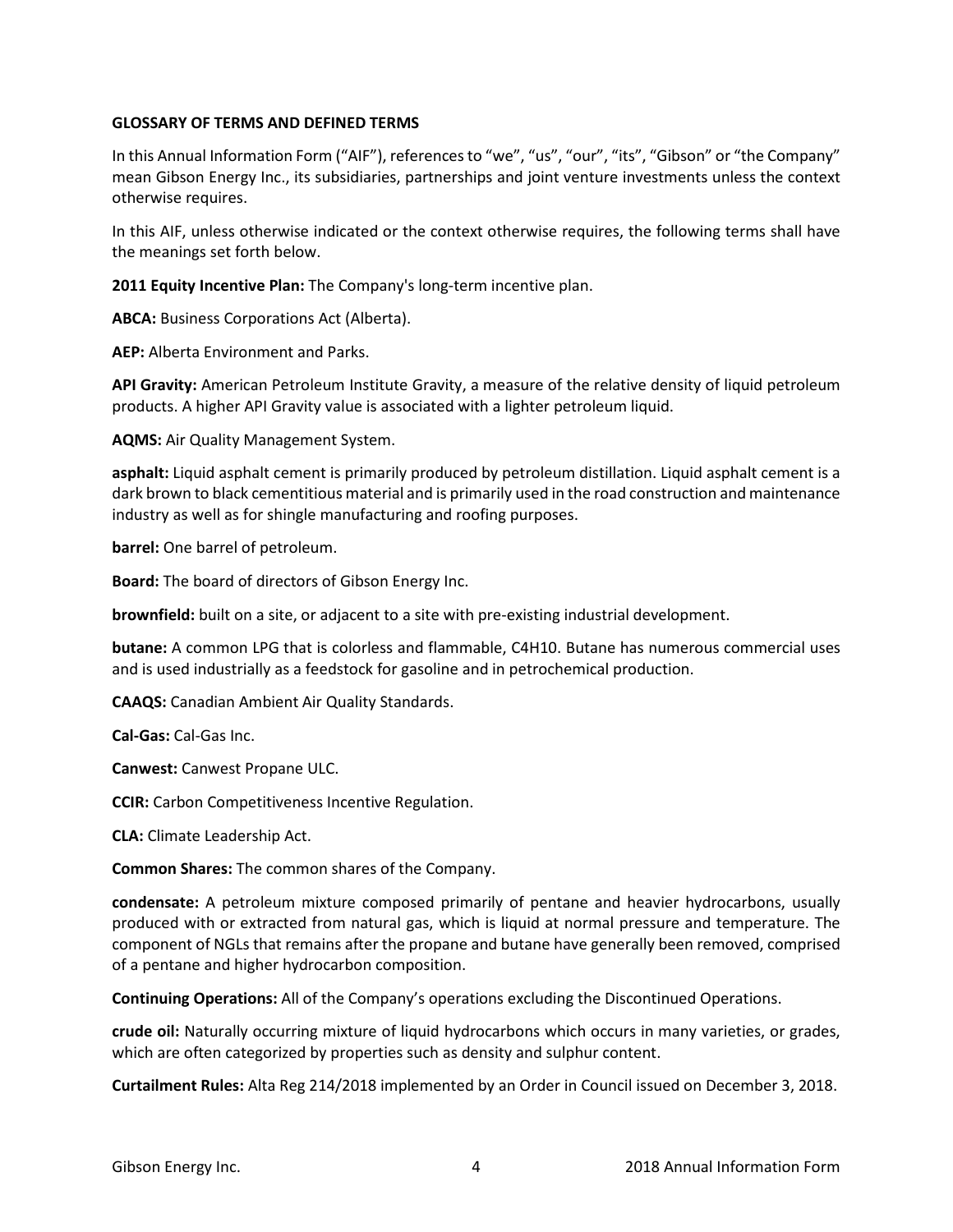**CVGO:** Combined Vacuum Gas Oil. A feedstock for fluid catalytic crackers used to make gasoline, gasoil and many other by-products.

**Debentures:** The Company's outstanding \$100 million aggregate principal amount 5.25% convertible debentures due July 15, 2021.

**diesel:** Combustible petroleum distillate used as a fuel for diesel engines.

**diluent:** A petroleum stock which is used to reduce the viscosity and increase the API Gravity of a heavier petroleum stock by dilution, typically condensate or butane.

**Discontinued Operations:** Gibson's Truck Transportation Canada, U.S. Environmental Services, and Industrial Propane businesses.

**distillate:** A liquid condensed from vapor in distillation, including diesel and jet fuel.

**drilling mud/fluid:** Drilling mud/fluid is used to lubricate well drills and transport cut material to the surface, among other uses.

**DRIP:** Gibson's dividend reinvestment program.

**DSU:** A deferred share unit issuable pursuant to the 2011 Equity Incentive Plan.

**Edmonton Terminal:** Gibson's terminal located at Edmonton, Alberta, with crude oil and petroleum products storage capacity that has receipt and delivery connections to major pipelines in the area.

**Emulsion:** A mixture of crude oil, water, and other liquids.

**Federal Methane Regulations:** Regulations Respecting Reduction in the Release of Methane and Certain Volatile Organic Compounds (Upstream Oil and Gas Sector).

**feedstock:** A raw material required for an industrial process such as petrochemical processing or manufacturing.

**frac fluids:** A fluid, either water or hydrocarbon, used to transport proppant in a hydraulic fracture well completion.

**Framework:** the Pan-Canadian Framework on Clean Growth and Climate Change.

**federal backstop standard:** a federal backstop carbon price.

**gathering:** transportation of gases and liquids from the site of extraction to a refinery, storage facility, or transmission line.

**gasoline:** Volatile, flammable liquid mixture of hydrocarbons obtained from petroleum.

**GHG:** Greenhouse Gas.

**greenfield:** Built on a previously undeveloped site.

**Hardisty Terminal:** Gibson's terminal located at Hardisty, Alberta, with crude oil storage capacity that has receipt and delivery connections to most major pipelines in the area and to the Hardisty Unit Train Facility.

**Hardisty Unit Train Facility:** A unit train facility at Hardisty, Alberta, jointly developed with U.S. Development Group LLC, that includes an exclusive five-kilometer pipeline connection from the Hardisty Terminal.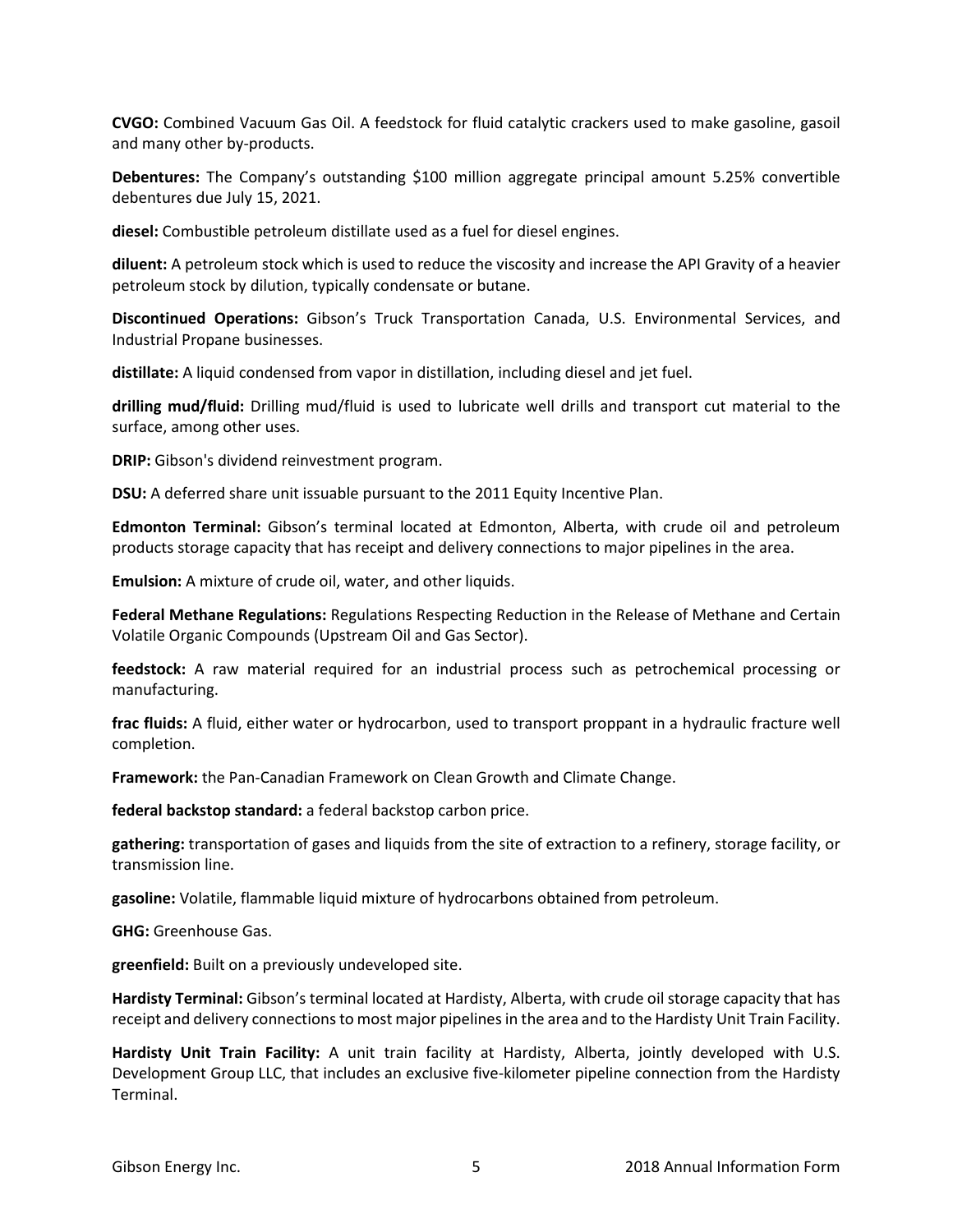**HFCs:** Hydrofluorocarbons.

**IPO:** The initial public offering or the first sale of Common Shares by Gibson to the public which closed on June 15, 2011.

**light ends: P**etroleum products like propane and butane that rise to the top of distillation towers during the refining process.

**LPG:** Liquefied petroleum gas. Typically comprised of ethane, propane and butane.

**midstream:** The industry term for the components of the energy industry in between the production of oil and gas (upstream) and the refining and distribution of refined and finished products (downstream).

**Moose Jaw Facility:** Gibson's heavy crude oil processing facility located at Moose Jaw, Saskatchewan, that produces asphaltic and lighter distillate products that are generally sold into specialized markets.

**NGLs:** Natural gas liquids, comprised of ethane, propane, butane and natural gasoline.

**Notes:** Collectively, the Company's outstanding \$300 million aggregate principal amount 5.375% senior unsecured notes due July 15, 2022, and outstanding \$600 million aggregate principal amount 5.25% senior unsecured notes due July 15, 2024.

**OMNI:** Parent holding company of OMNI Energy Services Corp.

**OPEC:** Organization of Petroleum Exporting Countries

**pentane:** A common flammable hydrocarbon, C5H12. Commonly used as fuel, diluent and as a solvent. A major component of condensate.

**Paris Agreement:** A climate agreement signed in December 2015 by United Nations Framework Convention on Climate Change members who met in Paris, France.

**PRDs:** Processing, recovery and disposal facilities.

**propane:** A common LPG, C3H8, that is colorless and flammable. Used industrially in the petrochemical industry and commercially as a heating or engine fuel.

**PSU:** A performance share unit issuable pursuant to the 2011 Equity Inventive Plan.

**Pyote East Pipeline:** An oil gathering system located in the Permian Basin of West Texas.

**Pyote West Pipeline:** An oil gathering system located in the Permian Basin of West Texas.

**Revolving Credit Facility:** The Company's revolving credit facility of up to \$560.0 million (or U.S. \$ equivalent) which has a term expiring on March 31, 2023.

**roofing flux**: Processed asphaltic product used in the manufacturing of shingles and other roofing products.

**RSU:** A restricted share unit issuable pursuant to the 2011 Equity Incentive Plan.

**SCADA:** Supervisory control and data acquisition. Gibson's SCADA system is operated out of a central control room staffed with operators 24 hours per day, 7 days per week. Gibson's SCADA system allows the control room operators to govern the various equipment at each of the facilities including opening/closing valves, turning pumps on and off as well as, for example, selecting the speed of certain pumps, directing product to or from the appropriate tank and adjusting optimization ratios.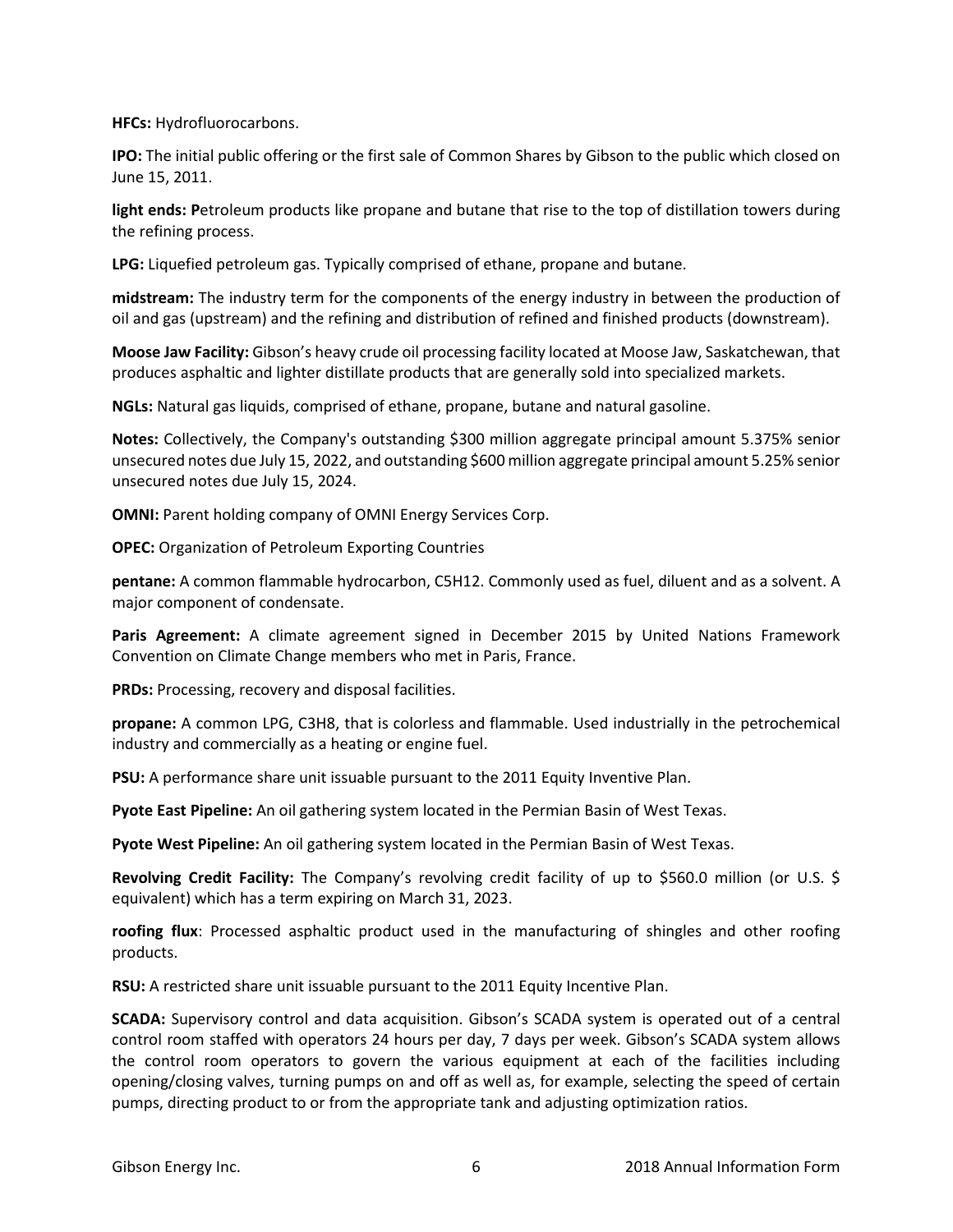**SCOOP/STACK:** The SCOOP play, otherwise called the "South Central Oklahoma Oil Province Play", is principally located in the Anadarko Basin. The STACK play is located in the Anadarko Basin area of Oklahoma. STACK is derived from "Sooner Trend (oil field), Anadarko (basin), Canadian and Kingfisher (counties)." Unlike plays such as the Eagle Ford, Bakken, Granite Wash, the Stack is not a geological formation, but a geographic referenced area.

**SDP:** Gibson's stock dividend program.

**SGRR:** Specified Gas Reporting Regulation.

**Shareholders:** The holders of issued and outstanding Common Shares from time to time.

**sour/sweet:** Describes the degree of a given crude oil's sulfur content. Sour refers to high sulfur, greater than 0.5% by weight, and sweet refers to low sulfur.

**Stittco:** Stittco Energy Limited.

**Superior:** Superior Plus, LP.

**terminalling:** The receipt of crude oil and petroleum products for storage into storage tanks and other related equipment, including pipelines, where the crude oil will be commingled with other products of similar quality; the storage of crude oil; and the delivery of the crude oil as directed by a distributor into a truck, vessel or pipeline.

**throughput:** The volume of product transported or passing through a pipeline, plant, terminal or other facility over a stated period of time.

**tops:** A bottomless light sour crude oil, a residual from the asphalt refining process, which is a feedstock for refiners.

**TSX:** Toronto Stock Exchange.

**UNFCCC:** United Nations Framework Convention on Climate Change.

**U.S.:** United States of America.

**USEPA:** U.S. Environmental Protection Agency.

**Viking Pipeline:** An oil gathering system which transports oil from the Alberta Viking oil play into the Hardisty Terminal.

**wellsite fluids:** Includes oil based drilling and frac fluids used in the drilling and completion of oil and natural gas wells.

**WCSB:** Western Canadian Sedimentary Basin.

**Wink hub:** A collection of crude oil terminals in Wink, Texas.

**WTI:** West Texas Intermediate, a type of crude oil used as a benchmark in crude oil pricing.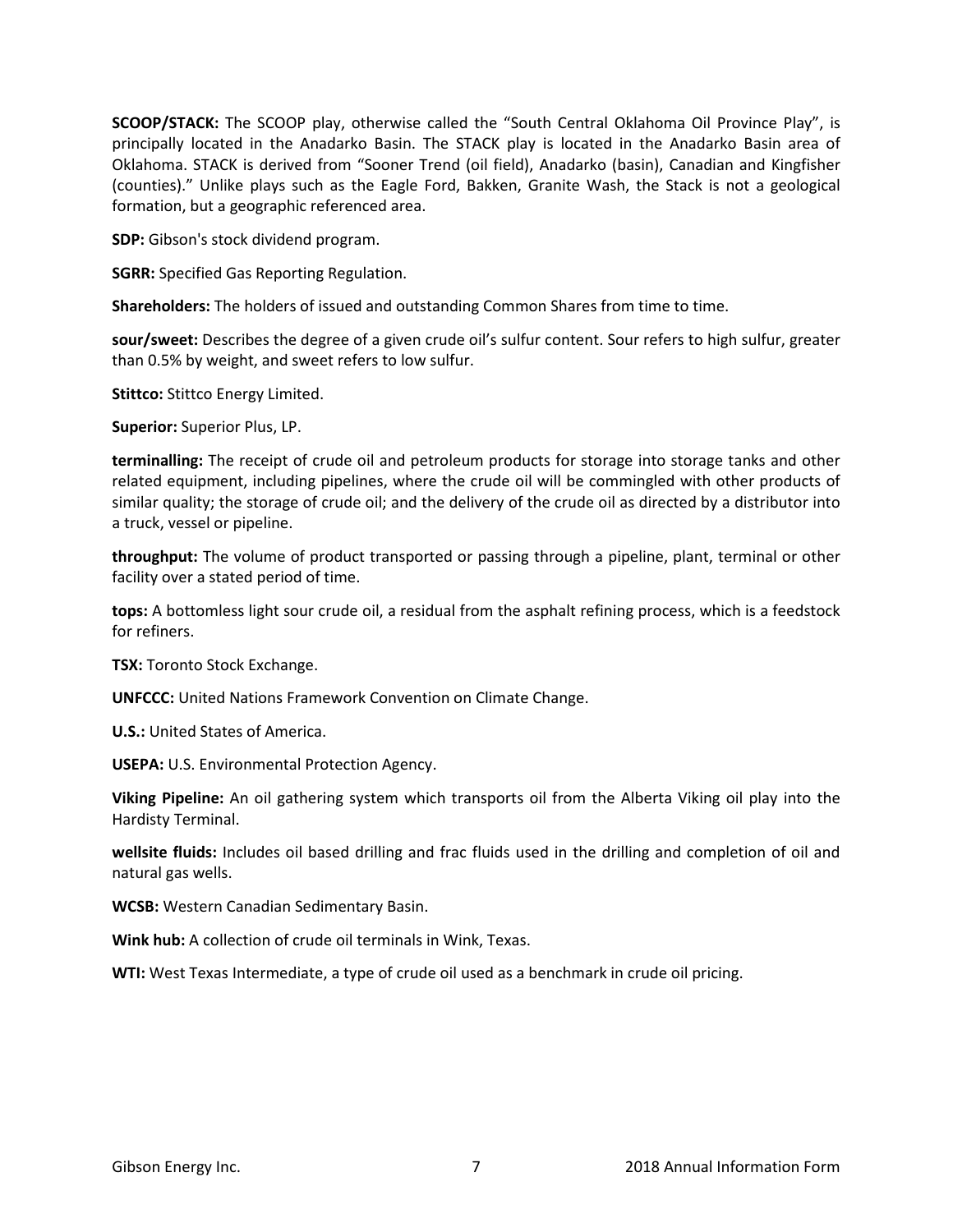## **FORWARD-LOOKING INFORMATION**

Certain statements and information included or referred to in this AIF constitute forward-looking information (as such term is defined under applicable Canadian securities laws). These statements relate to future events or the Company's future performance. All statements other than statements of historical fact are forward-looking information. The use of any of the words ''anticipate'', ''plan'', ''contemplate'', ''continue'', "aim", "target", "must", "commit", ''estimate'', ''expect'', ''intend'', ''propose'', ''might'', ''may'', ''will'', ''shall'', ''project'', ''should'', ''could'', ''would'', ''believe'', ''predict'', ''forecast'', ''pursue'', ''potential'' and ''capable'' and similar expressions expressing future outcomes or statements regarding an outlook are intended to identify forward-looking information. Forward-looking information, included or referred to in this AIF include, but are not limited to statements with respect to:

- realization of anticipated benefits from reorganization and headcount rationalization efforts;
- realization of perceived benefits and ability to close the sale of assets and businesses as per the Company's plans;
- timing, the amount of proceeds from sale of non-core businesses, the closing thereof, along with the execution of planned capital programs;
- achieving the targets including but not limited to segment profits, payout ratio, leverage ratio and credit ratings, as discussed under the strategy section;
- the addition or disposition of assets and changes in the services to be offered by the Company;
- the Company's projections relating to target segment profit, distributable cash flow, distributable cash flow per share, and total cash flow;
- the Company's projections relating to target leverage and payout ratios;
- the Company's investment in new equipment, technology, facilities and personnel;
- the Company's growth strategy to expand in existing and new markets including the anticipated benefits from the Company's basin strategy;
- the availability of sufficient liquidity for planned growth;
- new technology and drilling methodology being deployed towards conventional and unconventional production within the Company's operating areas;
- uncertainty and volatility relating to crude prices and price differentials between crude oil streams and blending agents;
- increased crude oil production and exploration activity on shore in North America, including from the Canadian oil sands;
- the expansion of midstream infrastructure in North America to handle increased production and expansion of capacity in the U.S. refining complex to handle heavier crude oil from the WCSB;
- the effect of competition in regions of North America and its impact on downward pricing pressure and regional crude oil price differentials among crude oil grades and locations;
- the effect of market volatility on the Company's marketing revenues and activities;
- the Company's ability to pay down and retire indebtedness;
- the Company's plans for additional strategic acquisitions, capital expenditures or other similar transactions, including the costs thereof;
- in-service dates for new storage capacity and new projects being constructed by the Company;
- the Company's planned hedging activities;
- the Company's projections of commodity purchase and sales activities;
- the Company's projections of currency and interest rate fluctuations;
- The Company's projections with respect to the adoption and implementation of new accounting standards and policies;
- the realization of anticipated benefits from the implementation of cost saving measures;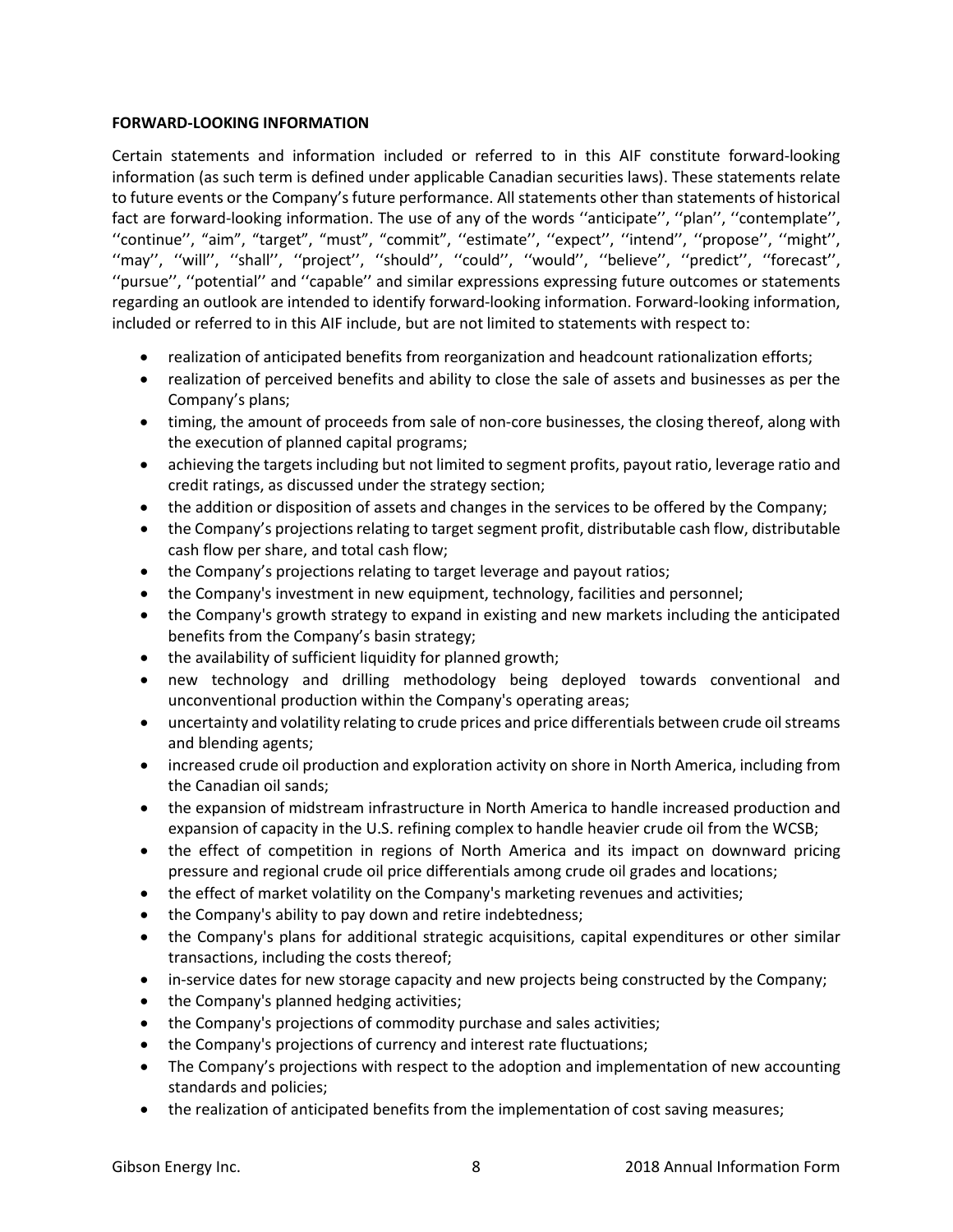- the Company's projections of dividends; and
- the Company's dividend policy.

With respect to forward-looking information contained in this AIF, assumptions have been made regarding, among other things:

- future growth in world-wide demand for crude oil and petroleum products;
- crude oil prices;
- no material defaults by the counterparties to agreements with the Company;
- the Company's ability to obtain qualified personnel, owner-operators, lease operators and equipment in a timely and cost-efficient manner;
- the regulatory framework governing taxes and environmental matters in the jurisdictions in which the Company conducts and will conduct its business;
- changes in credit ratings applicable to the Company;
- operating costs;
- future capital expenditures to be made by the Company;
- the Company's ability to obtain financing for its capital programs on acceptable terms;
- the Company's future debt levels;
- the impact of increasing competition on the Company;
- the impact of future changes in accounting policies on the Company's consolidated financial statements;
- the Company's ability to successfully implement the plans and programs disclosed in the Company's new strategy;
- the Company's ability to divest of its non-core businesses on acceptable terms, and the timing therefore; and
- the Company's ability to transition to a focused oil infrastructure growth company.

In addition, this AIF may contain forward-looking information attributed to third party industry sources. The Company does not undertake any obligations to publicly update or revise any forward-looking information except as required by applicable Canadian securities laws. Actual results could differ materially from those anticipated in forward-looking information as a result of numerous risks and uncertainties including, but not limited to, the risks and uncertainties described in "Forward-Looking Information" and "Risk Factors" included in this AIF. Readers should also refer to "Risk Factors" in the Company's current Management's Discussion and Analysis and to the risk factors described in other documents Gibson files from time to time with securities regulatory authorities, available on SEDAR at sedar.com and on the Company's website at gibsonenergy.com. No assurance can be given that these expectations will prove to be correct. As such, forward-looking information included or referred to in this AIF and the Company's other filings with Canadian securities regulatory authorities should not be unduly relied upon. These statements speak only as of the date of this AIF.

Information on, or connected to, the Company's website www.gibsonenergy.com does not form part of this AIF.

The forward-looking information included or referred to in this AIF are expressly qualified by this cautionary statement and are made as of the date of this AIF. The Company does not undertake any obligation to publicly update or revise any forward-looking information, whether as a result of new information, future events or otherwise except as required by applicable securities laws.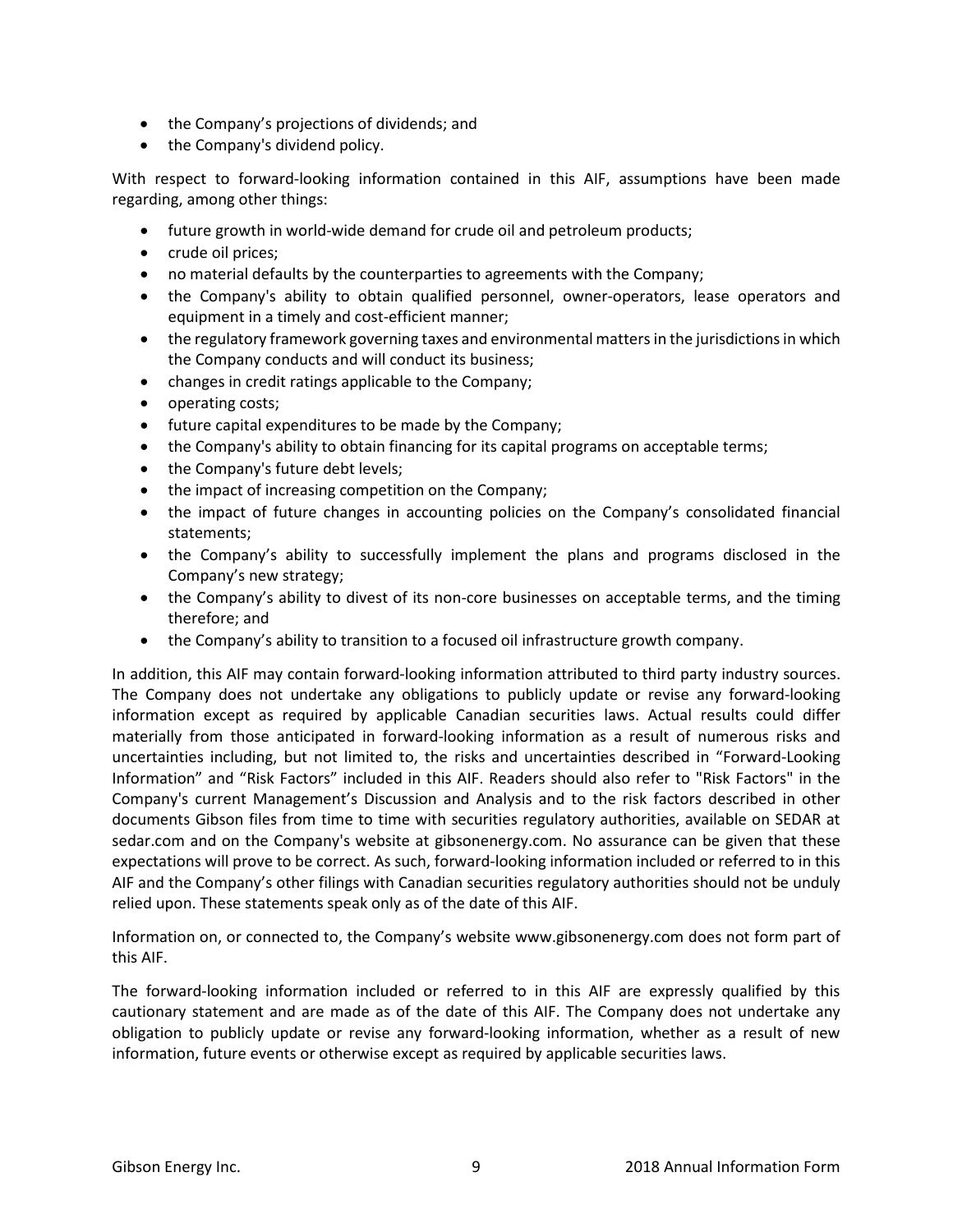## **GIBSON ENERGY INC.**

## **Incorporation and Organization**

The Company was incorporated as "Gibson Energy Inc." under the ABCA on April 21, 2011. On June 15, 2011, concurrent with the consummation of the IPO, Gibson Energy Inc., Gibson Energy Holding ULC and 1441682 Alberta Ltd. amalgamated into one entity, with the surviving entity being Gibson Energy Inc. (the "Reorganization"). The Reorganization was a common control transaction whereby Gibson Energy Inc. was accounted for using continuity of interest and, as such, Gibson Energy Inc. is considered a continuity of Gibson Energy Holding ULC.

The Company's head office and registered office is located at 1700, 440-2nd Avenue, S.W., Calgary, Alberta, Canada T2P 5E9.

## **Corporate Structure**

The following organizational chart illustrates the intercorporate relationship of the Company with the other material entities in which the Company has an interest. All entities listed are wholly owned, directly or indirectly, by the Company. Jurisdictions of incorporation or organization, as applicable, are indicated in parentheses.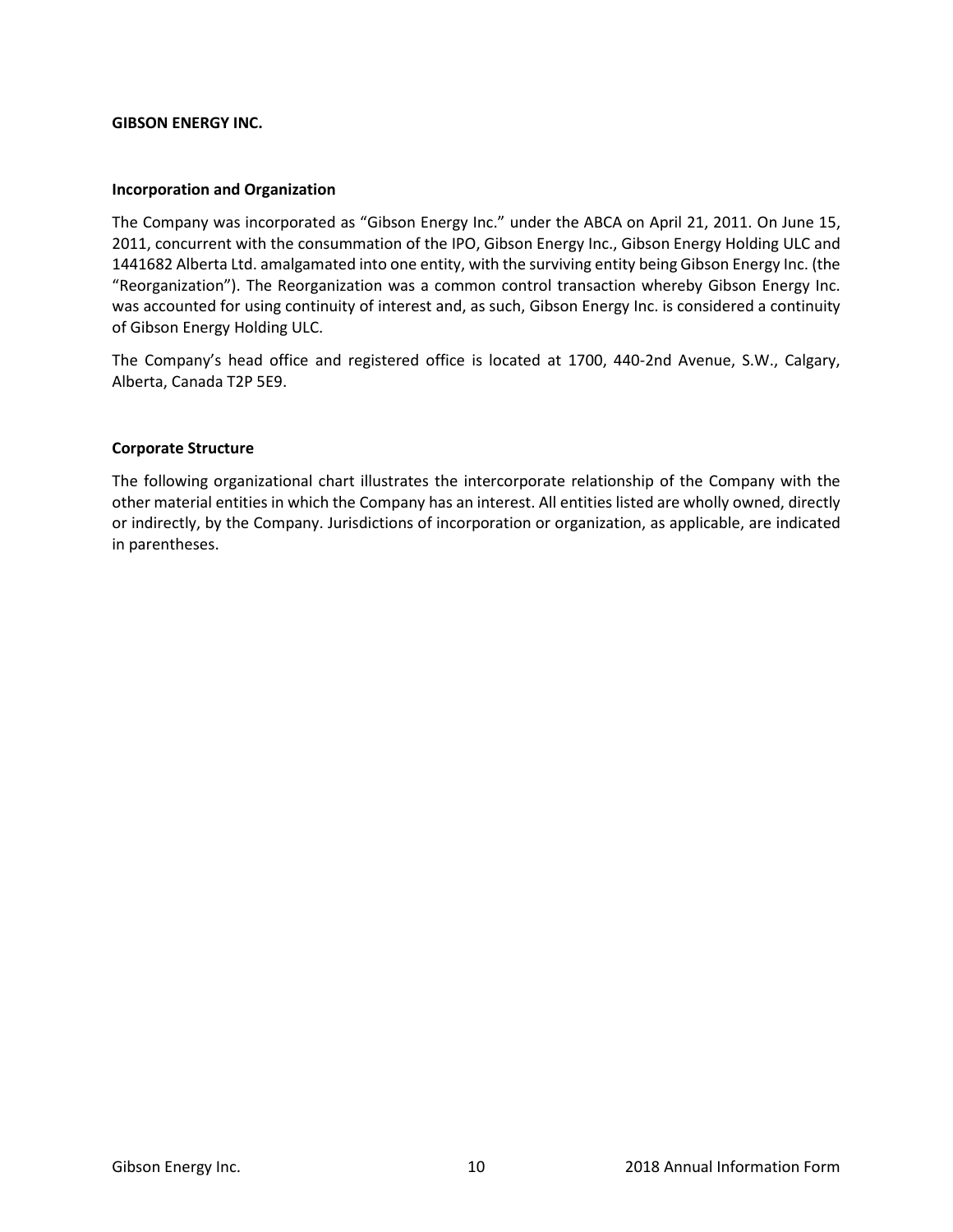

## **History of the Business**

The origins of the Company date back to 1950 with the incorporation of Gibson Petroleum Marketing Co. Ltd., which started marketing petroleum products in 1953. In 1954, Gibson entered the pipeline business with the creation of Gibson Crude Oil Purchasing Co. Ltd. and the construction of a pipeline gathering system in Alberta. In 1955, the Company began its oil trucking operations and subsequently expanded these operations throughout Western Canada and the U.S. through organic growth and various acquisitions. In 1957, the Company built its first oil terminal facility in Hardisty, Alberta, connected into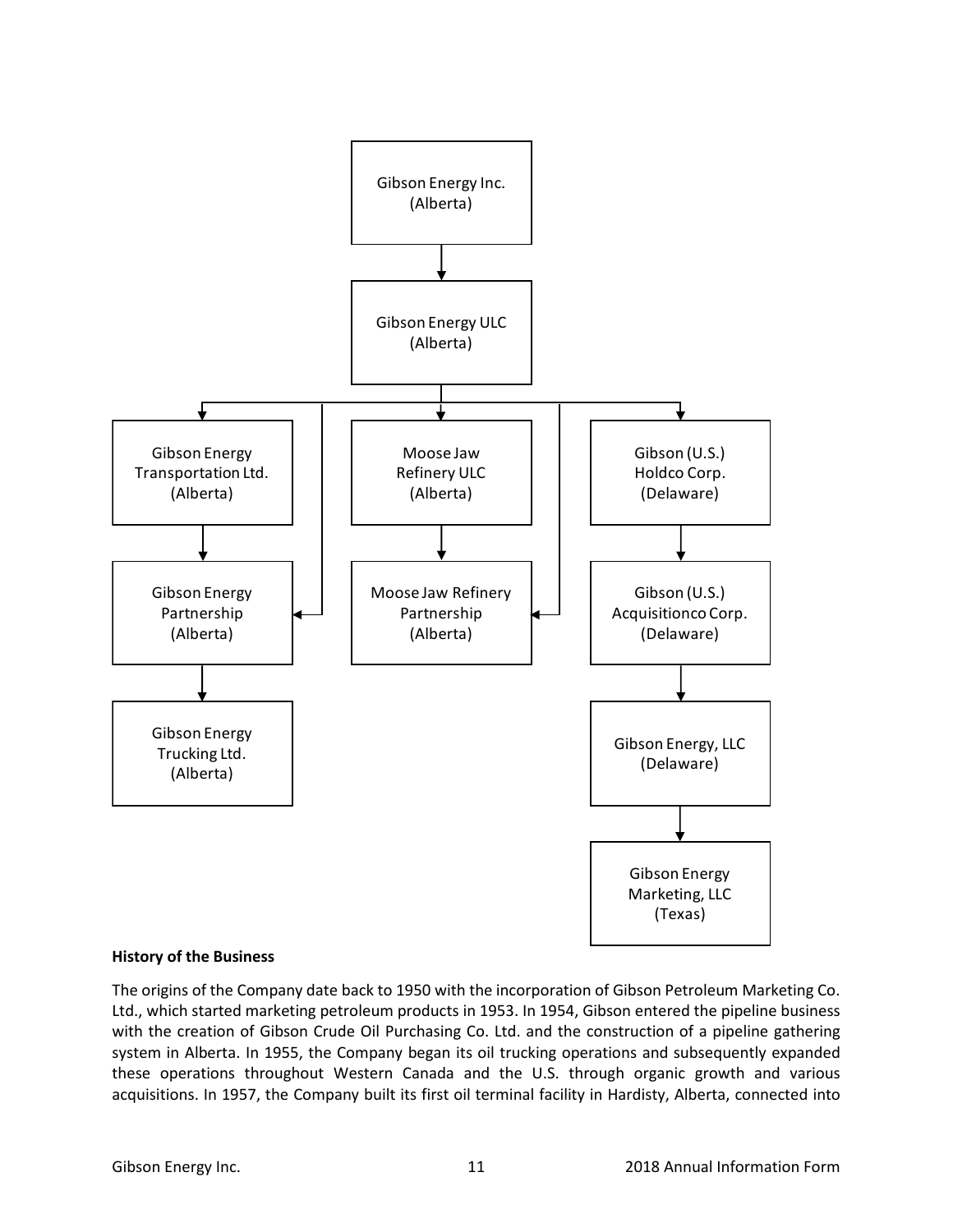the Interprovincial Pipeline, moving oil from Western Canada to the east. In 1988, the Company entered the propane business with the purchase of James Propane Calgary Ltd., followed by the purchase of Canwest in 1990, and subsequently expanded its propane operations throughout Western Canada, Manitoba and the Northwest Territories. In 2002, the Company entered the crude oil processing business with the purchase of a heavy crude oil processing facility in Moose Jaw, Saskatchewan.

From inception and through most of its years in operation, the Company was a subsidiary of Hunting PLC, a United Kingdom-based energy services company listed on the London Stock Exchange. However, on December 12, 2008, the Company was acquired by an indirect wholly owned subsidiary of R/C Guitar Cooperatief U.A., a Dutch Co-op owned by investment funds affiliated with Riverstone Holdings. In 2010, Gibson expanded its crude oil hauling and NGL businesses in the U.S. with the acquisition of Taylor Companies, LLC. On June 15, 2011, the Company completed an IPO on the TSX. Over the course of 2011 and early 2012, Riverstone Holdings liquidated its ownership of the Company. In 2012, Gibson acquired OMNI Energy Services Inc. to expand into environmental and production services businesses in the U.S. In 2014 the Company expanded its propane operations through the acquisitions of Stittco Energy Limited and Cal-Gas Inc. From 2010 through 2015 the company announced commitments to construct a total of 5.6 million barrels of storage at its Edmonton and Hardisty terminals.

## **Developments Since 2016**

In the first quarter of 2016, the Company successfully commissioned a 160,000 barrel storage capacity expansion at its Edmonton Terminal. In addition, Donald Fowlis, the Company's former Chief Financial Officer, retired and the Company appointed Sean Brown as its new Chief Financial Officer.

In the second quarter of 2016, the Company completed a bought deal offering of 14,892,500 Common Shares at a price of \$15.45 per Common Share and sold \$100 million aggregate principal amount of unsecured subordinated convertible debentures pursuant to a supplement to its short form prospectus dated April 13, 2015 for aggregate gross proceeds of \$330 million.

In the third quarter of 2016, the Company successfully commissioned a 500,000 barrel storage capacity expansion at its Hardisty Terminal.

In the fourth quarter of 2016, the Company successfully commissioned additional tankage and associated infrastructure at both the Hardisty Terminal and the Edmonton Terminal, increasing the storage capacity of the facilities by 2.4 million barrels and 300,000 barrels, respectively.

In the first quarter of 2017, the Company sold an option to purchase its industrial propane business to Superior for non-refundable cash consideration of \$435 million. The Company also sold \$350 million of aggregate principal amount of senior unsecured notes on an exempt private placement basis.

In the second quarter of 2017, Stewart Hanlon, the Company's former President and Chief Executive Officer, retired and Steve Spaulding was named the Company's new President and Chief Executive Officer and a member of the Board of Directors.

In the third quarter of 2017, the Company announced the sanction of the construction of 1.1 million barrels of new tankage at its Hardisty Terminal. In addition, the Company announced its intention to divest its U.S. environmental services business and closed the sale of its industrial propane business to Superior. The Company also sold \$250 million of aggregate principal amount of senior unsecured notes on an exempt private placement basis.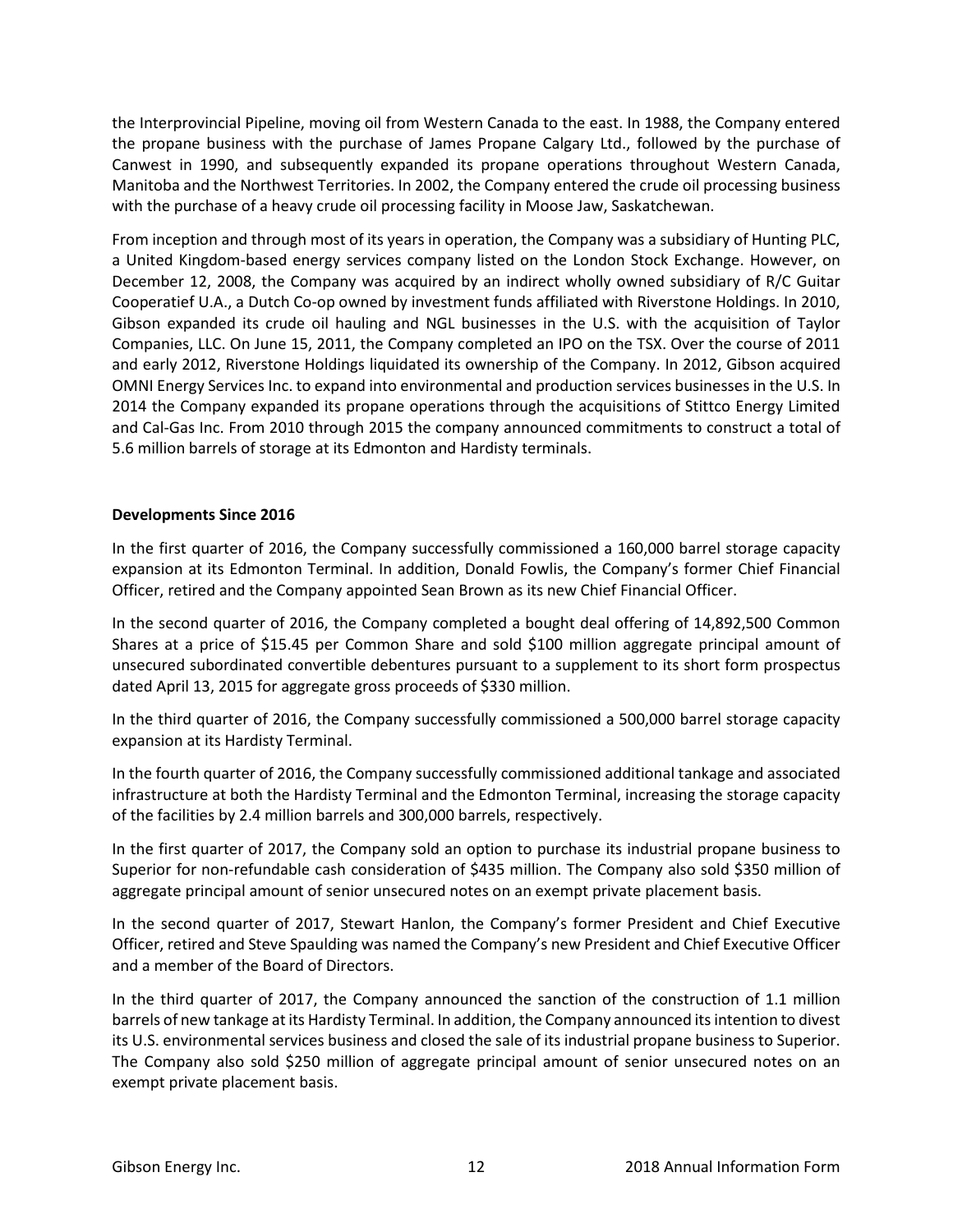In the first quarter of 2018, the Company placed into service a total of 800,000 barrels of crude oil storage tank capacity and related pipeline connection infrastructure at the Edmonton Terminal. In addition, the Company announced its new corporate strategy and plans for the sale of its non-core businesses, including Wholesale Propane, Truck Transportation Canada, non-core Environmental Services North and U.S. Environmental Services. Gibson also announced the sanction of the Viking Pipeline, extending the reach of its existing Provost pipeline system around the Hardisty Terminal.

During the second quarter of 2018, the Company completed the sale of certain U.S. Environmental Services businesses.

In the third quarter of 2018, the Company announced the sanction of the construction of 1.0 million barrels of new tankage at its Hardisty Terminal, the sanction of an expansion of the Moose Jaw Facility and the acceleration of its U.S. strategy through the acquisition and development of a gathering pipeline network directly adjacent to its existing Pyote gathering system.

In the fourth quarter of 2018, the Company announced the sanction of the construction of 1.0 million barrels of new tankage at its Hardisty Terminal. Gibson also completed the sale of its Wholesale Propane business (part of NGL Wholesale).

In the first quarter of 2019, Gibson successfully commissioned a 1.1 million barrel storage capacity expansion at its Hardisty Terminal, as well as the Viking Pipeline, into service. The Company also completed the sale of its non-core Environmental Services North assets.

## **DESCRIPTION OF THE BUSINESS**

## **Company Overview**

Gibson is a Canadian-based oil infrastructure company with operations focused around its core terminal assets located at Hardisty and Edmonton, Alberta, as well as the Moose Jaw Facility and an infrastructure position in the U.S. The Company's Continuing Operations employ approximately 550 people and are engaged in the storage, optimization, processing, gathering and marketing of crude oil and refined products.

For over 60 years, the Company has delivered infrastructure and midstream energy solutions to customers in the oil and gas industry, safely and reliably. The Company has grown by focusing its service offerings around the core terminal assets at Hardisty and Edmonton, as well as expanding infrastructure service offerings to select hydrocarbon-producing basins in Canada and the U.S.

## **Business Strategy and Strengths**

The key attributes of the Company's strategy are:

- an oil infrastructure focus, with the Infrastructure segment targeting to comprise approximately 85% of segment profit and the terminals and pipelines representing approximately 75% of total segment profit;
- targeting 10% distributable cash flow per share growth; and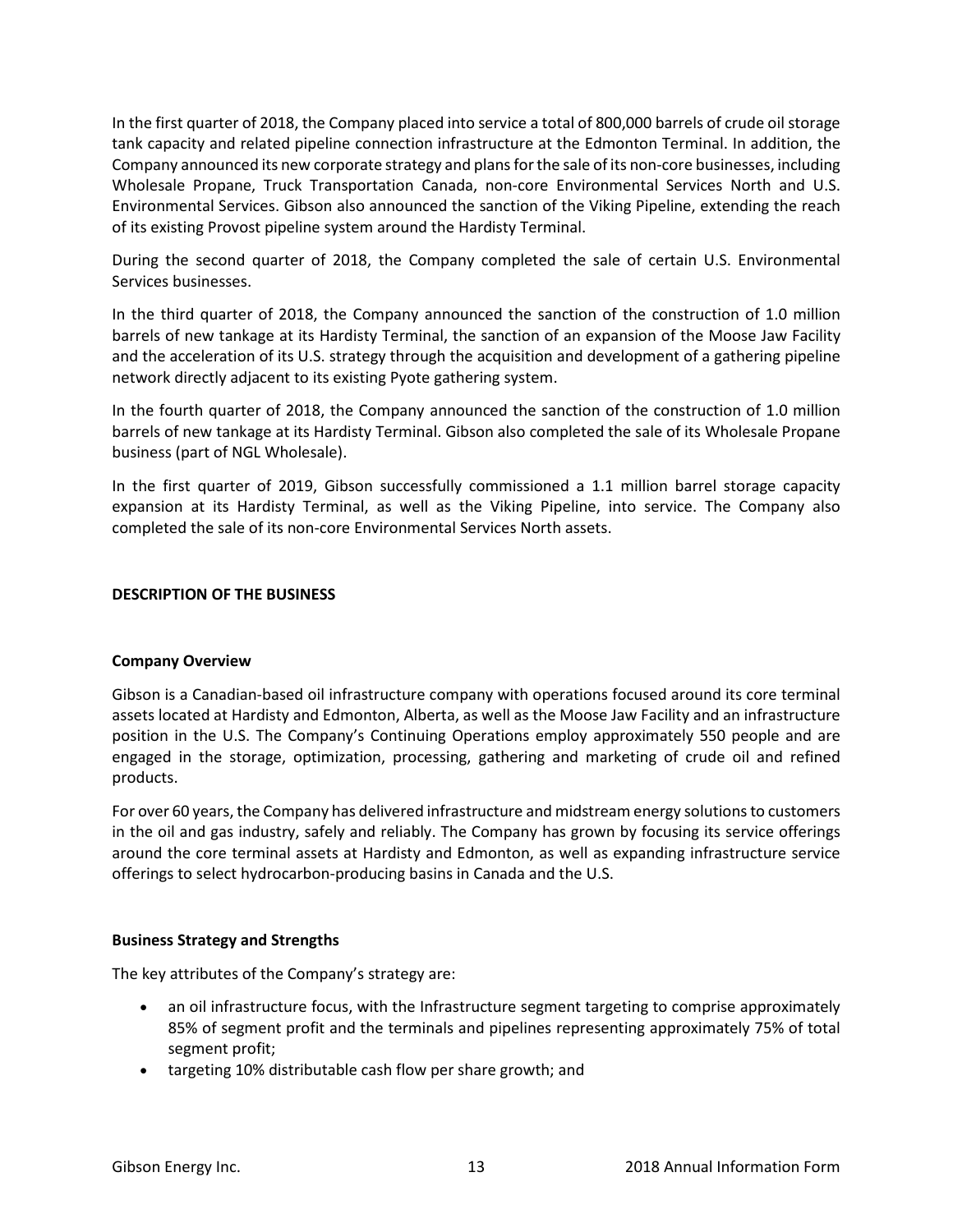• offering a secure, growing dividend that is underpinned by long-term contracts with investment grade counterparties at its terminal assets, with total Company cash flows expected to be comprised of approximately 85% take-or-pay, stable fee-based structures, inclusive of internal take-or-pay.

In order to be successful in its strategy the Company will:

- leverage its competitive position at its terminals to continue to secure a significant proportion of new tankage business. Through offering the most connectivity to inbound and outbound pipelines at Hardisty, as well as exclusive access to the only unit train rail facility at Hardisty, the Company has built a position that provides us a competitive advantage to service its customers. The Company intends to harvest additional opportunities within its terminals to provide incremental connectivity and other services to existing terminal customers;
- seek complementary growth through its basin strategy, focusing on the oil sands, Viking and Duvernay basins in Canada, and the Permian and SCOOP/STACK basins in the U.S. Within these basins, the Company will leverage its growing infrastructure position in the U.S. to continue to build its advantage in competing for gathering pipeline and related infrastructure opportunities;
- pursue high quality cash flows to underpin its dividend and fund growth capital;
- maintain a strong balance sheet and financial position through targeting a leverage ratio of 3.0x  $-3.5x$  and a payout ratio of 70% – 80% of distributable cash flow. The Company anticipates being fully funded for its growth capital through the end of 2019 through internally-generated cash flows and proceeds from non-core asset dispositions, and will subsequently seek to fund growth capital with a maximum of 50% - 60% debt. The Company is targeting an investment grade credit rating to decrease funding costs and increase access to capital;
- remain highly skilled in building and operating infrastructure while aggressively managing costs to maintain and improve operating margins. The Company will be customer-focused and will foster long-term relationships with customers in order to better understand their infrastructure requirements and be more responsive in providing the best solutions for them; and
- continue its firm commitment to be a leader in environment, health, and safety. The Company's experienced leadership team has a proven history of successful operations and a strong industry reputation.

# **Economic Dependence**

The Company is not a party to any contract for the purchase or sale of services or products or any other agreement upon which its business is substantially dependent. In addition, the Company is not a party to any contracts or subcontracts which terminate, or which are subject to renegotiation this current financial year, and which would reasonably be expected to materially affect the Company's business.

## **Segment Overview**

The Company's Continuing Operations comprises three integrated segments:

• *Infrastructure* includes a network of infrastructure assets that includes oil terminals, rail loading and unloading facilities, gathering pipelines, a crude oil processing facility, injection stations and PRDs. The primary facilities within this segment include the Hardisty Terminal and the Edmonton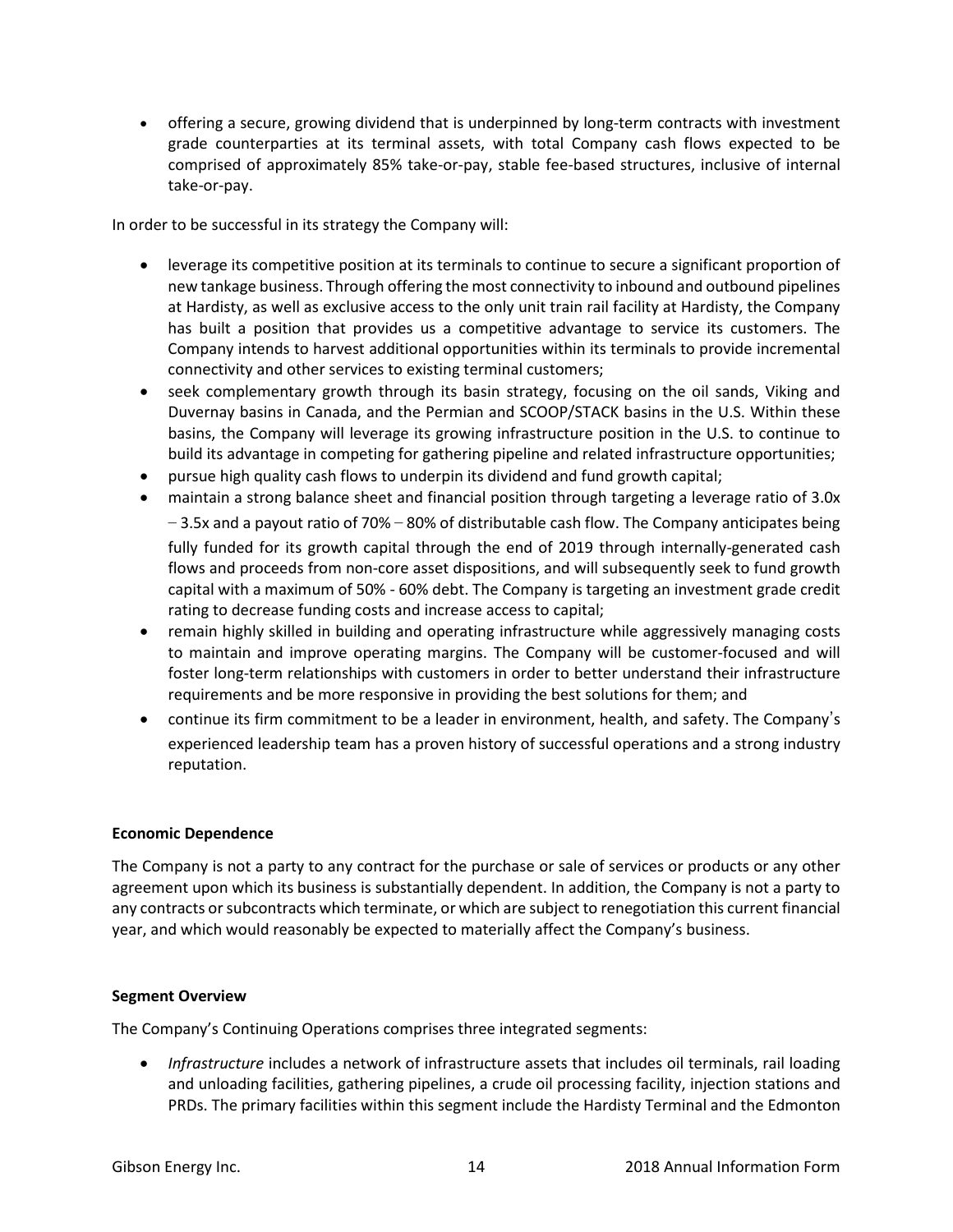Terminal, which are the principal hubs for aggregating and exporting oil and refined products out of the WCSB, gathering pipelines connected to the Hardisty Terminal, gathering pipeline and truck injection stations located in the United States, a crude oil processing facility in Moose Jaw, Saskatchewan, and a limited number of PRDs acting as small terminals in Western Canada.

- *Logistics* includes trucking services in the Permian and SCOOP/STACK basins in the U.S. that enable oil production to access fixed midstream infrastructure.
- *Wholesale* involves the purchasing, selling, storing and optimizing of hydrocarbon products as part of supplying the Moose Jaw Facility and marketing its refined products, as well as helping to drive volumes through the Company's key infrastructure assets. The hydrocarbon products would include crude oil, NGLs, road asphalt, roofing flux, frac oils, light and heavy straight run distillates, CVGO and an oil-based mud product. The Wholesale segment's opportunities are typically location, quality or time-based. The Wholesale segment sources the majority of its hydrocarbon products from Western Canada and markets those products throughout Canada and the U.S.

The Company's Discontinued Operations consists of three disposal groups:

- *Truck Transportation Canada* provides transportation and related services, including hauling services for crude, condensate, propane, butane, asphalt, methanol, sulfur, petroleum coke, emulsion, waste water and drilling fluids for many of Canada's leading oil and gas producers.
- *U.S. Environmental Services* engaged in trucking and transportation in the U.S. and included a network of midstream infrastructure assets such as PRDs.
- *Industrial Propane* was one of the largest retail propane suppliers in Canada with a diversified customer base including a focus on oil and gas customers in Western Canada. This segment operated under the Canwest and Stittco brands and sold propane and related equipment to oil and gas, commercial and other end-user customers.

The following table shows the Company's revenues from its operations for the years ended December 31, 2018 and 2017.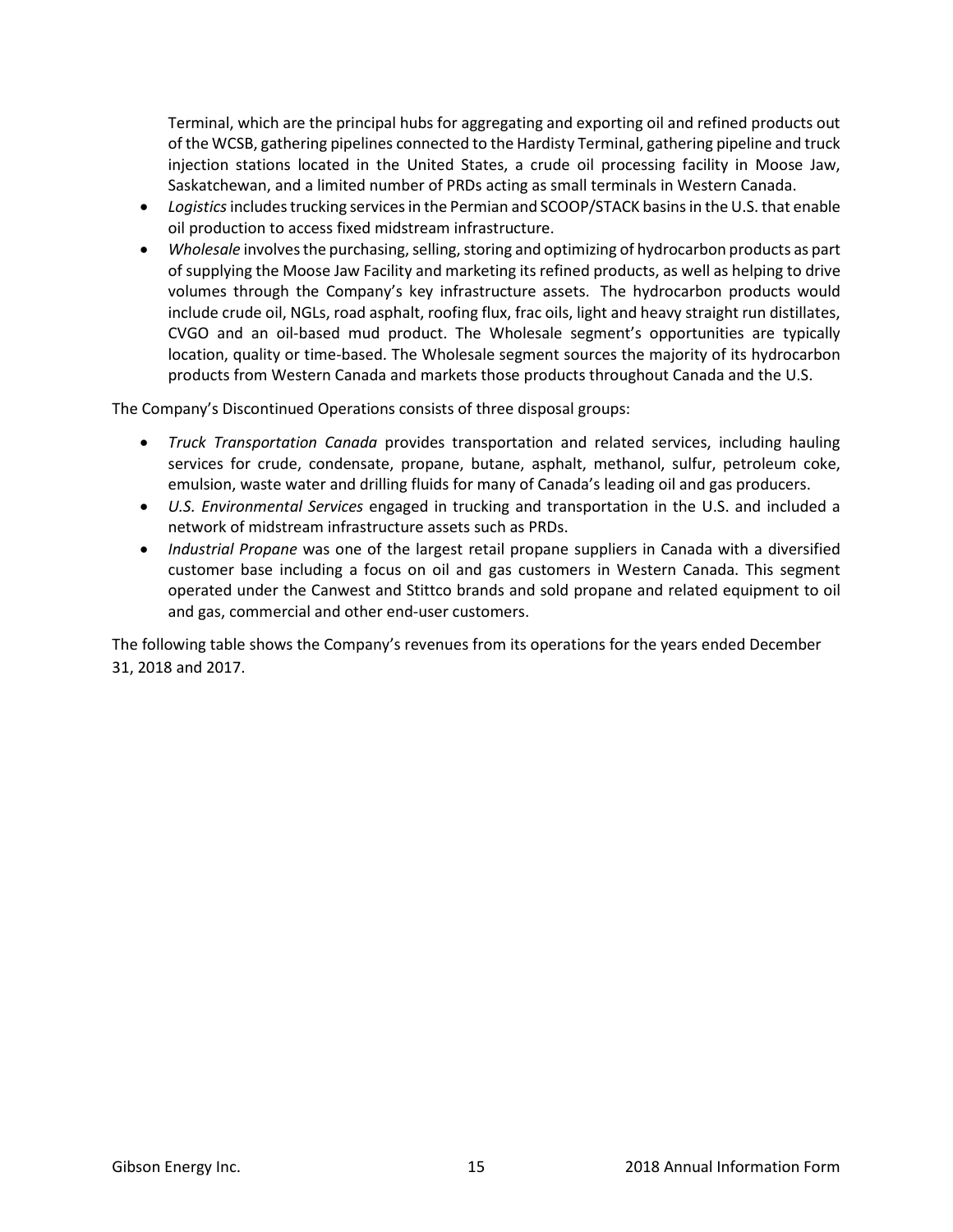| Revenue (\$ in thousands)    | 2018       | 2017           |
|------------------------------|------------|----------------|
| <b>Continuing Operations</b> |            |                |
|                              | \$391,627  | \$.<br>336,901 |
|                              | 48,520     | 74.705         |
|                              | 7,142,713  | 5,817,252      |
|                              | 7,582,860  | 6,228,858      |
|                              | (736, 271) | (569, 212)     |
|                              | 6.846.589  | 5,659,646      |
|                              |            |                |

## **Discontinued Operations**

|  |                      | 93.281 236.834 |
|--|----------------------|----------------|
|  | <b>Service</b> State | 58.296         |

## **The Company's Continuing Operations**

## **Infrastructure**

## *Business Overview*

The Company's Infrastructure segment is principally composed of its terminals at Hardisty and Edmonton, and other crude infrastructure assets including rail loading and unloading facilities, gathering pipelines, injection stations and a crude oil processing facility.

The Hardisty Terminal and the Edmonton Terminal are the principal hubs for aggregating and exporting oil and refined products out of the WCSB, particularly the oil sands. The Hardisty Terminal comprises approximately 10.0 million barrels of storage, inclusive of the 1.1 million barrels that entered service in the first quarter of 2019, with an additional 2.5 million barrels of storage currently sanctioned and/or under construction. The Hardisty Terminal averaged approximately 900,000 barrels per day of throughput in 2018. The Company also has a network of over 500 kilometers of crude oil pipelines surrounding the Hardisty Terminal, including the Viking Pipeline which was placed fully into service the first quarter of 2019, with a combined throughput capacity of approximately 90,000 barrels per day. The Hardisty Terminal also has exclusive access to the Hardisty Unit Train Facility (and connection thereto), which has the ability to load up to three unit trains per day. The Edmonton Terminal comprises approximately 1.7 million barrels of storage and also has manifest rail loading capabilities. The Edmonton Terminal averaged approximately 100,000 barrels per day of throughput in 2018. Both terminals are well connected to major pipelines within their respective areas.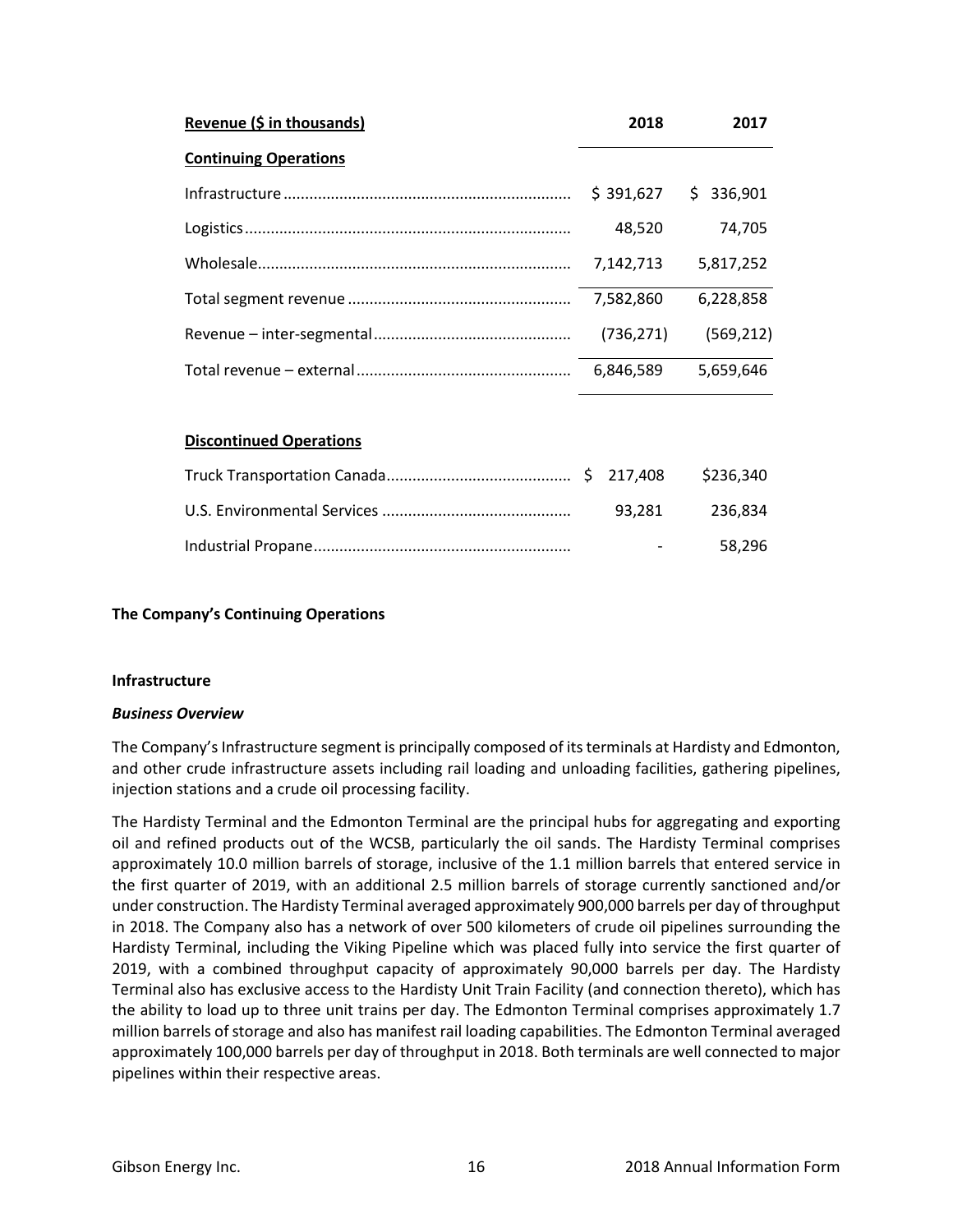The Company is also actively expanding its gathering footprint in the U.S., with a recent acquisition of the Pyote East Pipeline and ongoing work to reactivate the Pyote West Pipeline. The Company is currently expanding the Pyote East Pipeline, with plans to expand the Pyote West Pipeline, to connect into the Wink hub. The Company also owns over 25 pipeline injection stations focused in and around the Permian and the SCOOP/STACK.

The Infrastructure segment also includes a crude oil processing facility located in Moose Jaw, Saskatchewan with a current throughput capacity of between 16,000 and 18,000 barrels per day, depending on crude feedstock. An expansion project is underway that is expected to increase throughput capacity to between 19,500 and 22,000 barrels per day. The facility generally runs a heavy crude feedstock, with the resulting light end products composed of tops, heavy distillate, light distillate and CVGO, while heavy end products include roofing flux and road asphalt. The Company also has a mud mixing plant, located in Sexsmith, Alberta, where it utilizes heavy distillate for custom mud blending services.

Gibson also owns the Plato pipeline system in Southwest Saskatchewan, a fractionation plant at Hardisty and a limited number of PRDs in the WCSB that it employs as smaller terminals to aggregate crude oil.

# *Description of Services*

The Hardisty Terminal has storage, receipt and delivery connections to major pipelines in the area and to the Hardisty Unit Train Facility, and also receives product from Gibson's Bellshill, Provost and Viking pipelines. The Edmonton Terminal has storage, receipt and delivery connections to major pipelines in the area, including pipeline connectivity with certain refining and upgrading facilities. In addition to pipeline receipts, crude oil and condensate are trucked into all of Gibson's terminals.

The Company's U.S. injection stations serve as an aggregation point for volumes from its Logistics segment and third parties. These assets, together with the Company's East Pyote and West Pyote oil gathering systems are a platform for potential future business development and infrastructure growth in the Permian and SCOOP/STACK basins. The Company's PRDs and Plato pipeline aggregate crude oil as well, to drive volumes through Gibson's terminal assets and source crude oil for its Wholesale segment.

The Infrastructure segment also operates the Moose Jaw Facility on behalf of the Refined Products portion of the Wholesale segment, processing crude oil into refined products. The Wholesale segment sources the crude oil used in the refining process and markets the refined products produced.

## *Customers and Contracts*

The Company provides fee-based storage and terminal services and tariff-based pipeline services to a wide range of customers including producers, refiners, marketers and integrated companies. End users for the Company's Infrastructure segment services are primarily major exploration and production companies, marketers and refiners, with product reaching the end markets via major export pipelines and rail infrastructure to which the Company's assets are connected. The Company also contracts certain of its Infrastructure assets, such as the Moose Jaw Facility and crude oil storage tanks to its Wholesale segment on a take-or-pay basis.

The Company's Infrastructure segment primarily conducts business using long term take-or-pay and stable fee-for-service contracts which comprised approximately 70% and 25% of segment revenues in 2018, respectively. Approximately 35% and 20% of total segment revenues were earned through intercompany arrangements and intercompany take-or-pay arrangements, respectively.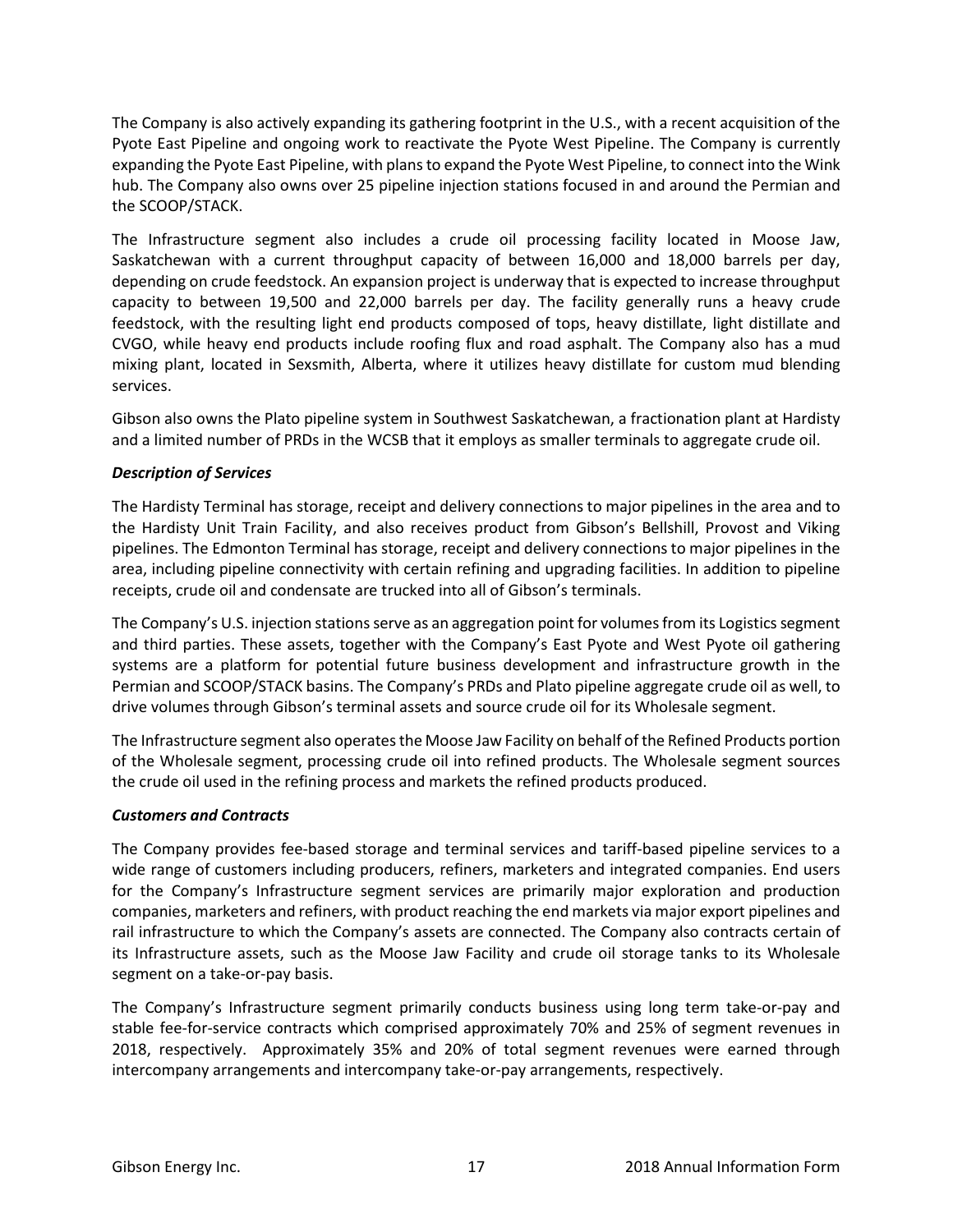## *Competition*

Certain major midstream companies have existing storage facilities connected to their systems that compete with the Company's storage facilities. Competition among terminals is based on location, connectivity of assets and the range of services provided. Competition among pipelines is based primarily on transportation charges, availability of service to producing areas and access to specific crude oil blend streams by the owners of the crude oil.

The Company believes that due to the commercial challenges in securing connection agreements with inbound and outbound egress pipelines required to develop the Company's strategic position at Hardisty and Edmonton, and the capital requirements to construct such connections, it is unlikely that new competitors would seek to replicate the Company's asset base and service offerings in the foreseeable future.

Many of the Moose Jaw Facility's competitors are fully integrated national or multinational oil companies engaged in various segments of the petroleum business. However, most of the facility's competitors typically produce asphalt as a by-product of their gasoline production and do not focus on asphalt quality and consistency, which is a primary focus of the Moose Jaw Facility. With regards to wellsite fluids, the competitors range from multinational companies to independent producers of competing products, as well as purchasers and resellers from North American supply sources that compete in this market.

## **Logistics**

## *Business Overview*

The Company's Logistics segment is comprised of trucking services in the Permian and SCOOP/STACK basins in the U.S. that enable oil production to access fixed midstream infrastructure. The primary purpose of Gibson's logistics capabilities is to facilitate its infrastructure growth strategy. With its fleet of approximately 250 trailers and approximately 150 tractors, the Company transported over 16 million barrels of oil equivalent in the U.S. in 2018.

## *Description of Services*

The Company's Logistics segment connects crude oil to either the Company's existing Infrastructure assets or to third party terminals for further processing or long-haul transportation to end markets. These services are relied upon by the Company's customers to connect remote sources of production to end markets and to provide critical transportation services when pipeline disruptions occur.

## *Customers and Contracts*

The Company's customers in the Logistics segment include oil and gas exploration and production companies, third party and internal marketers, refiners and oilfield drilling contractors. This segment conducts its business using a combination of long-term contracts, area dedications, master service agreements, tenders that range up to a one-year period and short-term evergreen contracts with a cancellation notice period, typically of 30 days. Transportation rates vary based on receipt point, delivery point, length of haul and type of product hauled. Hauls can be regularly scheduled under service agreements or hauled as spot movements.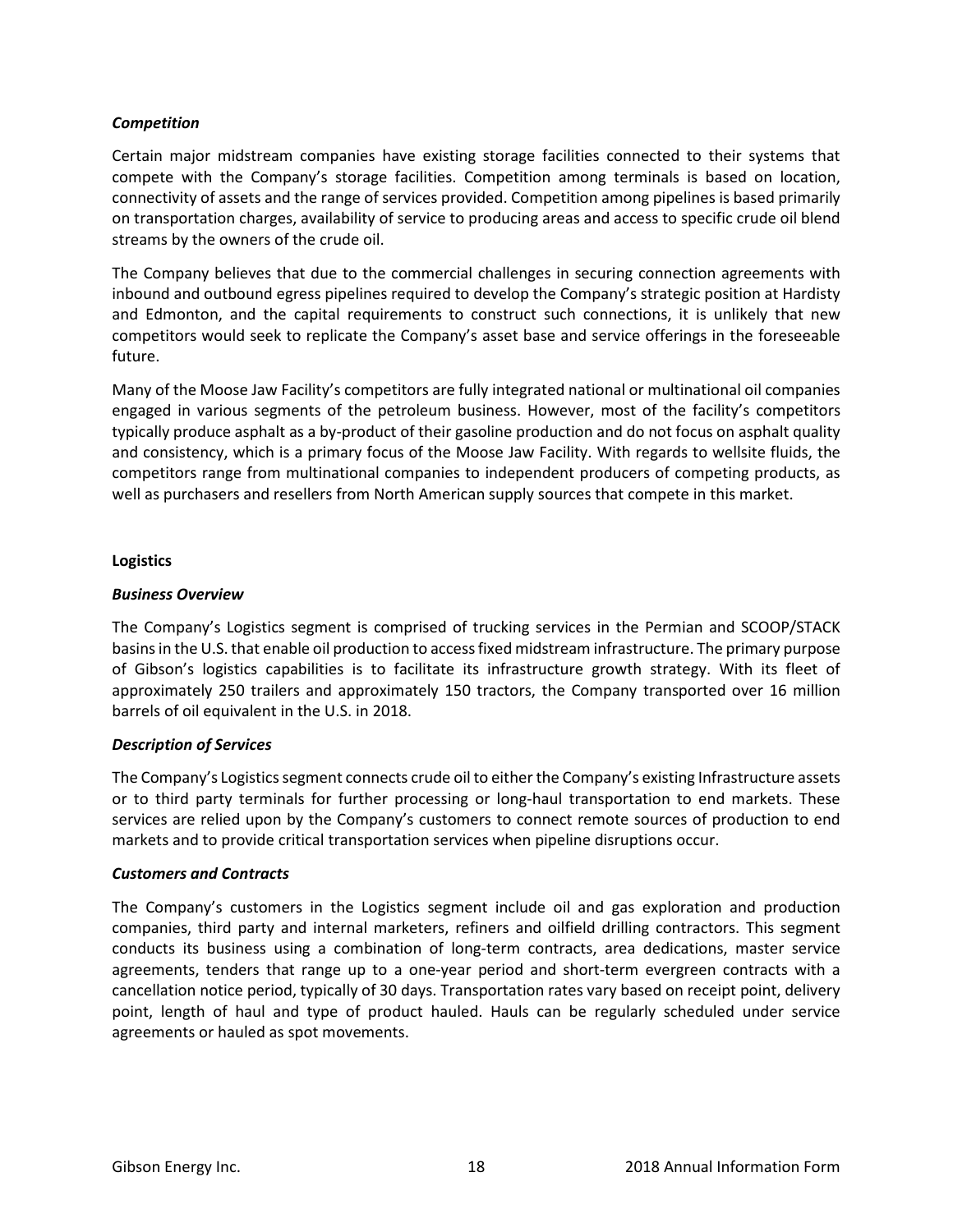## *Competition*

The Company faces competition for customers' business as well as for company drivers and owneroperators, which varies by geography. Price competition increases in periods of lower activity and decreases when activity levels peak, while competition for company drivers and owner-operators increases with regional activity levels. Any changes in the level of price and volume competition for business or for company drivers and owner-operators have a potential impact on net margin, which ultimately impacts overall segment profit.

## **Wholesale**

## *Business Overview*

The Company's Wholesale segment both markets the outputs of the Moose Jaw Facility through the Refined Products business and provides marketing services to drive volume-based business to the Company's Infrastructure segment by leveraging and optimizing Gibson's terminals, pipelines, PRDs and injection stations.

The Refined Products business leases the Moose Jaw Facility from the Infrastructure segment, and is responsible for sourcing the crude oil processed by the Moose Jaw Facility and marketing the refined products that are produced by the facility. The Moose Jaw Facility has approximately 1.0 million barrels of storage capacity onsite and in the U.S., and access to over 1,000 leased railcars. The Wholesale segment seeks to generate positive margins within the Refined Products business by sourcing price-advantaged crude which the Moose Jaw Facility is capable of processing into high value-added products.

By using the Company's assets, including its producer services capabilities, to physically source the components, store or blend those components and/or market the resulting targeted crude oil grade and refined products, the Wholesale segment creates increased liquidity for customers and drives volumes to the Company's Hardisty and Edmonton terminals, pipelines, PRDs and injection stations. The Wholesale segment's opportunities are typically location, quality or time-based.

Location-based opportunities arise when value differentials between commodity prices at two locations are greater than the transportation cost between the two locations. In these circumstances, the Company can use its own or third party transportation assets to physically move the product and capture the value differential. Quality-based opportunities are dependent on the prevailing price differentials between various grades of crude oil and diluent that can be combined to create a specific crude oil grade. Opportunities emerge when the combined cost of the components is less than the value of the specific grade created, often providing a solution for upstream or end-user customers. Time-based opportunities may arise when the forward price curve is in contango, meaning that forward month prices are greater than the current month's prices. In this market situation, physical commodities could potentially be stored and sold forward using financial contracts at prices that are higher than the current physical value of the commodity.

The Wholesale segment purchases, sells, stores and optimizes crude oil, NGLs and refined products, marketing an average of approximately 250,000 physical barrels per day in 2018.

## *Description of Services*

The Wholesale segment includes the purchasing, selling, storing and optimizing of hydrocarbon products, including crude oil, NGLs, road asphalt, roofing flux, frac oils, light and heavy straight run distillates, CVGO,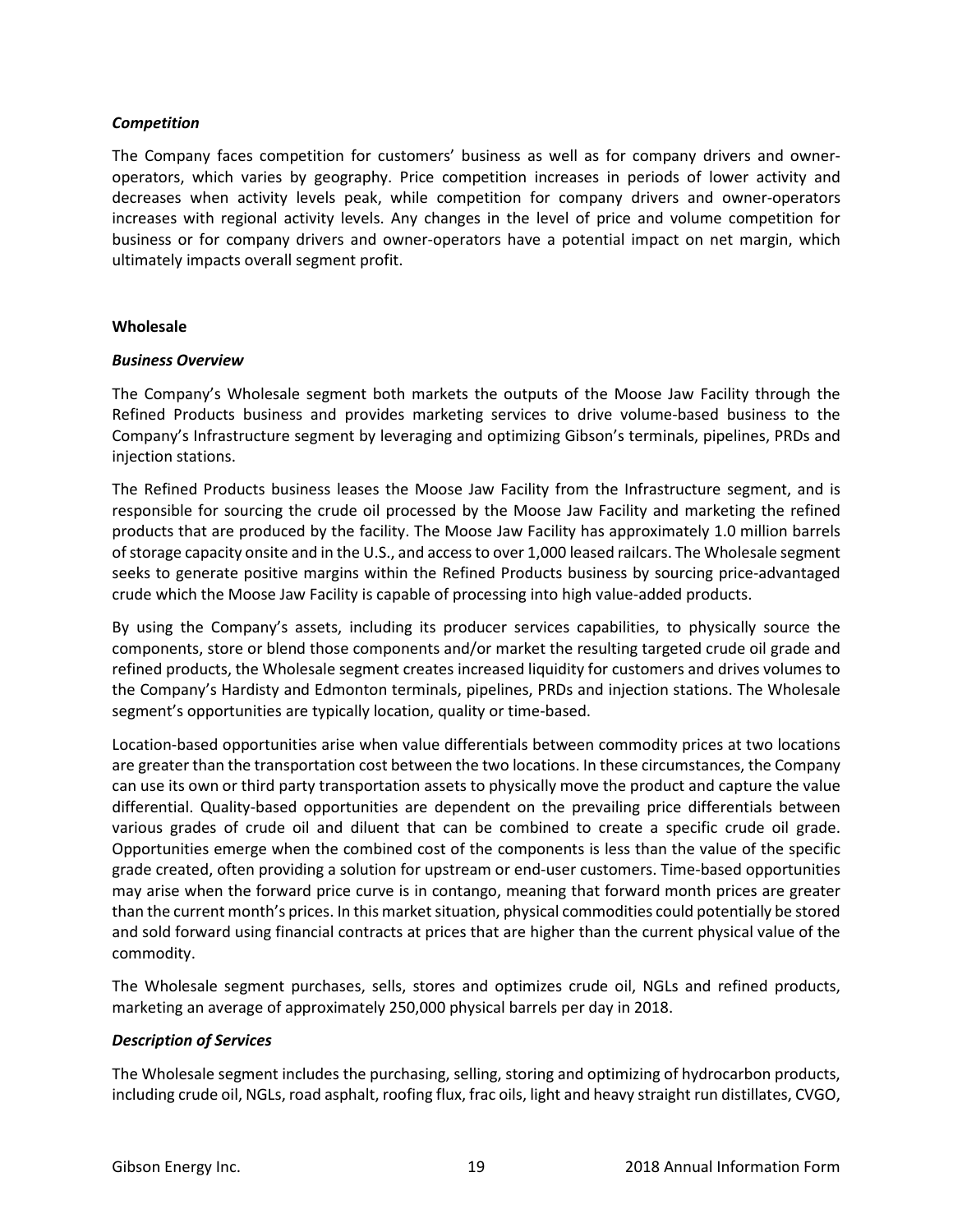and an oil-based drilling mud feedstock. Gibson operates an extensive transportation network and provides a critical link from the wellhead to the refinery gate, which leads to time, quality and locationbased opportunities. Gibson's asset network allows the Company to provide increased assurance to producers that their production will not get shut-in due to logistical issues between the wellhead and injection into a main line pipeline system. The extent of the Company's asset network and producer relationships allow Gibson to source more barrels for its Wholesale segment.

Gibson's Wholesale segment continues to procure propane to fulfil its supply contract with Superior, which was part of the sale of Gibson's industrial propane business. In addition, the Company continues to source condensate and butane for operations at its Terminals.

## *Customers and Contracts*

The Company's Wholesale segment buys and sells crude oil, NGLs and refined products. The largest component of its revenues is the sale of crude oil. In the Crude Oil business, the Company's customer base is diversified and includes major integrated oil companies, producers, refineries and an electronic trading platform. The Refined Products customer base includes road construction companies, governments, roofing shingle manufacturers, oilfield drilling contractors, refiners as well as oil and gas exploration and production companies.

The Company enters into purchase and sale agreements for crude oil, NGLs and refined products. These purchase and sale agreements are typically priced relative to market indices. The Company may also enter into longer-term supply arrangements and may make purchases on the spot market as well. In 2017, Gibson entered into a 5-year wholesale supply agreement, procuring propane volumes for Superior as part of the sale of Gibson's industrial propane business. The Wholesale segment is exposed to commodity price fluctuations arising between the time contracted volumes are purchased and the time they are sold, as well as being exposed to pricing differentials between different geographic markets and/or hydrocarbon qualities. These risks are managed by purchasing and selling products at prices based on the same or similar indices or benchmarks, and through physical and financial contracts that include energyrelated forward contracts, swaps, futures, options and other hedging instruments. Fair values of these derivative contracts fluctuate depending on the commodity prices and can impact the segment profits in the form of realized or unrealized gains and losses, often offset by physical inventories, that can change significantly period over period.

## *Competition*

The Company's competitors in the Wholesale segment include other oil and gas infrastructure and midstream companies, major integrated oil companies, their marketing affiliates and independent gatherers, investment banks that have established a trading platform, brokers and marketers of widely varying sizes, financial resources and experience. There are large players in the refined product marketing business which include fully integrated national or multinational oil companies engaged in various segments of the petroleum business. However, most of these competitors produce asphalt as a byproduct of their gasoline production and do not focus on asphalt quality and consistency, which is a primary focus for Gibson. Competition in the NGL marketing business is high; however, there are significant barriers to entry such as high capital requirements.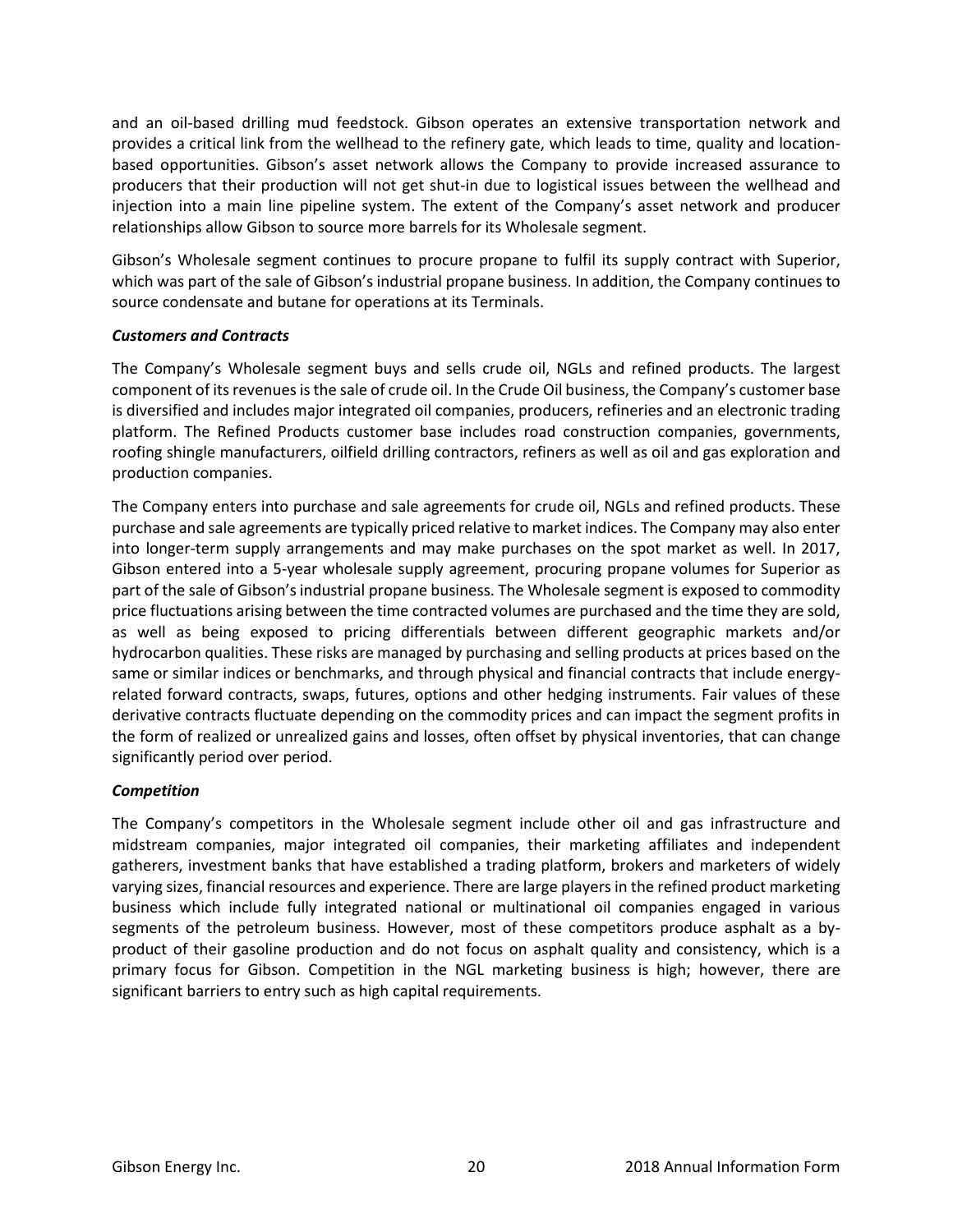## **The Company's Discontinued Operations**

## **Truck Transportation Canada**

## *Business Overview*

The Company's Truck Transportation Canada business provides transportation and related services, including hauling services for crude, condensate, propane, butane, asphalt, methanol, sulfur, petroleum coke, emulsion, waste water and drilling fluids for many of North America's leading oil and gas producers. With its fleet of approximately 900 trailers and 500 tractors, Gibson's Truck Transportation Canada business transported approximately 50 million barrels of oil and other liquids in 2018.

## *Description of Services*

The Company's Truck Transportation Canada business connects crude, condensate, propane, butane, asphalt, methanol, sulfur, petroleum coke, emulsion, waste water and drilling fluids to either the Company's Infrastructure assets or to third party terminals for disposal, further processing or long-haul transportation to end markets.

Truck Transportation Canada's services are heavily relied upon by its customers to connect remote sources of production to end markets and to provide critical transportation services when pipeline disruptions occur.

## *Customers and Contracts*

The Truck Transportation Canada business line's customers include oil and gas exploration and production companies, refiners, oilfield drilling contractors, road construction companies and LPG and refined product marketing companies, as well as certain of Gibson's other businesses. Truck Transportation Canada conducts its business using a combination of long-term contracts, master service agreements, tenders that range between one and two-year periods and short-term evergreen contracts with a cancellation notice period, which are typically 30 days. Transportation rates vary based on receipt point, delivery point, length of haul and type of product hauled. Hauls are regularly scheduled under service agreements or hauled as spot movements.

## *Competition*

Truck Transportation Canada faces competition which varies by both product and geography, and some of the business' competitors have the same service offering across the geographic areas Truck Transportation Canada services. Price competition increasesin periods of lower activity across all products and all geographies and decreases when activity levels peaked. Any changes in the level of price and volume competition potentially impact net margins, which ultimately impact overall segment profit.

## **U.S. Environmental Services**

## *Business Overview*

The Company's U.S. Environmental Services segment included a suite of logistical wellsite and transportation services. This business also included sales and logistics hubs, PRD facilities, disposal wells, landfills and seismic technology services located in several basins in the U.S.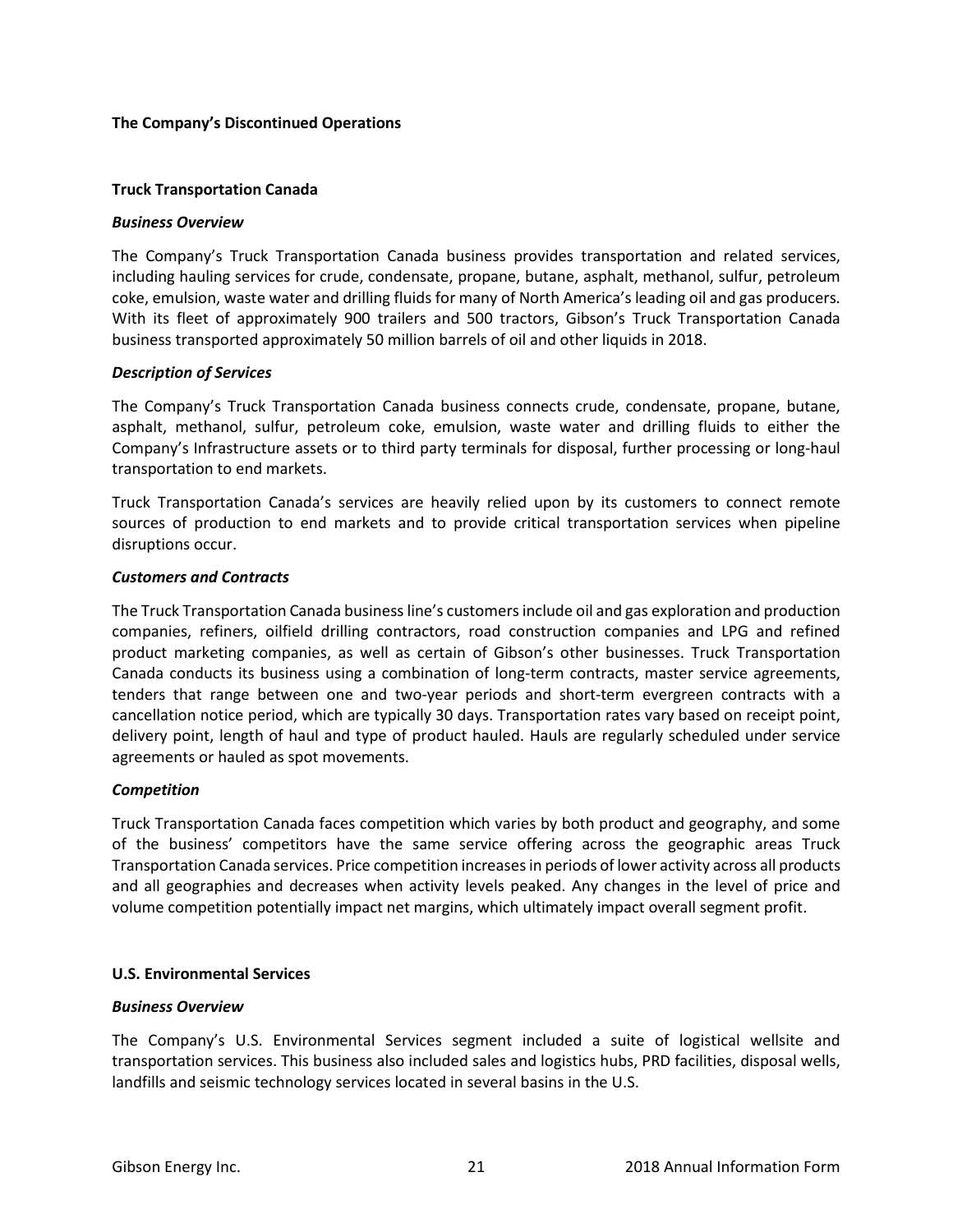## *Description of Services*

U.S. Environmental Services provided waste management services that processed, recovered, treated, terminalled and disposed of industrial waste streams using trucks and PRDs. The business' seismic technology services included detonating explosives and registering the associated seismic waves.

## *Customers and Contracts*

U.S. Environmental Services customers included major exploration and production companies. Services provided by these business lines were typically required on a non-deferrable basis with a frequency of service mandated by regulatory and operational requirements.

## *Competition*

U.S. Environmental Services faced competition which varied by both product and geography, and some of the business' competitors had the same service offering across the geographic areas of service. Price competition increased in periods of lower activity across all products and all geographies and decreased when activity levels peaked.

## **Industrial Propane**

## *Business Overview*

The Company's Industrial Propane business, operated under the Canwest and Stittco brands, distributes propane to customers throughout western Canada. In the year ended December 31, 2017, the Company distributed approximately 111 million litres of propane to oil and gas, industrial, commercial and residential customers. Approximately 80% of these volumes were derived from oil and gas related and commercial/industrial volumes.

## *Description of Services*

The Industrial Propane business leased the vast majority of its tanks to its customers, which provided Gibson with a steady source of cash flow and income and created a consistent, dependable customer base. In addition, the Industrial Propane business provided a variety of equipment rentals that were complementary to sales of propane. Other income included parts and equipment sales, service labour, rentals and delivery charges which were part of the ancillary services performed through the Canwest Propane branch offices.

## *Customers and Contracts*

The Company's Industrial Propane business distributed propane to a diverse oil and gas, commercial, automotive and residential customer base which included over 50,000 customers across Canada. Typical contract terms were from one to five years with automatic renewal provisions.

## *Competition*

In the propane marketplace, the Industrial Propane business faced competition from large, mid-sized and small players throughout Western Canada. There were many companies that competed for market share across Western Canada. The industry was, for the most part, mature with geographic pockets that had higher growth potential.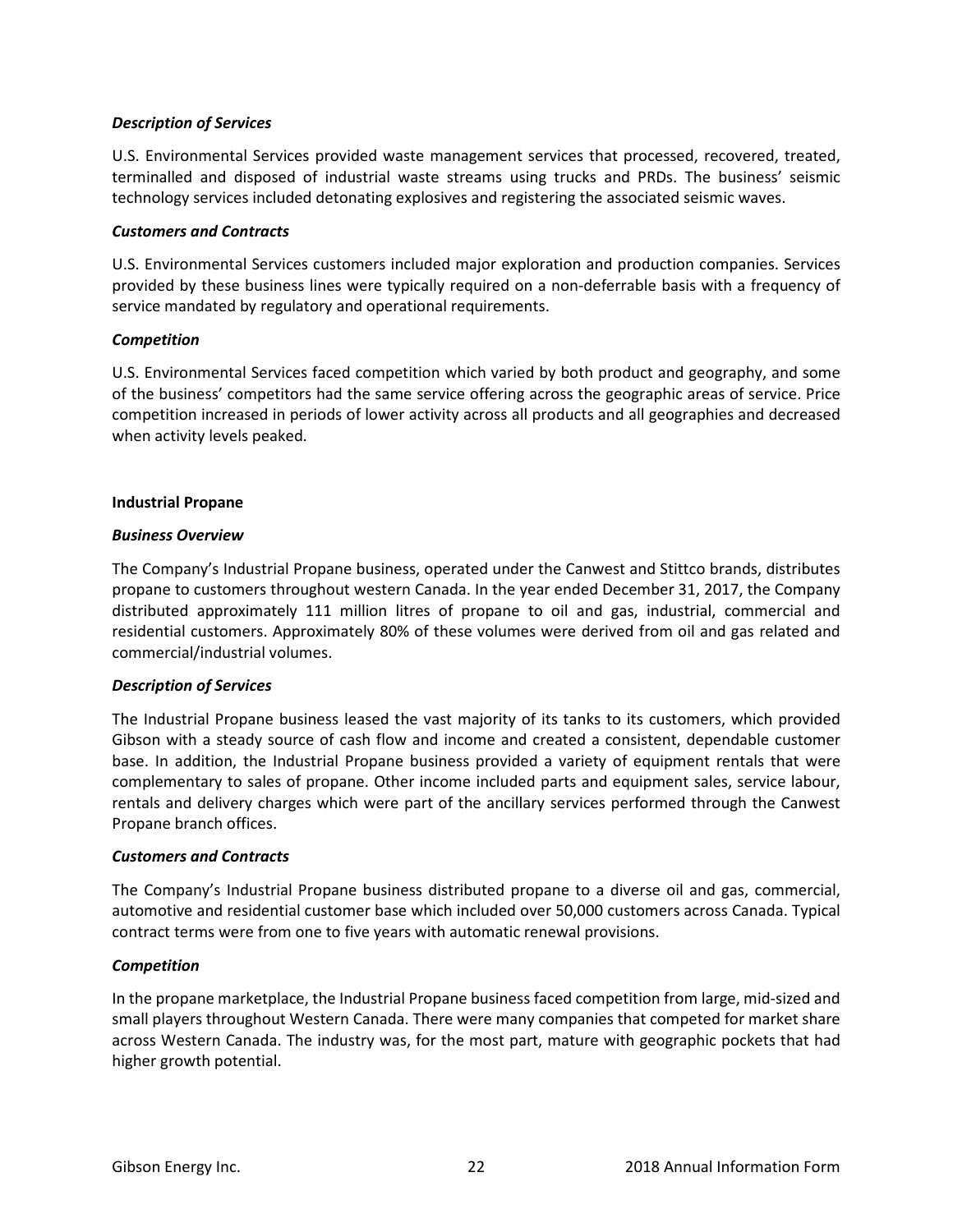Competition is often the greatest in markets such as central Alberta, where supply points are readily available. Smaller retailers are more prevalent in these markets because they are not required to invest capital in storage facilities as they can load directly from the supply source. Price competition also exists in areas with large oil and gas accounts where significant volumes can be achieved.

## **CORPORATE SOCIAL RESPONSIBILITY**

## *Code of Conduct and Ethics Policy*

The Company's Code of Conduct and Ethics Policy (the "Code") outlines the employee qualities and cultural elements that the Company values, including integrity, innovation, teamwork, excellence, respect, accountability, compassion and transparency. The Code embodies the values to guide personnel in identifying and managing business situations, allowing the Company to conduct business in a responsible and ethical manner, and treating those with whom it deals with fairness and respect. The Code specifically addresses the Company's expectations for directors, officers, employees, contractors and consultants regarding compliance with laws, conflict of interest, confidentiality and disclosure, employment practices, environmental regulations, health and safety, use of company property and resources, retention of documents and records and reporting financial transactions. The Code also provides information on how directors, officers, employees, contractors and consultants can report noncompliance and how such reports will be managed. To ensure that the Code is effective, the Company requires its Board members and management personnel to confirm on an annual basis that they have read the Code and are in full compliance with its terms. A copy of the Code has been filed on the Company's SEDAR profile at www.sedar.com.

The Company is committed to maintaining a high standard of corporate governance and ethical practices, both within the corporate boardroom and throughout its operations. The Company's corporate governance practices are designed with a view to:

- ensure it operates in a safe, reliable and environmentally responsible manner;
- ensure it meets its obligations to all regulatory bodies, business partners, customers, stakeholders, employees and shareholders; and
- ensure its businesses are effectively managed in the best interests of all stakeholders.

## *Environmental, Health and Safety Policy*

The environment, health and safety are top priorities in all of the Company's operations and business activities. The Company is committed to being an industry leader in conducting its business so that it meets or exceeds all applicable laws and regulations and it is committed to protecting the health and safety of its employees, contractors, agents and the public and safeguarding the environment affected by its activities. These areas are of paramount importance to management, employees and contractors at the Company.

## *Respectful Workplace Policy*

The Company is committed to providing a workplace that is pleasant, healthy, comfortable and free from intimidation, hostility or other offenses which might interfere with work place performance. Employees are expected to treat each other with mutual respect, fairness and dignity. Discrimination or harassment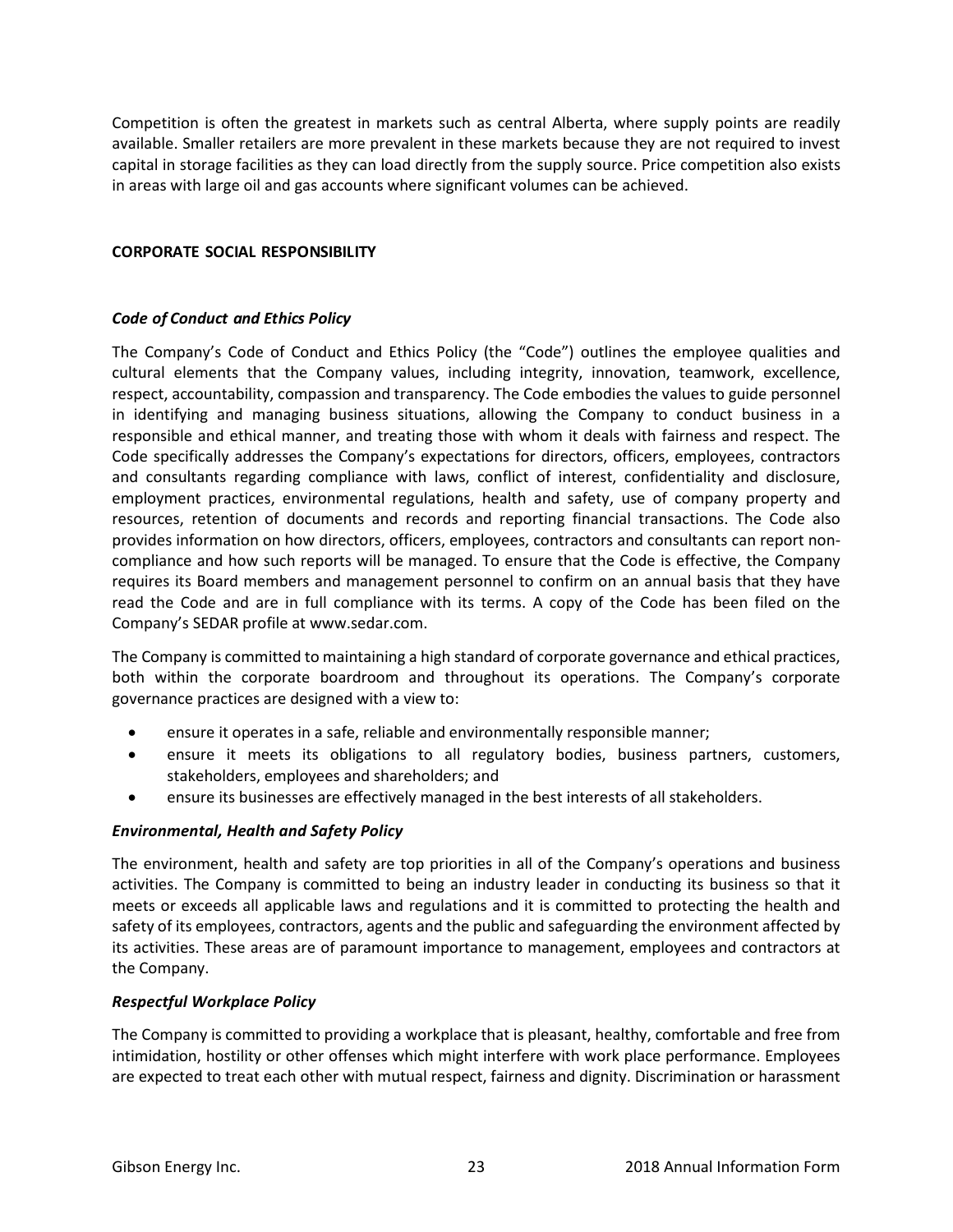of any sort is not tolerated. The purpose of this policy is to create a respectful workplace through the prevention and quick resolution of harassment and/or discrimination.

## *Whistleblower Policy*

The Company is committed to high standards of professional and ethical conduct in all activities. The Company's reputation for honesty and integrity among its stakeholders is key to the success of the business. The transparency, honesty, integrity and accountability of the Company's financial, administrative and management practices is vital. These high standards guide the decisions of the Board and are relied upon by the Company's stakeholders and the financial markets. For these reasons, it is critical to maintain a workplace where concerns regarding questionable business practices can be raised without fear of any discrimination, retribution or harassment. This reporting mechanism invites employees, officers, directors and other stakeholders to act responsibly to uphold the reputation of the Company and maintain public confidence. Encouraging a culture of openness and ethical leadership from management will also help this process. This policy is intended to encourage and enable stakeholders to raise serious concerns within the Company rather than overlooking a problem or seeking a resolution of the problem outside the Company. A copy of the Whistleblower Policy is available on the Company's website.

## **DESCRIPTION OF CAPITAL STRUCTURE**

## **Share Capital**

The Company's authorized share capital consists of an unlimited number of Common Shares and an unlimited number of preferred shares, issuable in series (the "Preferred Shares"). As at December 31, 2018, there were 144,558,790 Common Shares issued and outstanding and no Preferred Shares were issued and outstanding.

## *Common Shares*

Holders of Common Shares are entitled to one vote per Common Share at all meetings of Shareholders, to receive dividends if, as and when declared by the Company and to receive the remaining property and assets of the Company upon dissolution, subject to the prior rights and privileges attaching to any other class of shares of the Company.

In addition, the Company's Debentures are convertible at the holder's option into Common Shares at any time prior to the earlier of July 15, 2021 and the business day immediately preceding the date fixed for redemption by the Company at a conversion price of \$21.65 per share, being a ratio of approximately 46.1894 shares per \$1,000 principal amount of the Debentures.

# *Preferred Shares*

The Preferred Shares are issuable in series and have such rights, restrictions, conditions and limitations as the Board may by resolution fix from time to time before the issue thereof. There are no Preferred Shares issued and outstanding.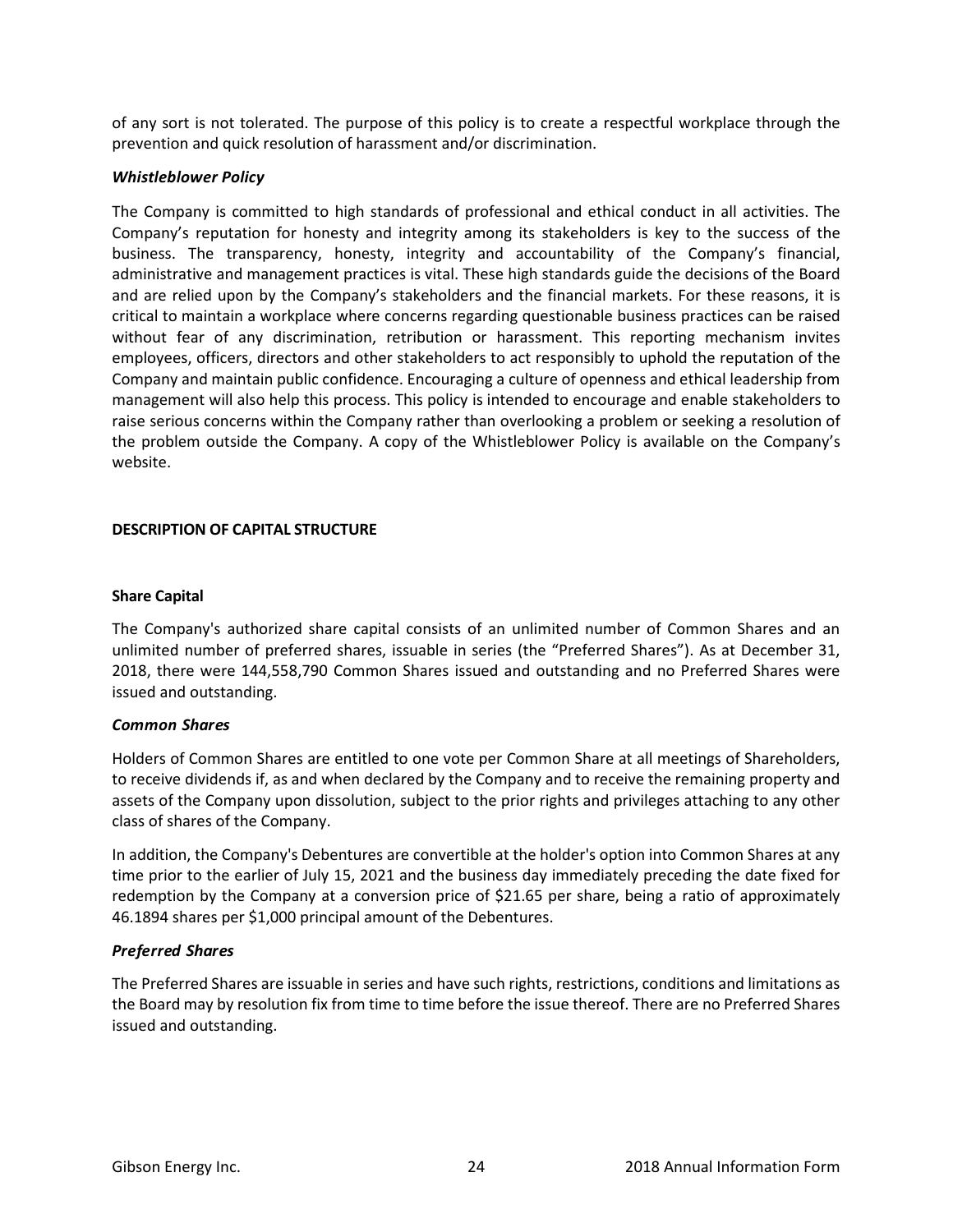## **Debt**

## *Revolving Credit Facility*

Effective March 31, 2018, the Company extended the maturity date of its unsecured Revolving Credit Facility from March 7, 2022 to March 31, 2023, and among other revisions, the maximum consolidated senior debt leverage ratio and the maximum consolidated total debt leverage ratio were revised to 4.85 to 1.0 until the end of the 2018 fiscal year, 4.50 to 1.0 for the 2019 fiscal year and 4.0 to 1.0 thereafter. In addition, the Company has three bilateral demand letter of credit facilities totaling \$150 million.

The Revolving Credit Facility is available to the Company to provide financing for working capital, fund capital expenditures and other general corporate purposes. provides sub-facilities for letters of credit, swingline loans and borrowings in Canadian dollars and U.S. dollars. Borrowings under the Revolving Credit Facility bear interest at a rate equal to Canadian Prime Rate or U.S. Base Rate or London Interbank Offered Rate or Canadian Bankers' Acceptance Rate as the case may be plus an applicable margin. The applicable margin for borrowings under the Revolving Credit Facility is subject to step up and step down based on the Company's total debt leverage ratio. In addition, the Company must pay a standby fee on the unused portion of the Revolving Credit Facility and customary letter of credit fees equal to the applicable margins based upon the Company's total debt leverage ratio.

## *Long-term Debt*

The Company currently has \$300 million aggregate principal amount 5.375% senior unsecured notes due July 15, 2022 and \$600 million aggregate principal amount 5.25% senior unsecured notes due July 15, 2024. Interest is payable semi-annually on January 15 and July 15 of each year the Notes are outstanding. The indentures governing the terms of Notes, including the supplemental indenture thereto, contain certain redemption options whereby the Company can redeem all or part of the Notes at prices set forth in the applicable indenture from proceeds of an equity offering or on the dates specified in the indentures. In addition, the holders of Notes have the right to require the Company to redeem the Notes at the redemption prices set forth in the respective indenture in the event of a change in control or in the event certain asset sale proceeds are not re-invested in the time and manner specified in the applicable indenture.

## *Debentures*

On June 2, 2016, the Company issued \$100 million aggregate principal amount 5.25% Debentures due July 15, 2021 at an issue price of par. Interest is payable semi-annually on January 15 and July 15 in each year and may be redeemed, in certain circumstances, on or after July 15, 2019. The Debentures will be convertible at the holder's option into Common Shares at any time prior to the earlier of the July 15, 2021 and the business day immediately preceding the date fixed for redemption by the Company at a conversion price of \$21.65 per share, being a ratio of approximately 46.1894 shares per \$1,000 principal amount of the Debentures.

## **DIVIDENDS**

The Company is currently paying quarterly dividends to Shareholders. The Company's intention is to provide Shareholders with a secure and growing quarterly dividend, while retaining a portion of cash flow to fund ongoing growth projects. The payment of dividends is not guaranteed and the amount and timing of any dividends payable will be at the discretion of the Board and will be established on the basis of the Company's earnings, operations, financial requirements including funding its growth capital programs,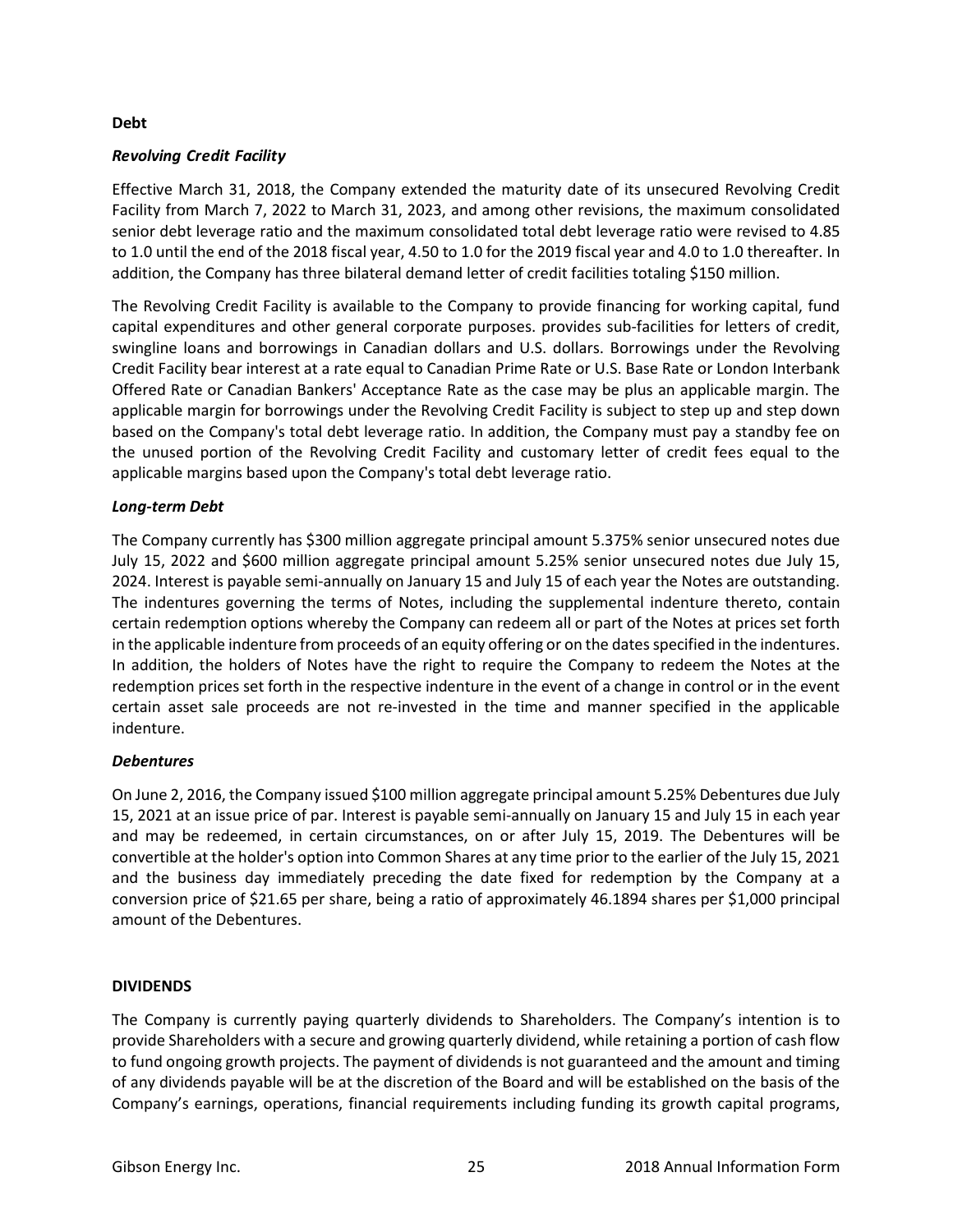the satisfaction of solvency tests and the compliance with the Company's debt agreements for the declaration and payment of dividends and the satisfaction of regulatory capital requirements. See "Risk Factors".

The Company suspended its DRIP and SDP until further notice in 2015 and did not issue any shares from treasury related to these plans in 2018. When enacted, the DRIP allows holders of the Common Shares to elect to reinvest all or any portion of their quarterly dividends paid on their Common Shares to purchase additional Common Shares at a discount to the prevailing market price without having to pay any commissions. The SDP is similar to the DRIP, but allows holders of Common Shares to elect to receive their quarterly dividends in the form of common shares at a discount to the weighted-average price calculated five days before the dividend payment date. The Company pays all the fees associated with the DRIP and the SDP.

## **Dividend History**

The following table sets forth the dividend history of the Company for each of the three most recently completed financial years:

| <b>Payment Date</b>     | <b>Per Common</b> |
|-------------------------|-------------------|
|                         | <b>Share Cash</b> |
|                         | <b>Dividends</b>  |
| <b>January 15, 2016</b> | \$0.32            |
| April 15, 2016          | \$0.33            |
| July 15, 2016           | \$0.33            |
| October 17, 2016        | \$0.33            |
| <b>January 17, 2017</b> | \$0.33            |
| April 17, 2017          | \$0.33            |
| July 17, 2017           | \$0.33            |
| October 17, 2017        | \$0.33            |
| <b>January 17, 2018</b> | \$0.33            |
| April 17, 2018          | \$0.33            |
| July 17, 2018           | \$0.33            |
| October 17, 2018        | \$0.33            |
| <b>January 17, 2019</b> | \$0.33            |

## **MARKET FOR SECURITIES**

## **Trading Price and Volume**

The Common Shares trade on the TSX under the ticker symbol "GEI". The following table sets forth the monthly high and low sales prices per Common Share at the close of market and trading volumes for the Common Shares on the TSX for the periods indicated.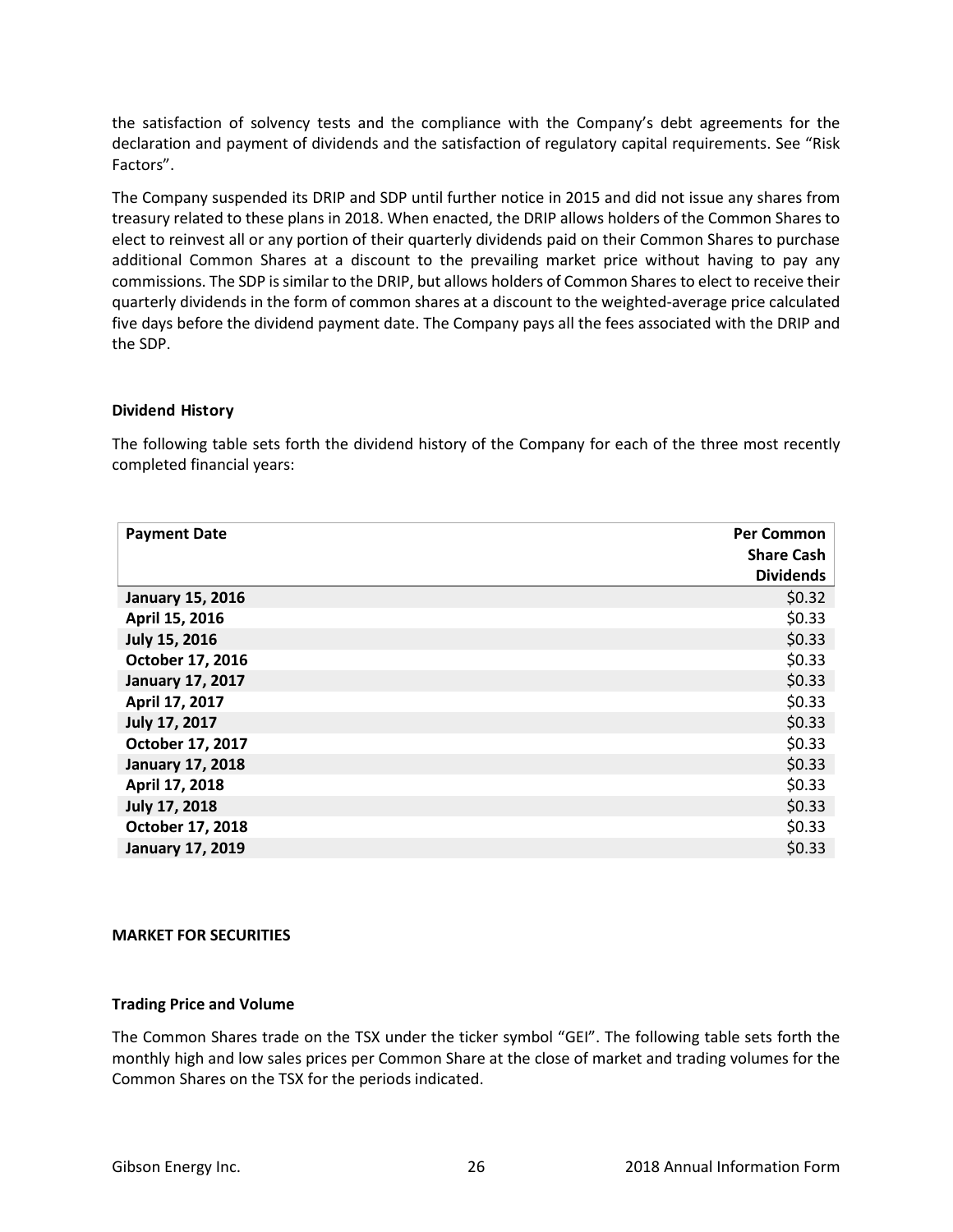|                        | <b>Monthly</b> |         |            |  |
|------------------------|----------------|---------|------------|--|
| <b>Calendar Period</b> | High           | Low     | Volume     |  |
| 2018                   |                |         |            |  |
| January                | \$19.28        | \$17.76 | 12,484,758 |  |
| February               | \$17.40        | \$16.27 | 14,072,323 |  |
| <b>March</b>           | \$17.00        | \$15.90 | 14,288,098 |  |
| <b>April</b>           | \$17.11        | \$16.22 | 9,150,601  |  |
| <b>May</b>             | \$17.94        | \$16.50 | 15,954,808 |  |
| June                   | \$17.61        | \$17.31 | 9,977,389  |  |
| July                   | \$18.22        | \$17.37 | 11,308,161 |  |
| <b>August</b>          | \$20.03        | \$18.44 | 13,093,486 |  |
| September              | \$20.75        | \$18.53 | 11,962,633 |  |
| <b>October</b>         | \$22.89        | \$20.41 | 22,922,844 |  |
| <b>November</b>        | \$22.77        | \$20.87 | 22,432,586 |  |
| <b>December</b>        | \$20.28        | \$17.08 | 14,077,492 |  |

## **CREDIT RATING**

The following information relating to the Company's credit ratings is provided as it relates to the Company's financing costs, liquidity and operations. Specifically, credit ratings can affect the Company's ability to obtain short term and long-term financing and the cost of such financing. Additionally, the ability of the Company to engage in certain collateralized business activities on a cost of effective basis depends, in part, upon the Company's credit ratings. Negative changes in credit ratings may affect the Company's ability to, and the associated costs of; (i) entering into ordinary course derivative or hedging transactions and may require the Company to post additional collateral under certain of its contracts; and (ii) entering into and maintaining ordinary course contracts with customers and suppliers on acceptable terms; and could adversely affect the Company's cost of financing and its access to sources of liquidity and capital.

The following table outlines the credit ratings received by the Company:

|                                       | <b>Standard &amp; Poor's Ratings</b><br><b>Services</b> | <b>Moody's Investors Service</b> |
|---------------------------------------|---------------------------------------------------------|----------------------------------|
|                                       | ("S&P")                                                 | ("Moody's")                      |
| <b>Issuer Corporate Credit Rating</b> | BB+                                                     | Ba <sub>2</sub>                  |
| Long-Term, Debt Credit Rating         | BB+                                                     | Ba <sub>2</sub>                  |
| (Senior Unsecured Notes)              |                                                         |                                  |

## **S&P**

During the year, S&P raised the Company's issuer corporate credit ratings and long-term debt credit ratings to 'BB+' from 'BB' with a stable outlook to reflect the Company's credit-positive divestiture of noncore assets and decreasing business risk with growing its infrastructure segment. The stable outlook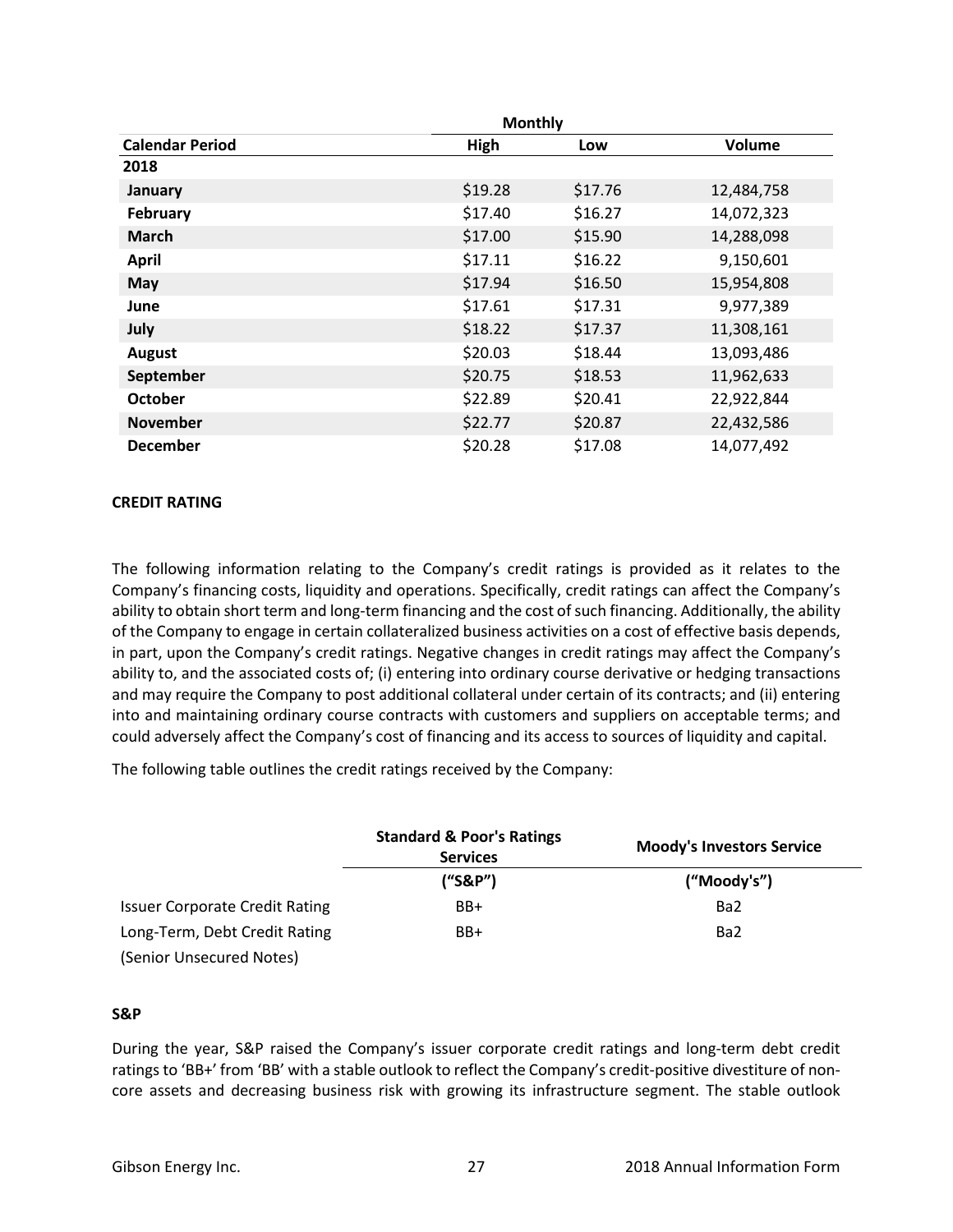reflects S&P's view that the Company will continue to expand the more stable infrastructure business segment and increase stable take-or-pay and fee-based cash flow in the near term.

S&P's issuer corporate credit ratings are on a rating scale that ranges from AAA to D, which represents the range from highest to lowest quality. The ratings may be modified by the addition of a plus (+) or minus (-) sign to show the relative standing within a particular rating category. An issuer credit rating of BB+ by S&P is fifth highest of ten categories and indicates that the obligor is less vulnerable in the nearterm than other lower-rated obligors; however, it faces major ongoing uncertainties and exposure to adverse business, financial or economic conditions which could lead to the obligor's inadequate capacity to meet its financial commitments.

S&P's long-term debt credit ratings are on a rating scale that ranges from AAA to D, which represents the highest to lowest quality of such securities rated. The ratings may be modified by the addition of a plus (+) or minus (-) sign to show the relative standing within a particular rating category. A long-term credit rating of BB+ is within the fifth highest of ten categories and is considered to have significant speculative characteristics. An obligation rated 'BB+' is less vulnerable to nonpayment than other speculative issues. However, it faces major ongoing uncertainties or exposure to adverse business, financial, or economic conditions which could lead to the obligor's inadequate capacity to meet its financial commitment on the obligation.

# **Moody's**

During the year, the Company's issuer credit rating was not changed and is currently 'Ba'. Moody's issuer credit rating is an opinion of the ability of the issuer to honour senior unsecured financial obligations and contracts. Moody's issuer credit rating is a forward-looking opinion about an obligor's overall financial capacity (its creditworthiness) to pay its financial obligations. Long-term credit ratings are intended to provide an independent measure of the credit quality of long-term debt.

Moody's credit ratings are on a rating scale that ranges from Aaa to C, which represents the range from highest to lowest quality of such securities rated. A rating of "Ba" by Moody's is the fifth highest of nine categories and is assigned to obligations which are judged to be speculative and are subject to substantial credit risk. The addition of a 1, 2 or 3 modifier after a rating indicates the relative standing within a particular rating category. The modifier 1 indicates that the issue ranks in the higher end of its generic rating category, the modifier 2 indicates a mid-range ranking and the modifier 3 indicates a ranking in the lower end of that generic rating category.

The credit ratings assigned by the rating agencies are not recommendations to purchase, hold or sell the debt or other securities of the issuer nor do the ratings comment on market price or suitability for a particular investor. A rating may not remain in effect for any given period of time and may, in the future, be entirely revised or withdrawn by a rating agency if, in its judgment, the circumstances so warrant.

The Company has made payments in the ordinary course to the applicable rating agencies in connection with the assignment of ratings on the securities of the Company. In addition, the Company has made customary payments in respect of certain other services provided to the Company by the applicable rating agencies during the last two years.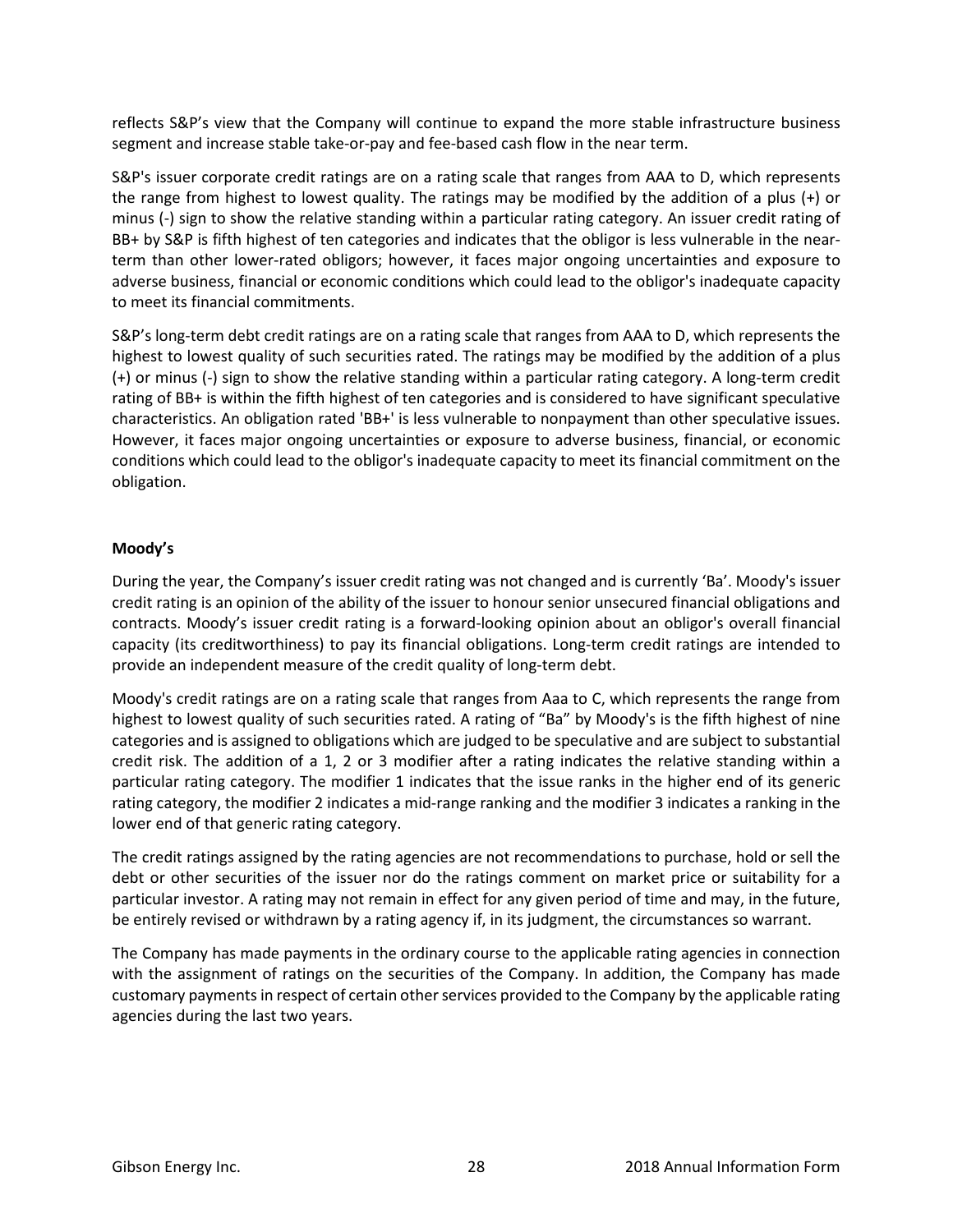## **RISK FACTORS**

The following information is a summary of certain risk factors relating to the Company or an investment in the Company's securities. The risks have been categorized as risks relating to the Company's business and risks related to financial and other risks. Each of these risks could negatively impact the trading price of the Common Shares and investors could lose all or part of their investment in the Common Shares. There can be no assurance that risk management steps taken by the Company will prevent future loss due to the occurrence of any of the events described in the risk factors below or other unforeseen events. Readers are cautioned that this summary of risks may not be exhaustive, as there may be risks that are unknown and other risks that may pose unexpected consequences. Additional risks and uncertainties not currently known to the Company, or that it currently views as immaterial, may also materially and adversely affect its business, financial condition and/or results of operations.

## **Risks Relating to the Company's Business**

#### *Market and Commodity Price Risk*

The Company's business includes activities related to product storage, terminalling and hub services. These activities expose the Company to certain risks including that the Company may experience volatility in revenue and impairments related to the book value of stored product, due to the fluctuations in commodity prices. Primarily, the Company enters into contracts to purchase and sell crude oil, NGLs and refined products at floating market prices. The prices of the products that are marketed by the Company are subject to volatility as a result of factors such as seasonal demand changes, extreme weather conditions, market inventory levels, general economic conditions, changes in crude oil markets and other factors. The Company manages its risk exposure by balancing purchases and sales to lock-in margins; however, the Company may not be successful in balancing its purchases and sales. Also, in certain situations, a producer or supplier could fail to deliver contracted volumes or could deliver in excess of contracted volumes or a purchaser could purchase less than contracted volumes. Any of these actions could cause the Company's purchases and sales to be unbalanced. While the Company attempts to balance its purchases and sales, if its purchases and sales are unbalanced, the Company will face increased exposure to commodity price risks and could have increased volatility in its operating income and cash flow.

Notwithstanding the Company's management of price and quality risk, marketing margins for commodities can vary and have varied significantly from period to period. This variability could have an adverse effect on the results of the Company.

Since crude oil margins can be earned by capturing spreads between different qualities of crude oil, the Company's crude oil marketing business is subject to volatility in price differentials between crude oil streams and blending agents. Due to this volatility, the Company's margins and profitability can vary significantly. The Company expects that commodity prices will continue to fluctuate significantly in the future. The Company utilizes financial derivative instruments as part of its overall risk management strategy to assist in managing the exposure to commodity prices, as well as interest rates and foreign exchange risks. For example, as NGL and refined product prices are somewhat related to the price of crude oil, crude oil financial contracts are one of the more common price risk management strategies that the Company uses. Also, with respect to crude oil, the Company manages its exposure using WTI based futures, options and swaps. These strategies are subject to basis risk between the prices of crude oil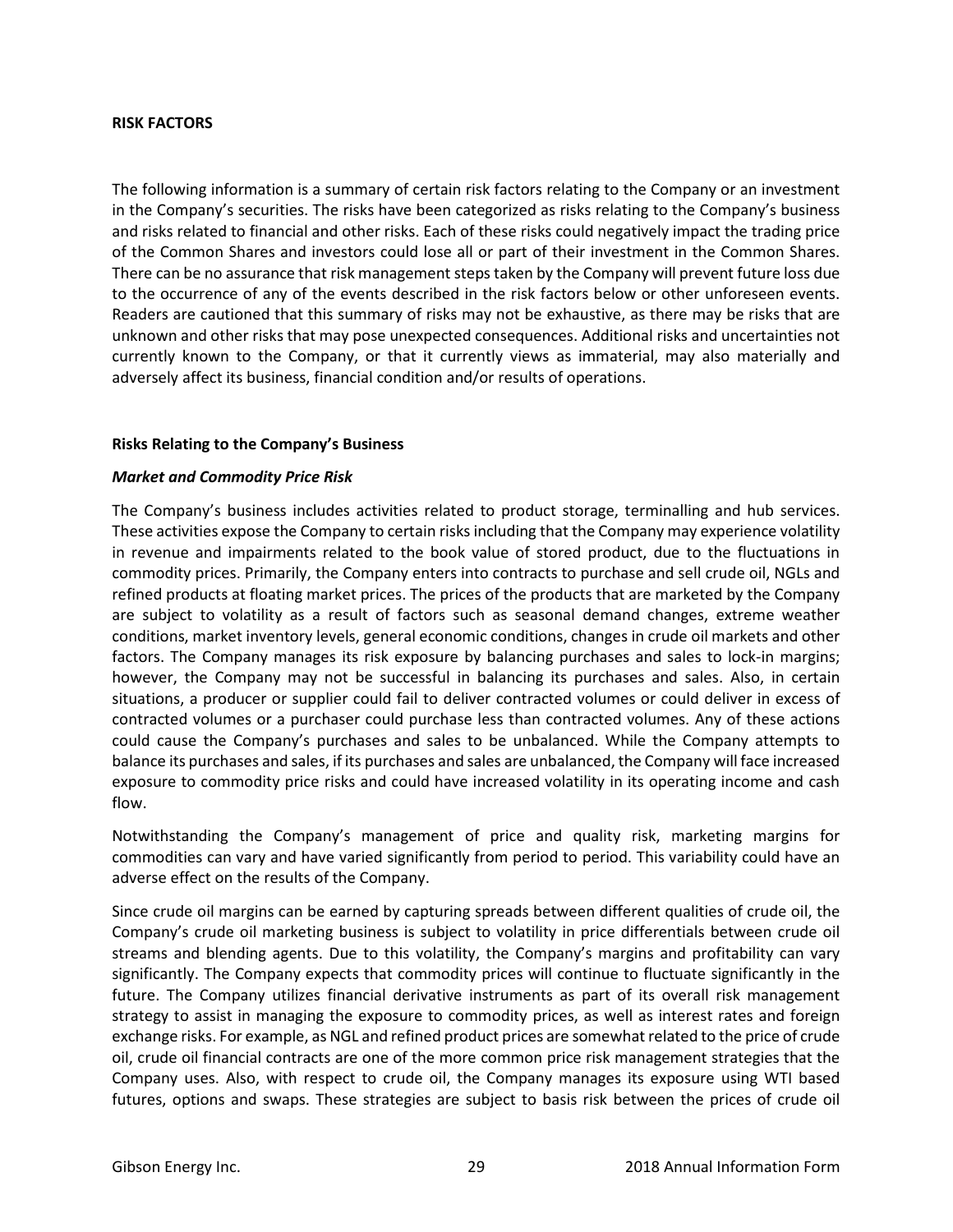streams, WTI, NGL and refined product values and, therefore, may not fully offset future price movements. Furthermore, there is no guarantee that these strategies and other efforts to manage marketing and inventory risks will generate profits or mitigate all the market and inventory risk associated with these activities. If the Company utilizes price risk management strategies, the Company may forego the benefits that may otherwise be experienced if commodity prices were to increase. In addition, any non-compliance with the Company's trading policies could result in significantly adverse financial effects. To the extent that the Company engages in these kinds of activities, the Company is also subject to credit risks associated with counterparties with whom the Company has contracts. The Company does not trade financial instruments for speculative purposes.

## *Capital Expenditures by Oil and Gas Companies*

Declines in capital expenditures to explore, develop and produce oil and natural gas by the Company's oil and gas customers, could result in project modifications, delays or cancellations resulting in production declines or delays in the basins where the Company operates, potentially reducing the Company's cash flow and revenues. Customers' expectations for lower commodity prices, as well as the availability of capital for operating and capital expenditures, may also cause customers to curtail spending, thereby reducing demand for the Company's services.

Industry conditions are influenced by numerous factors, over which the Company has no control, including:

- domestic and worldwide supplies of crude oil and petroleum products;
- changes in the level of consumer demand;
- the price and availability of alternative fuels;
- the availability, proximity and capacity of pipelines, other transportation facilities and processing facilities;
- the level and effect of trading in commodity futures markets, including by commodity price speculators and others;
- the price and level of foreign imports;
- the nature and extent of domestic and foreign governmental regulations and taxes;
- the ability of the members of the Organization of Petroleum Exporting Countries ("OPEC") to agree to and maintain oil price and production controls;
- political instability or armed conflict in oil and natural gas producing regions;
- potential production curtailments implemented by the Alberta or Canadian government;
- the potential for a regulatory body to implement a carbon cap on oil sands;
- the development and advancement of drilling technology, and the ability to use the technology; and
- overall domestic and global economic and market conditions.

The volatility of the oil and natural gas industry and the impact on exploration and production activity could adversely impact the level of drilling activity by customers in some of the regions in which the Company operates. Any reduction in activity may cause a decline in the demand for the Company's products and services or adversely affect the price of products and services provided and the financial results of operations, particularly if production levels decrease, which would reduce the need for oil infrastructure projects. In addition, reduced discovery rates of new oil and natural gas reserves in the Company's market areas also may have a negative long-term impact on the Company's business, even in an environment of stronger oil and natural gas prices, to the extent existing production is not replaced and the number of producing wells is not increased to service production declines.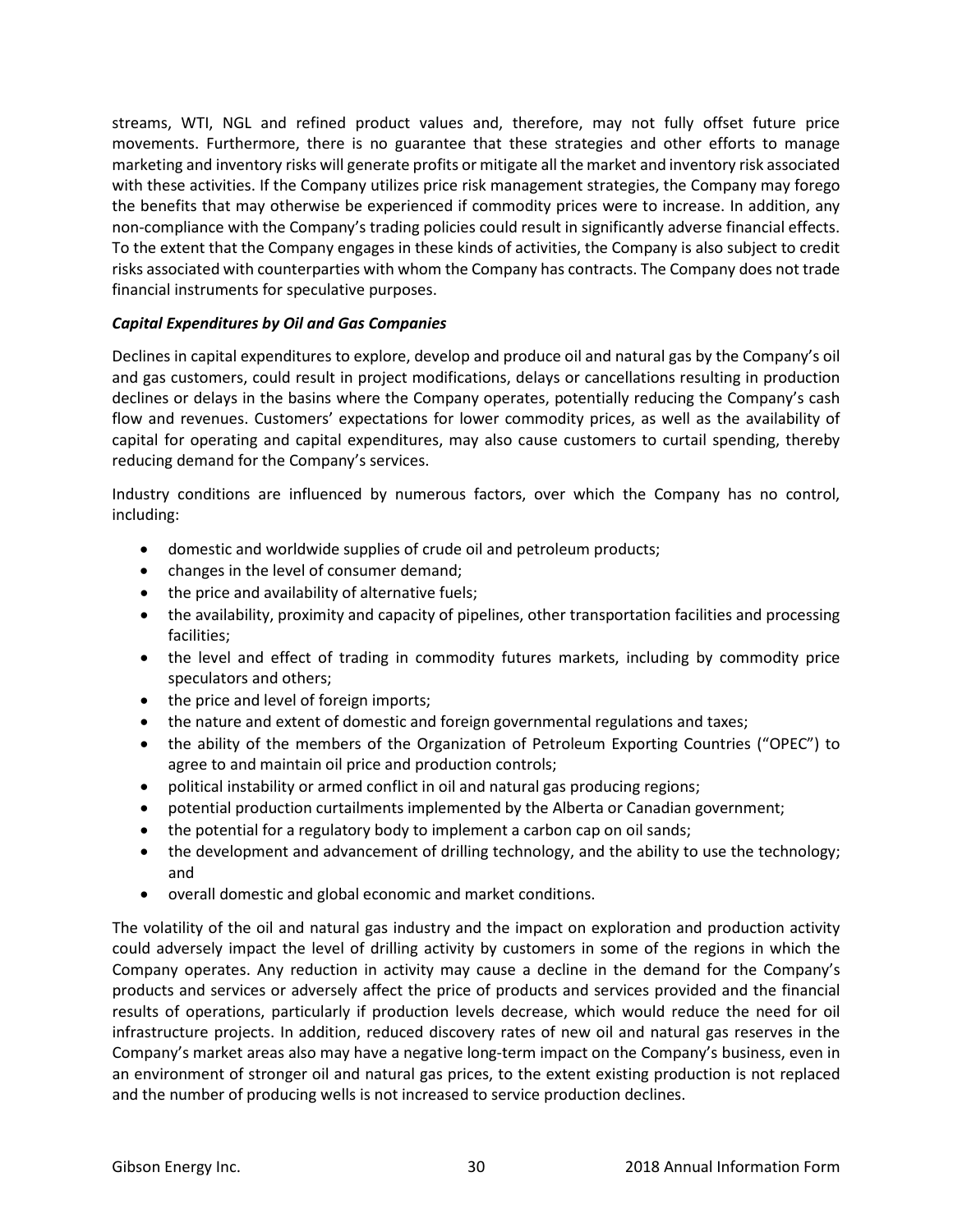# *Demand for Crude Oil and Petroleum Products*

Any sustained decrease in demand for crude oil and petroleum products in the markets the Company serves could result in a significant reduction in the volume of products and services that the Company provides and thereby could significantly reduce cash flow and revenues. Factors that could lead to a decrease in market demand include:

- lower demand by consumers for refined products, including asphalt and wellsite fluids, as a result of recession or other adverse economic conditions or due to high prices caused by an increase in the market price of crude oil, which is subject to wide fluctuations in response to changes in global and regional supply over which the Company has no control;
- an increase in fuel economy, whether as a result of a shift by consumers to more fuel-efficient vehicles, technological advances by manufacturers, governmental or regulatory actions or otherwise;
- provincial, state and federal legislation either already in place or under development requiring the inclusion of ethanol and use of biodiesel which may negatively affect the overall demand for crude oil products;
- lower demand by the oil and gas drilling industry for products such as drilling mud additives and for wellsite fluids as a result of legislation regulating hydraulic fracturing currently being considered by the U.S. Congress, a number of U.S. states and the Province of Quebec;
- technological advances in the production and longevity of fuel cells and solar, electric and batterypowered engines; and
- fluctuations in demand for crude oil, such as those caused by refinery downtime or shutdowns.

The Company cannot predict and does not have control over the impact of future economic and political conditions on the energy and petrochemical industries, which, in turn, could affect the demand for crude oil and petroleum products. As a result of decreased demand, the Company may experience a decrease in the Company's margins and profitability.

# *Production of Crude Oil*

Crude oil production may decline for a number of reasons, including natural declines due to depleting wells, a material decrease in the price of crude oil, a lack of takeaway capacity, or the inability of producers to obtain necessary drilling or other permits from applicable governmental authorities. Further, a sustained decrease in the price of oil and production levels may result in significant headcount reductions as producers try to remain profitable. There is no guarantee that these displaced workers will return to the oil and gas industry which may delay any anticipated production recoveries. If the Company is unable to replace volumes lost due to a temporary or permanent material decrease in production or a decrease in demand for oil, which would reduce the need for supporting infrastructure projects the Company's revenue and cash flow could decline. In addition, certain of the Company's field and pipeline operating costs and expenses are fixed and do not vary with the volumes the Company gathers and transports. These costs and expenses may not decrease ratably, or at all, should the Company experience a reduction in the Company's volumes gathered or transported by the Company's operations. As a result, the Company may experience declines in its margins and profitability if the volumes decrease.

# *Future Federal (Canada) Climate Control Legislation: International Initiatives*

Internationally, Canada is a signatory to the UNFCCC. All entities that are parties to the UNFCCC are represented at the Conference of Parties. The main objective of the Conference of Parties is to adopt and review legal instruments and strategies to implement goals to stabilize GHG concentrations in the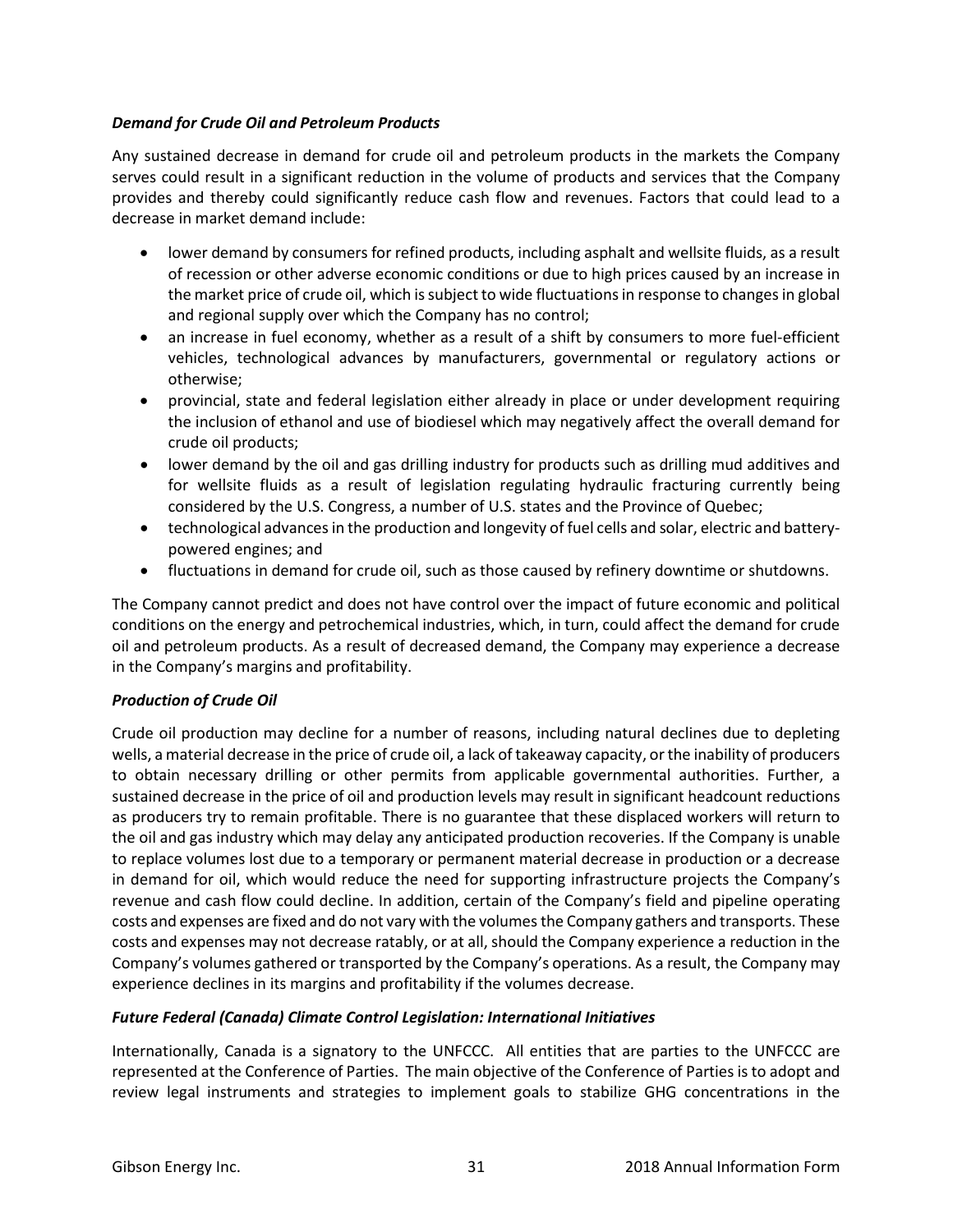atmosphere at a level that would prevent dangerous anthropogenic interference with the climate system. In December 2015, UNFCCC members met in Paris, France and agreed to the Paris Agreement. Canada ratified the Paris Agreement in October 2016 and the Paris Agreement came into force on November 4, 2016. As of January 1, 2019, 184 of the 197 parties to the convention have ratified the Paris Agreement.

In preparation for the Paris conference, the former Canadian Environment Minister submitted Canada's plans to reduce GHG emissions by 30% below Canada's 2005 levels by 2030. Under the Paris Agreement, Canada is legally bound to report and monitor its GHG emissions, but its emissions reduction target is not legally binding. Signatory countries agreed to meet every five years to review their individual progress on GHG emissions reductions and consider amendments to their targets.

The Paris Agreement's main goal is to hold "the increase in the global average temperature to well below 2°C above pre-industrial levels and pursuing efforts to limit the temperature increase to 1.5°C" overall, though individual country targets designed to meet these levels are not legally binding. Additionally, the Paris Agreement contemplates the parties will develop a new market-based mechanism related to carbon trading by 2020. It is expected that this mechanism will largely be based on the best practices and lessons learned from the Kyoto protocol's clean development mechanism and joint implementation regimes. As described in more detail below, in October, 2016, the Canadian federal government announced a new national carbon pricing regime that will help Canada meet its goals under the Paris Agreement.

On February 12, 2016 at the North American Energy Ministers' meeting, energy ministers from Canada, Mexico and the United States signed a memorandum of understanding on climate change and energy collaboration, and launched a website where information related to the North American energy industry will be aggregated and shared with the public. That memorandum of understanding provides that the signatories will collaborate and share information on six key areas: (i) experience and knowledge in the development of reliable, resilient and low-carbon electricity grids; (ii) modeling, deploying and accelerating innovation of clean energy technologies, including renewables; (iii) exchanging information in order to improve energy efficiency for equipment, appliances, industries and buildings, including energy management systems; (iv) exchanging information and promoting joint action to advance the deployment of carbon capture, use and storage; (v) identifying trilateral activities to further climate change adaptation and resilience; and (vi) sharing best practices and seeking methods to reduce emissions from the oil and gas sector, including methane and black carbon.

In March 2016, Canada and the United States announced a joint statement to commit to reduce methane emissions by 40-45% below 2012 levels by 2025 from the oil and gas sector, and explore new opportunities for additional methane reductions.

On October 15, 2016, Canada and nearly 200 member countries of the United Nations met in Kigali, Rwanda and agreed to reduce HFCs. This agreement supports the Paris Agreement's goals to reduce GHGs internationally by developing countries starting to phase down HFCs by 2019. Developing countries will follow with a freeze of HFCs consumption levels in 2024, with some countries freezing consumption in 2028. By the late 2040s, all countries are expected to consume no more than 15-20% of their respective baselines.

Canada is also part of a global initiative called the Climate and Clean Air Coalition to Reduce Short-Lived Climate Pollutants, supported by the United Nations Environment Programme. Their mandate is to address short-lived climate pollutants (e.g., black carbon, methane, tropospheric ozone, and hydrofluorocarbons), which exist in the atmosphere from between a few days to a few decades, in order to protect human health, the environment and to slow the rate of climate change within the first half of this century.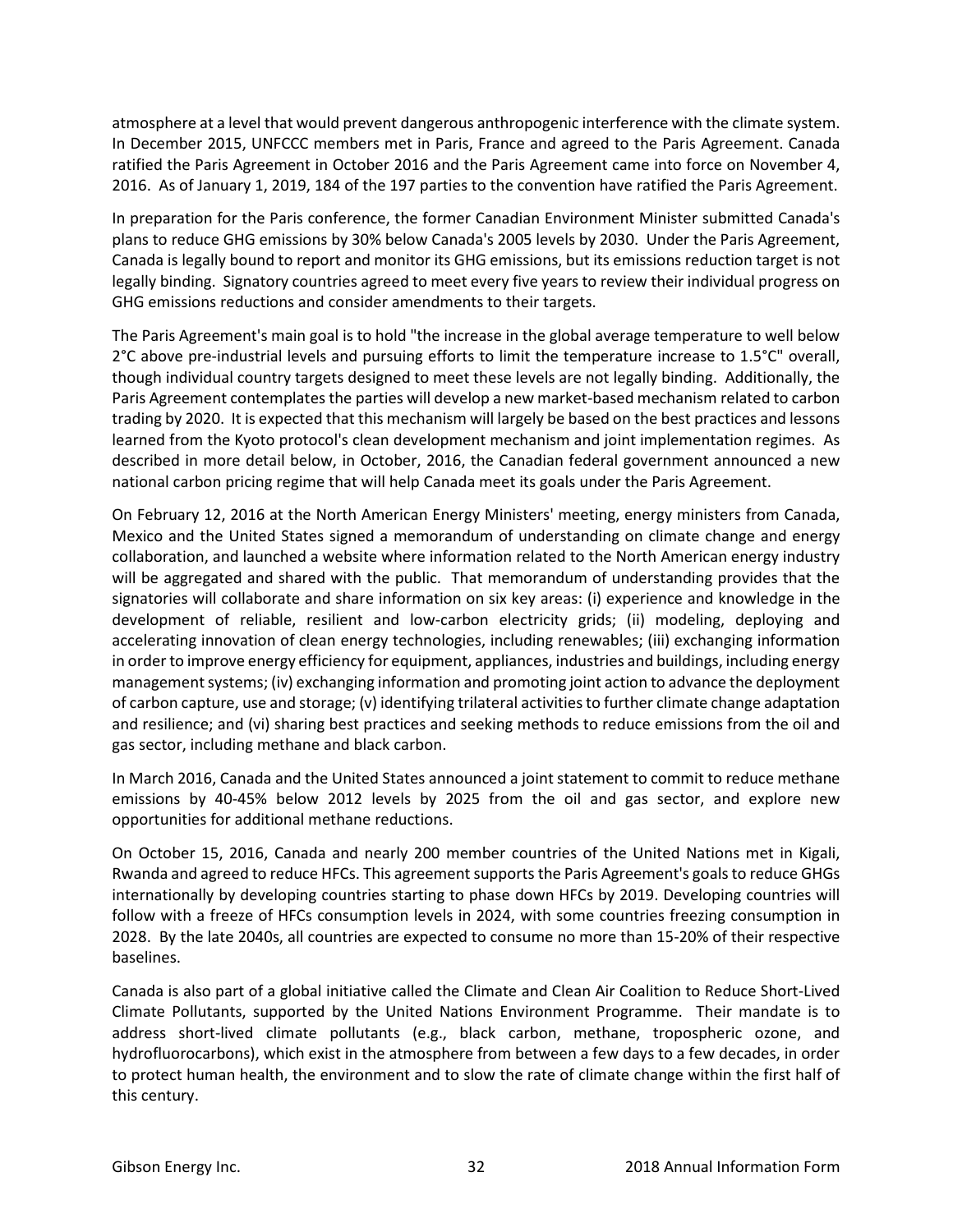# *Future Federal (Canada) Climate Control Legislation: Domestic Initiatives*

Domestically, in December 2014, the Canadian government published Canada's Action on Climate Change, declaring its intention to take action on climate change by reducing GHG emissions through a sector-bysector regulatory approach to protect the environment and support economic prosperity. To date, Canada has implemented GHG reducing regulations for renewable fuels, transportation, and coal-fired electricity.

Canada has sought to reduce short-lived climate pollutants through air emissions standards for new heavy-duty diesel vehicles and the AQMS. AQMS is a collaboration between the federal, provincial (excluding Quebec), and territorial governments to improve Canadian air quality. Under AQMS, governments at every level collaborate with the Canadian Council of Ministers of the Environment in order to set and review the CAAQS, which are numerical values of outdoor air concentrations of pollutants. CAAQS cover both fine particulate matter and ozone, with the current focus being on developing standards for nitrogen dioxide and sulphur dioxide. On May 25, 2013, the federal government incorporated CAAQS under sections 54 and 55 of the *Canadian Environmental Protection Act, 1999* (Canada).

Under AQMS, each province and territory is committed to monitoring the air quality within its jurisdiction. Using the CAAQS as a baseline, each province and territory will then assess the level of management required to address current air quality levels. Provinces and territories will produce air zone reports, which include information regarding air management. Once assessed, the provinces and territories provide air quality management levels for defined zones, ranging from 'Green' (maintain good air quality through proactive air management measures) to 'Red' (achieve air zone CAAQS through advanced air zone management actions).

In 2016, the Multi-sector Air Pollutants Regulations introduced mandatory national performance standards for nitrogen oxides and sulphur dioxide emissions from large boilers, heaters, stationary sparkignition engines that combust gaseous fuels and cement manufacturing facilities. These regulations apply specifically to oil and gas and oil sands facilities and require ongoing emissions testing and reporting, although these obligations have a long-term implementation schedule.

On December 29, 2016, the Ozone-depleting Substances and Halocarbon Alternatives Regulations came into force, replacing the Ozone-depleting Substances Regulations, 1998. This regulation aims to control the level of production and consumption of certain ozone-depleting substances through a permitting and reporting system for HFCs, as well as a system for phasing out the importation and manufacturing of hydrochlorofluorocarbons in Canada, with an ultimate goal of complete prohibition by January 1, 2030 (subject to certain exemptions). Amendments to the regulation made in April 2018 added limitations on the importation of products containing HFC's and the destruction of HFC's, created consumption allowances for HFC's and elaborated on the restrictions regarding manufacturing HFC's.

On December 9, 2016, the Government of Canada released the Framework, which provides for a carbonpricing strategy, with a carbon tax starting at \$10/tonne, increasing annually until it reaches \$50/tonne in 2022. The Framework was given legislative effect when the *Greenhouse Gas Pollution Pricing Act* received royal assent on June 21, 2018, which provides a national carbon-pricing system that applies to greenhouse gas emissions from various sources.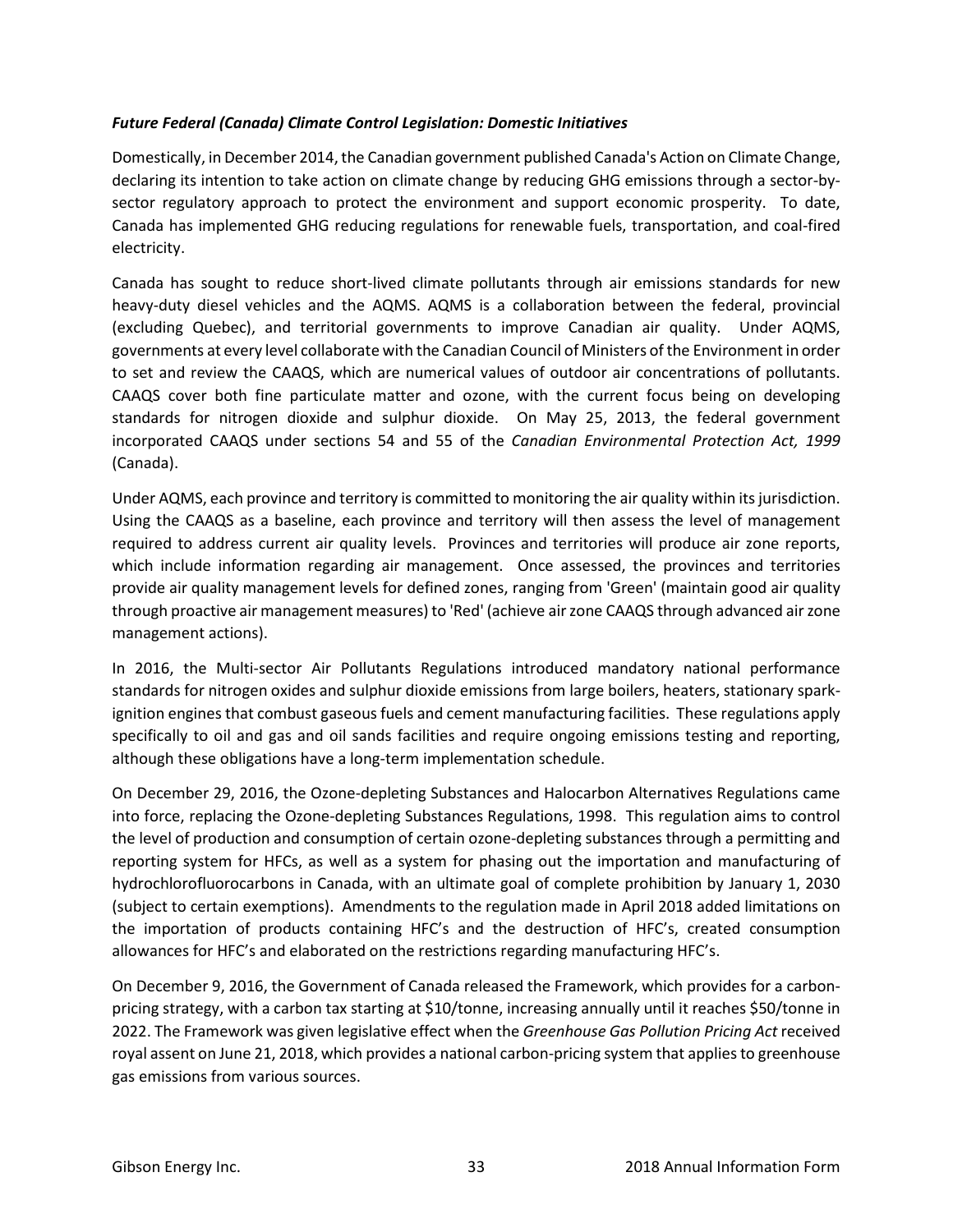On October 23, 2018, pursuant to the *Greenhouse Gas Pollution Pricing Act*, the federal government announced that a federal backstop standard would apply to any province or territory that fails to meet the federal benchmark carbon price. The federal backstop standard has two parts. First, there is a carbon levy on fossil fuels. This levy applies to prescribed liquid, gas, and solid fossil fuels at a rate of \$10 per tonne of carbon dioxide in 2018. This will increase each year until 2022 at a rate of \$50 per tonne of carbon dioxide. Second, there is an output-based pricing system for industrial facilities which reported emissions of 50,000 or more tonnes of carbon dioxide per year during any year between 2014 and 2017. There is also an opt-in provision for facilities that report emissions between 10,000 and 50,000 tonnes of carbon dioxide per year for any year starting with 2017. Seven provinces and territories have introduced carbonpricing systems that comply with federal requirements (Alberta, British Columbia, Quebec, Prince Edward Island, Nova Scotia, Newfoundland and Labrador and the Northwest Territories). The federal carbonpricing regime will take effect in Saskatchewan, Manitoba, Ontario and New Brunswick in April 2019; it will take effect in the Yukon and Nunavut in July 2019. Saskatchewan and Ontario have challenged the constitutionality of the Federal Government's pricing regime; New Brunswick has intervened in Saskatchewan's constitutional challenge. In October 2018, the Federal Government announced an alternative pricing scheme for large electricity generators designed to incentivize a reduction in emissions intensity, rather than encouraging a reduction in generation rates.

On April 26, 2018, the Federal Government passed the Federal Methane Regulations. The Federal Methane Regulations seek to reduce emissions of methane from the crude oil and natural gas sector, but will not come into force until January 1, 2020. By introducing a number of new control measures, the Federal Methane Regulations aim to reduce unintentional leaks and intentional venting of methane, as well as ensuring that crude oil and natural gas operations use low-emission equipment and processes. Among other things, the Federal Methane Regulations limit the amount of methane that upstream oil and gas facilities are permitted to vent. These facilities would need to capture the gas and either re-use it, reinject it, send it to a sales pipeline, or route it to a flare. In addition, in provinces other than Alberta and British Columbia (which already regulate such activities), well completions by hydraulic fracturing would be required to conserve or destroy gas instead of venting. The Federal Government anticipates that these actions will reduce annual GHG emissions by approximately 20 megatonnes by 2030.

# *Future Provincial (Alberta) Climate Control Legislation*

In Alberta, GHG emissions are regulated under the SGRR and the CCIR pursuant to the *Climate Change and Emissions Management Act (Alberta)*. The SGRR requires facilities that emit 10,000 tonnes or more of GHG per year to report their emissions to AEP. The CCIR, which replaced the Specified Gas Emitters Regulation on January 1, 2018, requires facilities that emit more than 100,000 tonnes of GHG per year (or facilities that opt-in so they may apply for a carbon levy exemption) to meet product specific emissions intensity benchmarks. Most benchmarks are based on an 80% production-weighted average emissions intensity. For in situ and mined bitumen, a top quartile production-based benchmark applies. Where emissions exceed the benchmark, the facility must reduce its net emissions by applying emissions offsets, emissions performance credits or fund credits against its actual emissions level. The use of fund credits is unlimited; however, the use of other credits is capped, such that a facility may address only 50-60% of its excess emissions through performance credits and emissions offsets.

In August 2015, the Alberta Government appointed a Climate Leadership Panel to provide advice to the government on the development of a comprehensive climate change strategy and to provide the AEP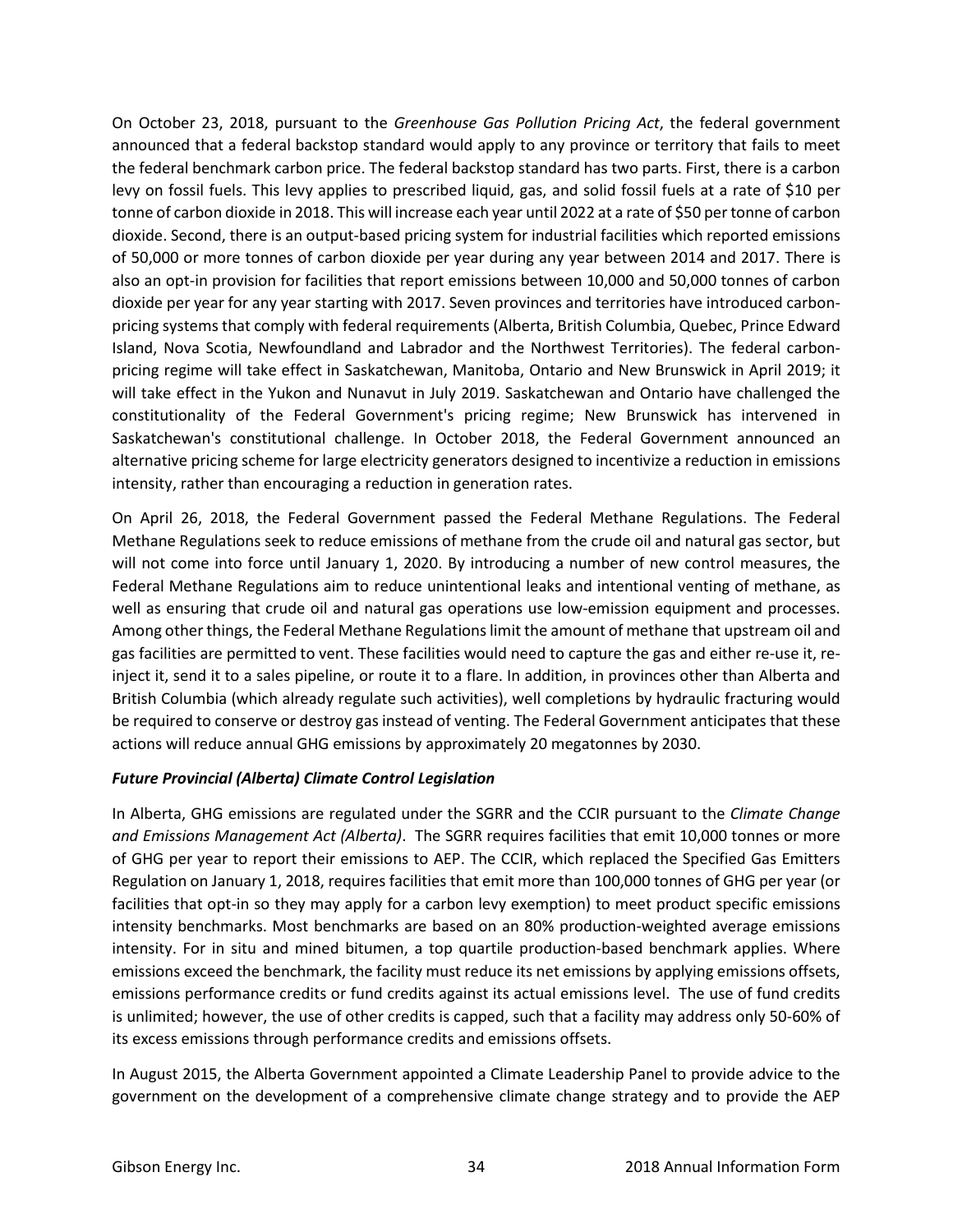advice on a comprehensive set of policy measures to reduce GHG emissions in Alberta. In November 2015, the Government released the Panel's report and announced that it would implement the Climate Leadership Plan, including the Panel's recommendations on phasing out coal-fired power production, replacing two-thirds of that production with renewable energy and imposing a new economy-wide price on GHG emissions of \$20 per tonne on January 1, 2017, rising to \$30 per tonne on January 1, 2018. The Alberta Government also announced a new overall annual emissions limit of 100 megatonnes for the oil sands industry. On November 1, 2016, the provincial government introduced Bill 25 - the *Oil Sands Emissions Limit Act*, which serves to implement the 100 megatonne limit for emissions from oil sands operations. It provides further clarity regarding the types of emissions that will be included and exempted from the calculation of the 100 megatonne limit, and gives the Lieutenant Governor in Council the ability to establish a system of GHG emission allowances and a regime for purchasing and trading the allowances. The emission limit applies only to oil sands operations, and is not expected to increase the Company's operating costs.

Methane emission reduction in the oil and gas industry is also a key to Alberta's new GHG emission plan, with a goal of reducing oil and gas methane emissions by 45% by 2025. The Panel made two recommendations in this regard. First, create new design specifications for oil and gas wells, pipelines and facilities as well as standards for key equipment and operational best practices. Fugitive emission standards would be included in the regulatory requirements, requiring increased standards for performance, monitoring, measurement and reporting. Second, the Panel recommended that regulators, the oil and gas industry, independent experts and environmental groups collaborate to develop and oversee a multi-year plan for updating or retrofitting methane emitting equipment in existing facilities before the end of the equipment's useful life. Alberta released a draft of the proposed methane regulations in April 2018. The proposed regulations would restrict the emission of methane through measures such as a reduction in the permitted amount of vented methane and the addition of mandatory annual inspections. Feedback on the proposed regulations closed in May 2018; however, no further action on this matter has been taken as of the date hereof.

The CLA, was one of the first steps of the Climate Leadership Plan. The CLA establishes the legislative framework for carbon pricing in Alberta. The Climate Leadership Act came into force on January 1, 2017 and enabled a carbon levy that increased from \$20 to \$30 per tonne on January 1, 2018. While the levy is anticipated to increase further in 2021 in line with federal legislation, the Alberta government has announced it will not proceed with the scheduled 2021 increase unless the expansion to the Trans Mountain Pipeline proceeds. The development of the *CLA*'s carbon pricing regime may increase Pine Cliff's operating costs. As Alberta's carbon price currently meets the federal benchmark carbon price, the federal backstop standard does not apply.

None of the Company's Alberta facilities produce emissions above the threshold of 10,000 tonnes of GHGs annually for reporting under the SGRR.

The Company does not expect ongoing compliance costs associated with these regulations at its facilities to have a material adverse effect on the Company's operations or financial condition. However, the Alberta regulations may become more stringent and apply to more facilities over time, and future regulations enacted by the Alberta government may result in further regulatory requirements that could affect the Company's business, or the businesses of its customers. At this time, the costs of complying with any such requirements are unknown.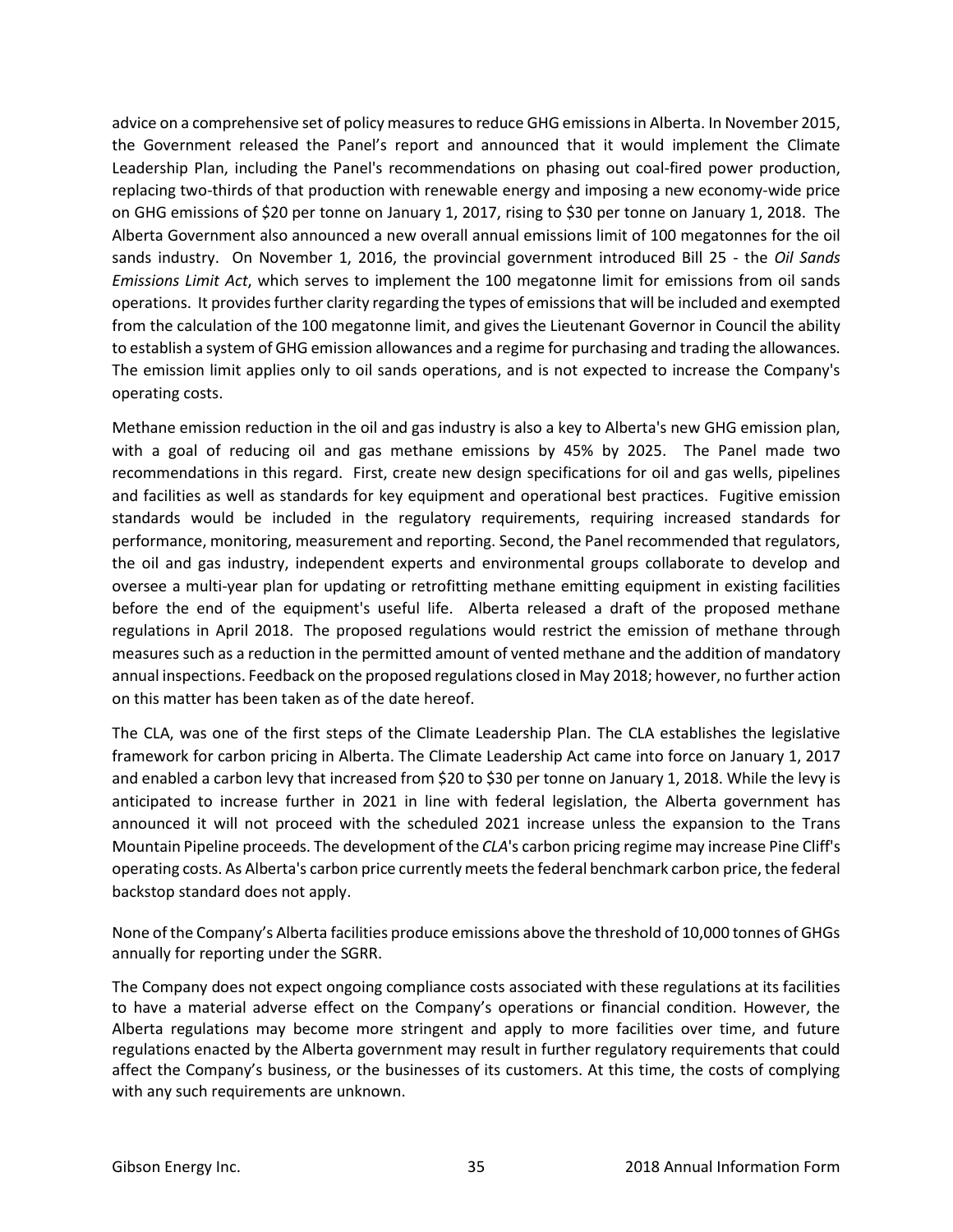On May 16, 2018, the Government of Alberta passed Bill 12: *Preserving Canada's Economic Prosperity Act*. This act, however, has not yet been proclaimed into force. If proclaimed into force, the act would give the government authority to require companies to obtain a licence before exporting energy products, such as natural gas and crude oil, from Alberta via pipeline, rail or truck. The energy minister may include a term or condition in a licence setting the maximum quantities of natural gas, crude oil or refined fuels that may be exported from Alberta during the interval or intervals set out in the licence. Export licences would be required for every company only if the energy minister determines it is in the public interest to ensure adequate pipeline capacity is available to maximize the return on resources and supply is maintained for Alberta's needs, now and into the future. The Attorney General of British Columbia unsuccessfully attempted to challenge this legislation in the Alberta Court of Queen's Bench pursuant to a decision issued on February 22, 2019.

On December 2, 2018 the Government of Alberta announced that, commencing January 1, 2019, it would mandate an 8.7% short-term reduction in provincial crude oil and crude bitumen production. Such announcement was implemented by an Order in Council issued on December 3, 2018 approving the Curtailment Rules. Under the Curtailment Rules, the Government of Alberta will, on a monthly basis, direct oil producers producing more than 10,000 bbl/d to curtail their production according to a pre-determined formula that apportions production limits proportionately amongst those operators subject to a curtailment order. The first curtailment order took effect on January 1, 2019 limiting province-wide production of crude oil and crude bitumen to 3.56 million bbl/d - a reduction of approximately 8.7% of total daily average oil production in Alberta during December 2018. The Government of Alberta has indicated that it expects the curtailment rate to gradually decline over the course of 2019. As a result of decreasing price differentials and volumes of crude oil and crude bitumen in storage, the Government of Alberta announced on January 30, 2019, that it would ease the mandatory production curtailment beginning February 1, 2019, increasing the allowable production cap by 75,000 bbl/d to a maximum output of approximately 3.63 million bbl/d.

# *Future Provincial (Saskatchewan) Climate Control Legislation*

On January 1, 2018, *The Management and Reduction of Greenhouse Gases* came into force. Currently, only facilities that produce GHG in excess of 1,500,000 tonnes per year by generating electricity from a gas or coal-fired generator are regulated.

In December 2017, Saskatchewan introduced Prairie Resilience: A Made-in-Saskatchewan Climate Change Strategy, which is to be fully implemented by January 1, 2019. This strategy will include reporting requirements and emissions reduction targets for the upstream oil and gas industry and output-based performance standards for facilities emitting more than 25,000 tonnes of carbon dioxide equivalent per year. Large emitters will have various compliance options, including making improvements at facilities to reduce emissions intensity, purchasing carbon offsets, using best performance credits, paying into a technology fund and using market mechanisms outlined in the Paris Agreement; specifically, an internally transferred mitigation outcome.

As Saskatchewan does not have a carbon pricing system in place, the federal backstop standards will apply. In particular, the carbon levy will start applying in January 2019 and the output-based pricing system will begin applying in April 2019.

On April 25, 2018, the Saskatchewan Government launched a constitutional reference case in the Saskatchewan Court of Appeal opposing the federal Greenhouse Gas Pollution Pricing Act. The case is set to be heard on the 13th and 14th of February, 2019. The Government of Saskatchewan is arguing that the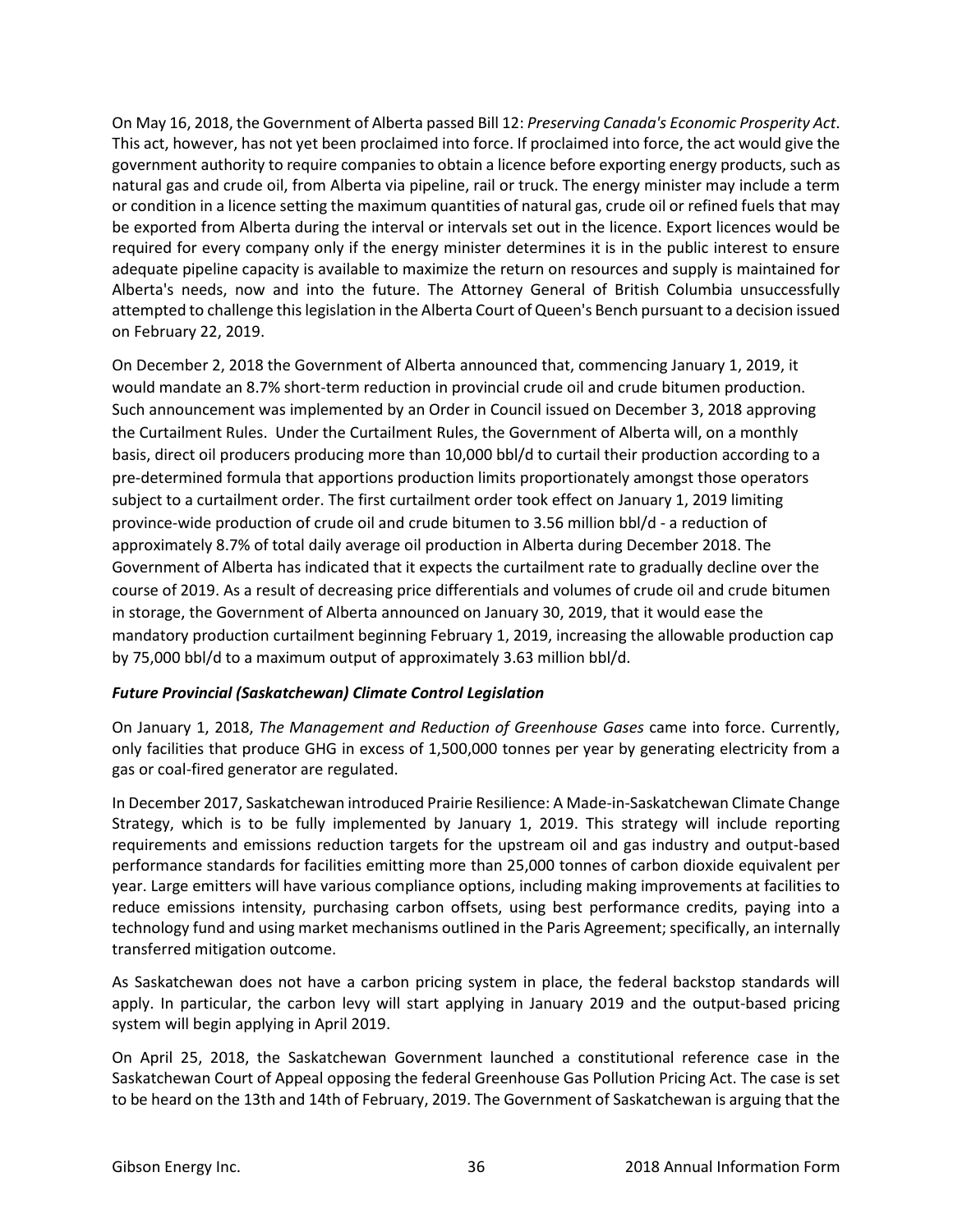federal carbon tax is unconstitutional as it does not apply equally among the provinces, that it violates the principles of federalism, and that the federal government does not have the jurisdictions implement local taxes. The BC Government will be intervening in this case.

## *Foreign Operations Risk*

The Company is actively involved in operations in the U.S. The Company's reliance on these markets means that it is subject to downturns in the U.S. economy, weather patterns in the U.S., U.S. regulatory changes, protectionist actions by the U.S. government and other political developments, all of which could have an adverse impact on the Company's results.

# *Major Customers and Collection Risk*

There can be no assurance that the Company's current customers will continue their relationships with the Company, or that the Company has adequately assessed their creditworthiness, or that there will not be an unanticipated deterioration in their creditworthiness. The loss of one or more major customers or any material nonpayment or nonperformance by such customer, or any significant decrease in services provided to a customer, prices paid, or any other changes to the terms of service with customers, could have a material adverse effect on the Company's profitability.

# *Contract Renegotiation*

Some of the Company's contract-based revenues are generated under contracts with terms which allow the customer to reduce or suspend performance under the contract in specified circumstances, such as the occurrence of a catastrophic event to the Company or the customer's operations. The occurrence of an event which results in a material reduction or suspension of the Company's customer's performance could reduce the Company's profitability.

Some of the Company's contracts with third party customers for services have terms of one year or less. As these contracts expire, they must be extended and renegotiated or replaced. The Company may not be able to extend, renegotiate or replace these contracts when they expire, and the terms of any renegotiated contracts may not be as favorable as the contracts they replace. The Company faces intense competition in its gathering, transportation, terminalling and storage activities. Other providers of crude oil gathering, transportation, terminalling and storage services that are able to supply the Company's customers with those services at a lower price could reduce the Company's ability to compete in this industry. Additionally, the Company may incur substantial costs if modifications to the Company's terminals are required in order to attract substitute customers or provide alternative services. If the Company cannot successfully renew significant contracts, or if the Company must renew them on less favorable terms, or if the Company incurs substantial costs in modifying its terminals, the Company's revenues from these arrangements could decline.

# *Competition*

The Company is subject to competition from other terminals, pipelines, trucking, refining and marketing operations that operate in the same markets as the Company. The Company's competitors include major integrated oil and gas companies and numerous other independent oil and gas companies, individual producers and operators, some of which are substantially larger than the Company, have greater financial resources and control substantially greater storage capacity than the Company does. The Company also faces competition from other means of transporting, storing and distributing crude oil and petroleum products, including from other pipeline systems, terminal operators and integrated refining and marketing companies that own their own terminal facilities and that may be able to supply the Company's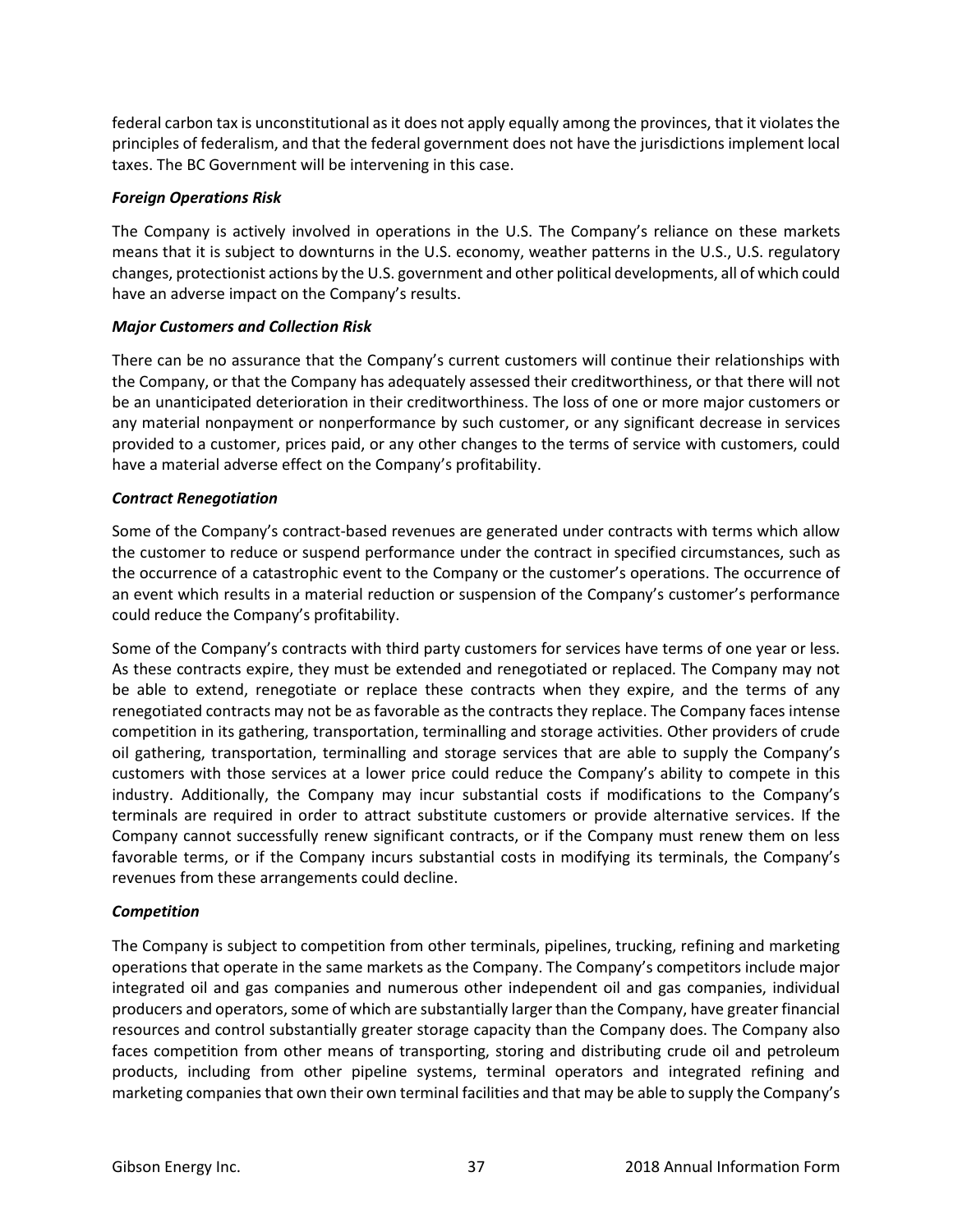customers with the same or comparable services on a more competitive basis, and with other industries in supplying energy, fuel and related products to customers. The Company's customers demand delivery of products on tight time schedules and in a number of geographic markets, if the Company's quality of service declines or it cannot meet the demands of its customers, they may utilize the services of the Company's competitors.

Competitive forces may result in a shortage of development opportunities for infrastructure to produce and transport production. It may also result in an oversupply of crude oil, natural gas, petroleum products and chemicals. Each of these factors could have a negative impact on costs and prices and, therefore, the Company's financial results. If the Company is unable to compete with services offered by other midstream enterprises, the Company's cash flow and revenues may be adversely affected.

## *Capital Project Delivery and Success*

The Company has a number of organic growth projects that require the expenditure of significant amounts of capital. Many of these projects involve numerous regulatory, environmental, commercial, weather-related, political and legal uncertainties that will be beyond the Company's control. As these projects are undertaken, required regulatory and other approvals may not be obtained, may be delayed or may be obtained with conditions that materially alter the expected return associated with the underlying projects. Moreover, the Company will incur financing costs during the planning and construction phases of its growth projects, but the operating cash flow the Company expects these projects to generate will not materialize until after the projects are completed. These projects may be completed behind schedule or in excess of budgeted cost. For example, the Company must compete with other companies for the materials and construction services required to complete these projects, and competition for these materials or services could result in significant delays and/or cost overruns. Any such cost overruns, or unanticipated delays in the completion or commercial development of these projects, could reduce the Company's liquidity. The Company may construct facilities or other assets in anticipation of market demand that dissipates during the intervening period between project conception and delivery to market or never materializes. As a result of these uncertainties, the anticipated benefits associated with the Company's capital projects may not be lower than expected.

# *Technology*

The Company is dependent on technology for certain of its operations. Notwithstanding back-up and redundancy procedures/plans, if, for example, the Company were to lose functionality of its SCADA (due to loss of back-up power, servers, communication links or control interfaces) because of a cyber-attack, natural disaster, or otherwise, terminal and pipeline operations would cease due to loss of leak detection capability and the Company would no longer have the ability to receive, deliver, transfer or blend petroleum due to being unable to control valves and pumps and monitor flow rates and tank levels. The impact of short-term disruptions would typically be minimal due to the ability to re-schedule the planned activities and use spare capacity. Disruptions of a longer duration in the primary systems and the complete back-up control room located off site would likely result in a loss of revenue.

The Company relies heavily on information technology, such as computer hardware and software systems, to properly operate its business. In the event the Company is unable to regularly deploy software and hardware, effectively upgrade systems and network infrastructure and take other steps to maintain or improve the efficiency and efficacy of systems, the operation of such systems could be interrupted or result in the loss, corruption, or release of data. In addition, information systems could be damaged or interrupted by natural disasters, force majeure events, telecommunications failures, power loss, acts of war or terrorism, computer viruses, malicious code, physical or electronic security breaches, intentional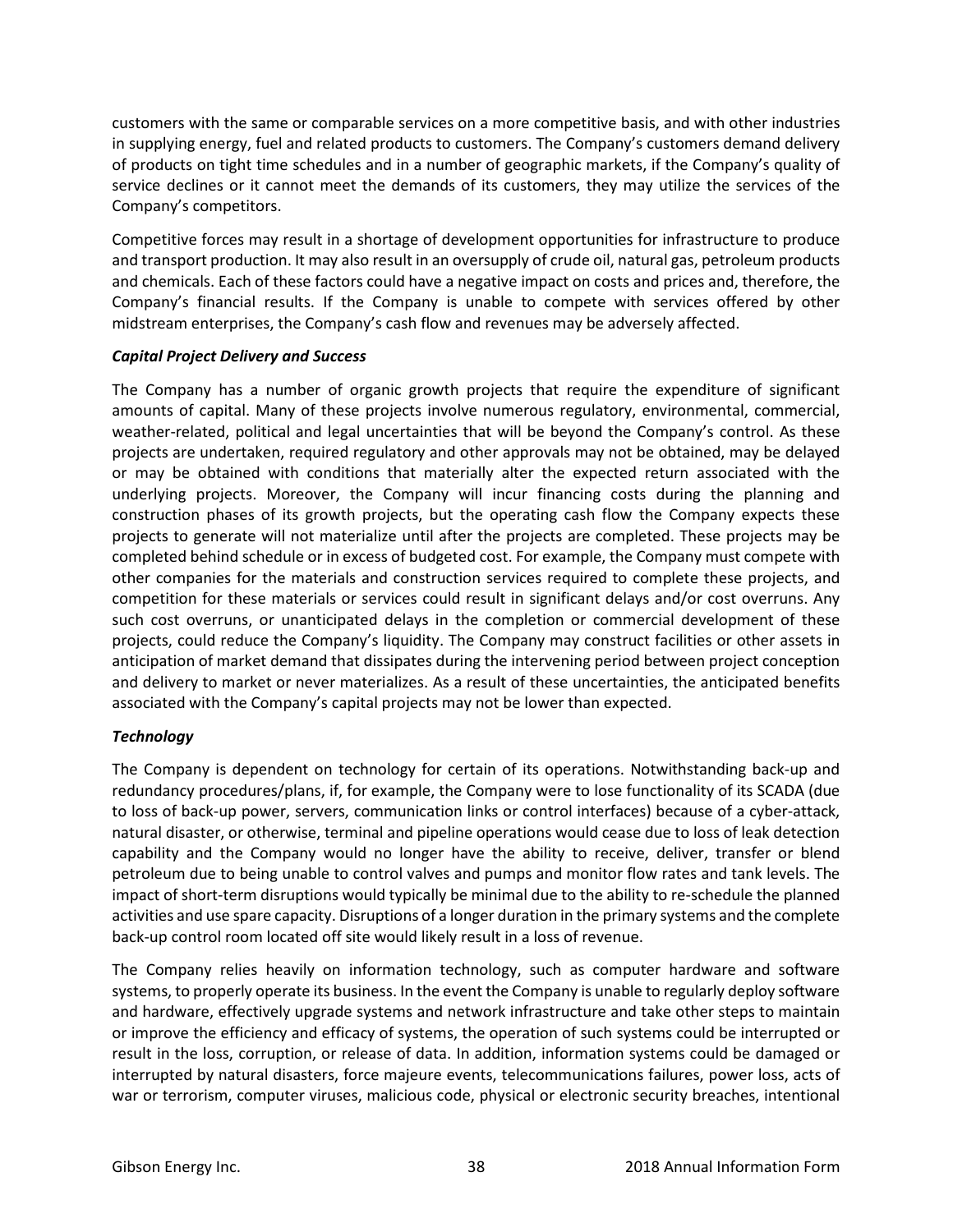or inadvertent user misuse or error, or similar events or disruptions. Any of these or other events could cause interruptions, delays, loss of critical and/or sensitive data or similar effects, which could have a material adverse impact on the protection of intellectual property and confidential and proprietary information, and on the Company's business, financial condition, results of operations and cash flow.

In the ordinary course of business, the Company collects, uses and stores sensitive data, including intellectual property, proprietary business information and personal information of the Company's employees and third parties. Despite the Company's security measures, the Company's information systems, technology and infrastructure may be vulnerable to attacks by hackers and/or cyberterrorists or breaches due to employee error, malfeasance or other disruptions. Any such breach could compromise information used or stored on the Company's systems and/or networks and, as a result, the information could be accessed, publicly disclosed, lost, stolen, or used to commit financial fraud against the company or its stakeholders. Any such access, disclosure or other loss of information could result in legal claims or proceedings, liability under laws that protect the privacy of personal information, regulatory penalties or other negative consequences, including disruption to the Company's operations and damage to the Company's reputation, which could have a material adverse effect on the Company's business, financial condition, results of operations and cash flows.

# *Dependence on Key Personnel*

The Company's success depends, to a significant extent, on the continued services of the Company's core senior management team and other key personnel. If one or more of these individuals were unable or unwilling to continue in their present positions, the Company's business could be disrupted and the Company might not be able to find replacements on a timely basis or with the same level of skill and experience. Finding and hiring any such replacements could be costly and might require the Company to grant significant equity awards or other incentive compensation, which could adversely impact the Company's financial results. The ability to execute the Company's business plan and expand its services will be dependent upon the Company's ability to attract and retain qualified employees, which is constrained in times of strong industry activity. Failure to attract and retain critical talent with the necessary leadership, professional and technical competencies could have a material adverse effect on Gibson's results of operations, pace of growth and financial condition.

## *Reputation*

The Company relies on its reputation to build and maintain positive relationships with its stakeholders, to recruit and retain staff, and to be a credible, trusted company. Reputational risk is the potential for negative impacts that could result from the deterioration of the Company's reputation with key stakeholders. The potential for harming the Company's corporate reputation exists in every business decision and public interaction, which in turn can negatively impact the Company's business and its securities. Reputational risk cannot be managed in isolation from other forms of risk. Credit, market, operational, insurance, liquidity, regulatory, environmental and legal risks must all be managed effectively to safeguard the Company's reputation. Negative impacts from a compromised reputation could include revenue loss, reduction in customer base and diminution of share price.

## *Seasonality and Adverse Weather Conditions*

Certain businesses are impacted by seasonality. Generally, the Company's wellsite fluids businesses in Canada are impacted in the second quarter due to road bans and other restrictions which impact overall activity levels in the WCSB. Additionally, certain oil and gas producing areas are only accessible in the winter months because the ground surrounding the drilling sites in these areas consists of swampy terrain. Harsh weather conditions are particularly challenging and can impede the movement of goods and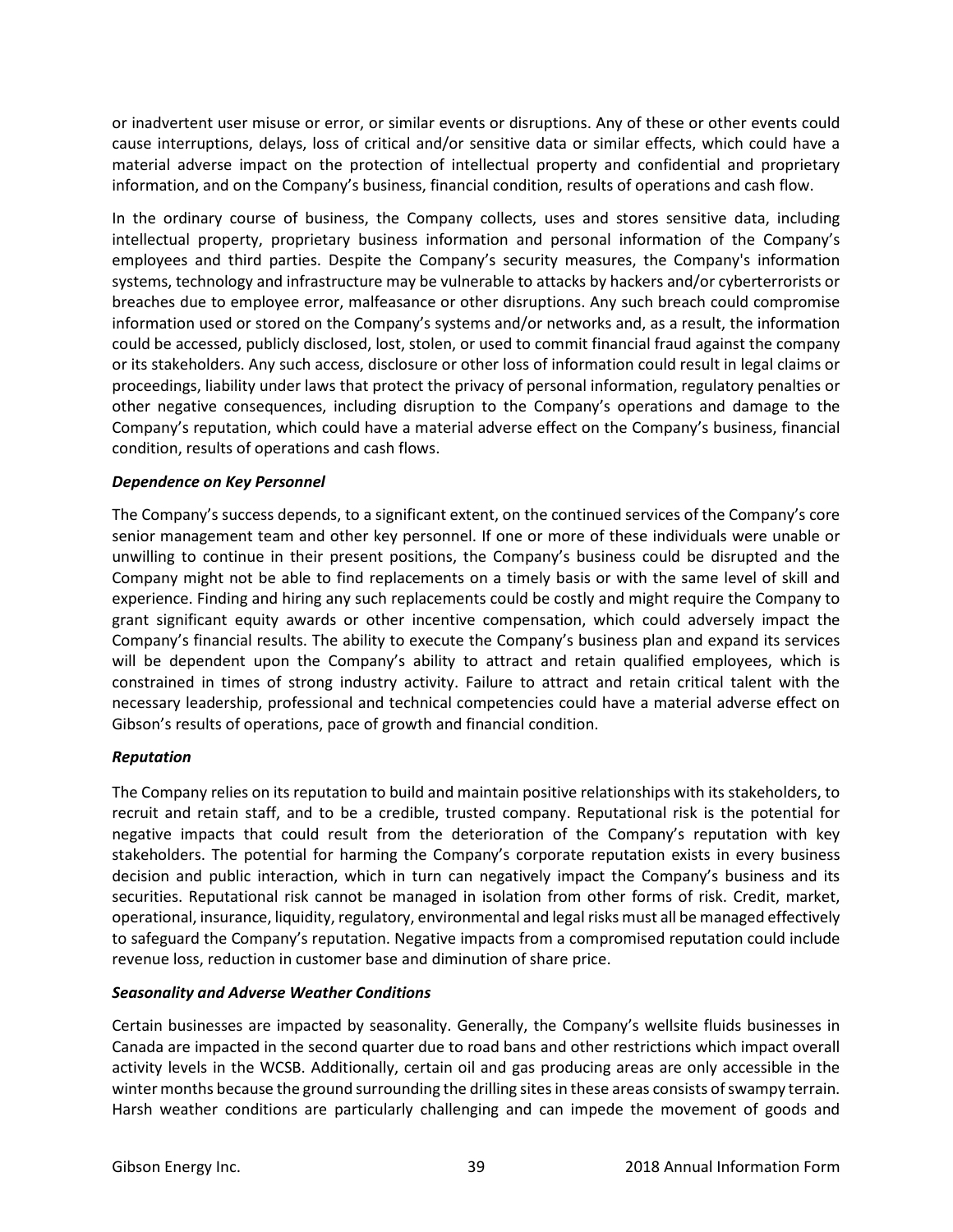increase the operating costs for the materials that can be transported, which can have a material adverse effect on the Company's profitability.

The Company's Wholesale segment is impacted by seasonality because the road asphalt industry in Canada is affected by the impact that weather conditions have on road construction schedules. Refineries produce liquid asphalt year-round, but road asphalt demand peaks during the summer months when most of the road construction activity in Canada takes place. Demand for wellsite fluids is dependent on overall well drilling activity, with drilling activity normally the busiest in the winter months. As a result, the Company's Wholesale refined product sales of road asphalt peak in the summer and sales of wellsite fluids peak in the winter.

## *Acquisition and Integration Risk*

The Company has previously expanded its business through acquisitions and may seek to further expand its business through acquisitions. The Company intends to consider and evaluate opportunities for acquisitions; however, there can be no assurance that the Company will find attractive acquisition candidates in the future, or that the Company will be able to acquire such candidates on economically acceptable terms. Acquisitions may require substantial capital and negotiations of potential acquisitions and the integration of acquired business operations could disrupt the Company's business by diverting management's attention away from day-to-day operations. The difficulties of integration may be increased by the necessity of coordinating geographically diverse organizations, integrating personnel with disparate business backgrounds and combining different corporate cultures. At times, acquisition candidates may have liabilities or adverse operating issues that the Company fails to discover through due diligence prior to the acquisition.

Acquisitions or investments may require the Company to expend significant amounts of cash, resulting in the Company's inability to use these funds for other business purposes. Any potential impairment of tangible assets, goodwill and other intangible assets related to any such acquisition would reduce the Company's overall earnings, which in turn could negatively affect the Company's capitalization and results of operations.

To effectively integrate the acquisitions into its current operations, the Company must establish appropriate operational, administrative, finance and management systems and controls and marketing functions relating to the acquisitions. These efforts, together with the ongoing integration following the acquisition, will require substantial attention from the Company's management. This diversion of management attention, as well as any other difficulties which the Company may encounter in completing the acquisitions and integration process, could have an adverse effect on the Company's business, financial condition, results of operations and cash flow. There can be no assurance that the Company will be successful in integrating the acquired operations or that the expected benefits of the acquisitions will be realized. If the Company consummates any future acquisitions, the capitalization and results of operations may change significantly.

## *Dependence on Third Parties*

The Company's terminals, pipelines and rail activities are dependent upon their interconnections with other terminals, pipelines and rail networks and facilities owned and operated by third parties to reach end markets and as a significant source of supply for the Company's facilities. Outages at these facilities, or reduced or interrupted throughput on these pipelines or networks because of weather-related or other natural causes, testing, line repair, damage, reduced operating pressures or other causes, could result in the Company being unable to deliver products to its customers from the Company's terminals, or to receive products for storage at its terminals, or to receive products for processing at its facility in Moose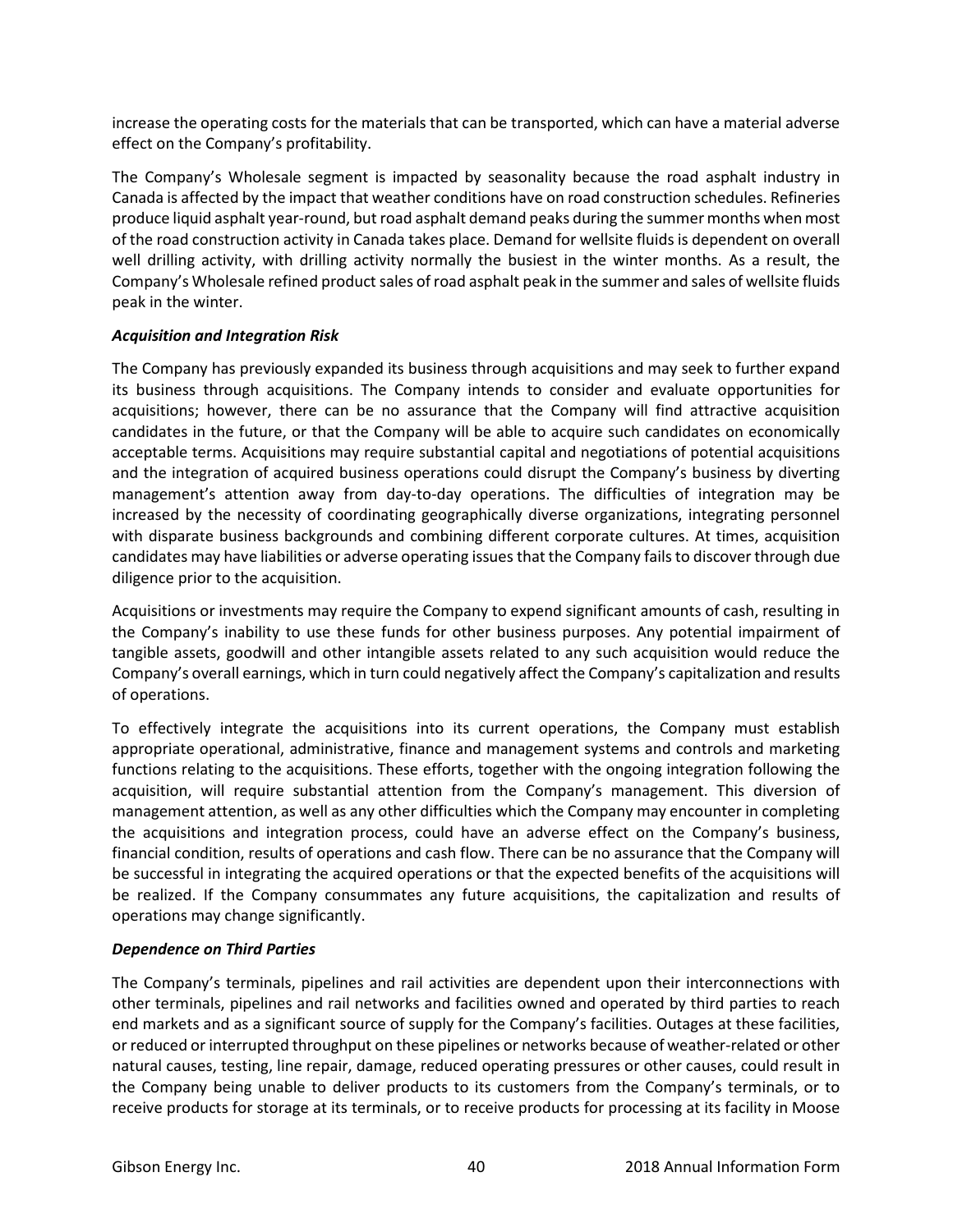Jaw, Saskatchewan. Changes in product quality specifications, blending requirements and, for example, the change in the nomination process on major long-haul pipelines could impact the Company's ability to deliver products to its facility in Moose Jaw, batch sizes or the number of streams allowable on pipelines or networks, which could reduce the Company's throughput volume, require the Company to incur additional handling costs, or require capital expenditures and could adversely affect the Company's cash flow and revenues.

Although the Company has reduced its fleet from its peak size, the Company has expanded the number of rail cars that it leases over the years. Rail activities may be impacted by service delays, inclement weather or derailment which could adversely impact sales volumes, the price received for products and profit margins. The product on railcars may be involved in a derailment or incident that results in reputational and environmental harm. In addition, when petroleum products are loaded, the Company may be considered the consignor in which case it has specific responsibilities under applicable laws. If additional new regulations are introduced, including but not limited to the potential amendment of the safety standards for rail tank cars used to transport crude oil and other hazardous materials, it could adversely affect the Company's or the customers' ability to move crude oil and other hazardous materials by rail or the economics associated with rail transportation. Further, the Company's profitability may be adversely affected if it is unable to fulfill long term rail commitments due to declining crude-by-rail demand.

# *Dependence on Certain Key Suppliers*

The Company's ability to compete and expand will be dependent on having access, at a reasonable cost, to equipment, parts and components, which are at least technologically equivalent to those utilized by the Company's competitors, and on the development and acquisition of new and competitive technologies. Although the Company has individual distribution agreements with various key suppliers, there can be no assurance that those sources of equipment, parts or components or relationships with key suppliers will be maintained. If these sources are not maintained, the Company's ability to compete may be impaired. The Company is able to access certain distributors and secure discounts on parts and components that would not be available if it were not for the Company's relationship with certain key suppliers. Should the relationships with these key suppliers cease, the availability and cost of securing certain equipment and parts may be adversely affected.

## *Hazards and Operational Risks*

The Company's operations are subject to the many hazards inherent in the transportation, storage, processing, treating and distribution of crude oil, NGLs and petroleum products, including:

- explosions, fires and accidents, including road and rail accidents;
- damage to the Company's tanker trucks, pipelines, storage tanks, terminals and related equipment;
- ruptures, leaks or releases of crude oil or petroleum products into the environment;
- acts of terrorism or vandalism; and
- other accident or hazards that may occur at or during transport to, or from, commercial or industrial sites.

If any of these events were to occur, the Company could suffer substantial losses because of the resulting impact on the Company's reputation, personal injury or loss of life, severe damage to and destruction of property, equipment, information technology systems, related data and control systems, environmental damage, which may include polluting water, land or air, resulting in curtailment or suspension of the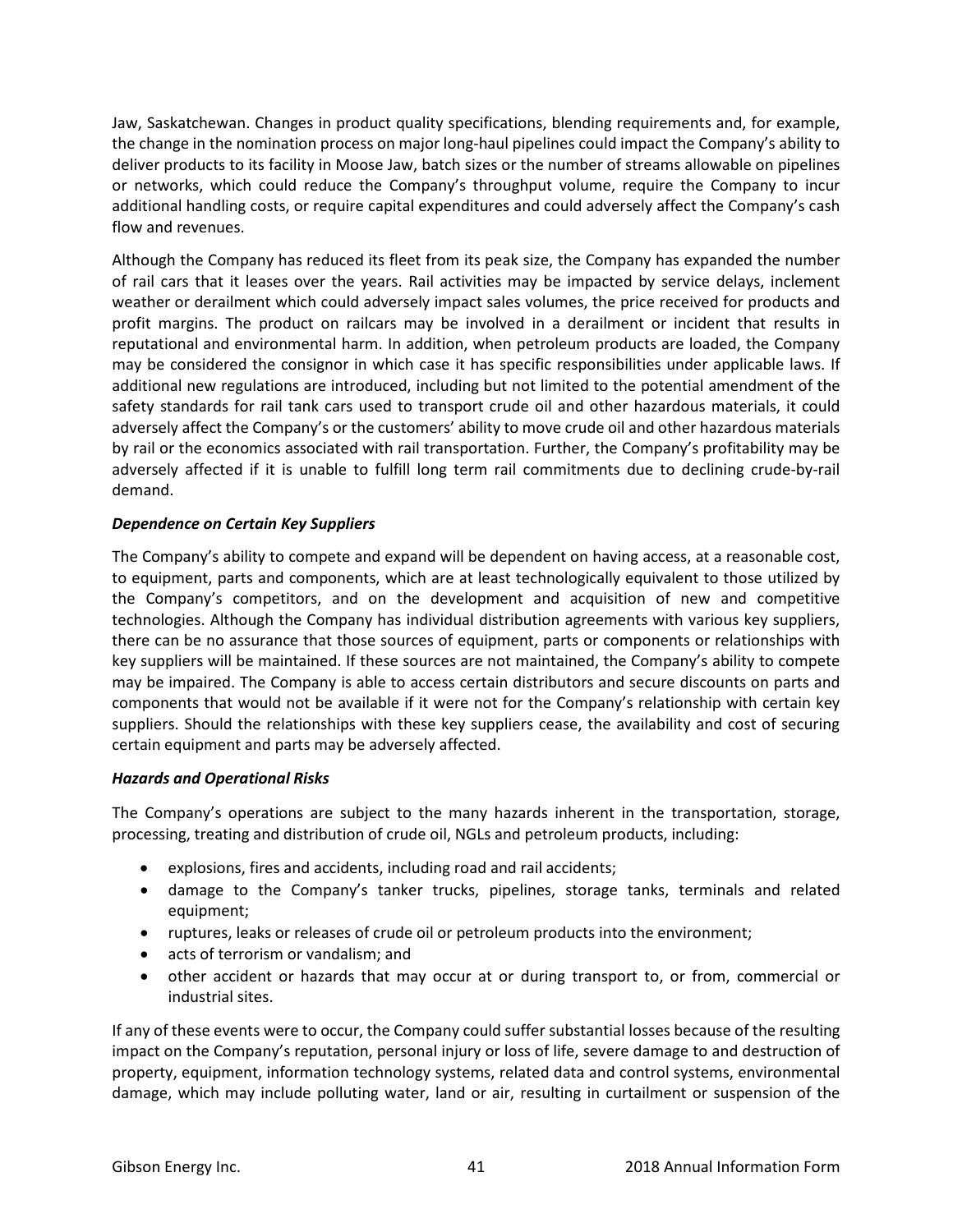related operations. Mechanical malfunctions, faulty measurement or other errors may also result in significant costs or lost revenues.

## *Regulatory Approvals*

The Company's operations require it to obtain approvals from various regulatory authorities and there are no guarantees that it will be able to obtain all necessary licenses, permits and other approvals that may be required to conduct its business. In addition, obtaining certain approvals from regulatory authorities can involve, among other things, stakeholder and Aboriginal consultation, environmental impact assessments and public hearings. Regulatory approvals obtained may be subject to the satisfaction of certain conditions, including, but not limited to: security deposit obligations; ongoing regulatory oversight of projects; mitigating or avoiding project impacts; habitat assessments; and other commitments or obligations. Failure to obtain applicable regulatory approvals or satisfy any of the conditions thereto on a timely basis on satisfactory terms could result in delays, abandonment or restructuring of projects and increased costs.

## *Decommissioning, Abandonment and Reclamation Costs*

The Company is responsible for compliance with all applicable laws and regulations regarding the decommissioning, abandonment and reclamation of the Company's facilities and pipelines at the end of their economic life, the costs of which may be substantial. It is not possible to predict these costs with certainty since they will be a function of regulatory requirements at the time of decommissioning, abandonment and reclamation. The Company may, in the future, be required by applicable laws or regulations to establish and fund one or more decommissioning, abandonment and reclamation reserve funds to provide for payment of future decommissioning, abandonment and reclamation costs, which could decrease funds available to the Company to execute its business plan and service its debt obligations. In addition, such reserves, if established, may not be sufficient to satisfy such future decommissioning, abandonment and reclamation costs and the Company will be responsible for the payment of the balance of such costs.

## *Labour Relations*

The largest components of the Company's overall operating expenses are salary, wages, benefits and costs of contractors. Any significant increase in these expenses could impact the Company's financial results. In addition, the Company is at risk if there are any labour disruptions. The Company's processing facility located at Moose Jaw, Saskatchewan, is subject to a collective agreement with its employees and Unifor, Local 595, which expired on January 31, 2019, and certain employees of its subsidiary, Gibson Energy Partnership (operators and lab technicians at the Edmonton Terminal and the Hardisty Terminal), are subject to an agreement with the Gibsons Employees Association (which expires on March 31, 2020). Labour disruptions could restrict the ability of the Moose Jaw facility to process crude oil or the terminal and pipeline operations to operate and, therefore, affect the Company's financial results. The Company attempts to enter into union negotiations on a timely basis in light of the length of the collective agreements. However, the Company cannot guarantee that it will be able to successfully negotiate collective agreements prior to their expiration. Any work stoppages or unbudgeted or unexpected increases in compensation could have a material adverse effect on the Company's profitability.

## *Jointly Owned Facilities*

Certain of the Company's facilities are jointly owned with third parties. Approvals must be obtained from such joint owners for proposals to make capital expenditures regarding such facilities. These approvals typically require that a capital expenditure proposal be approved by the owners holding a specified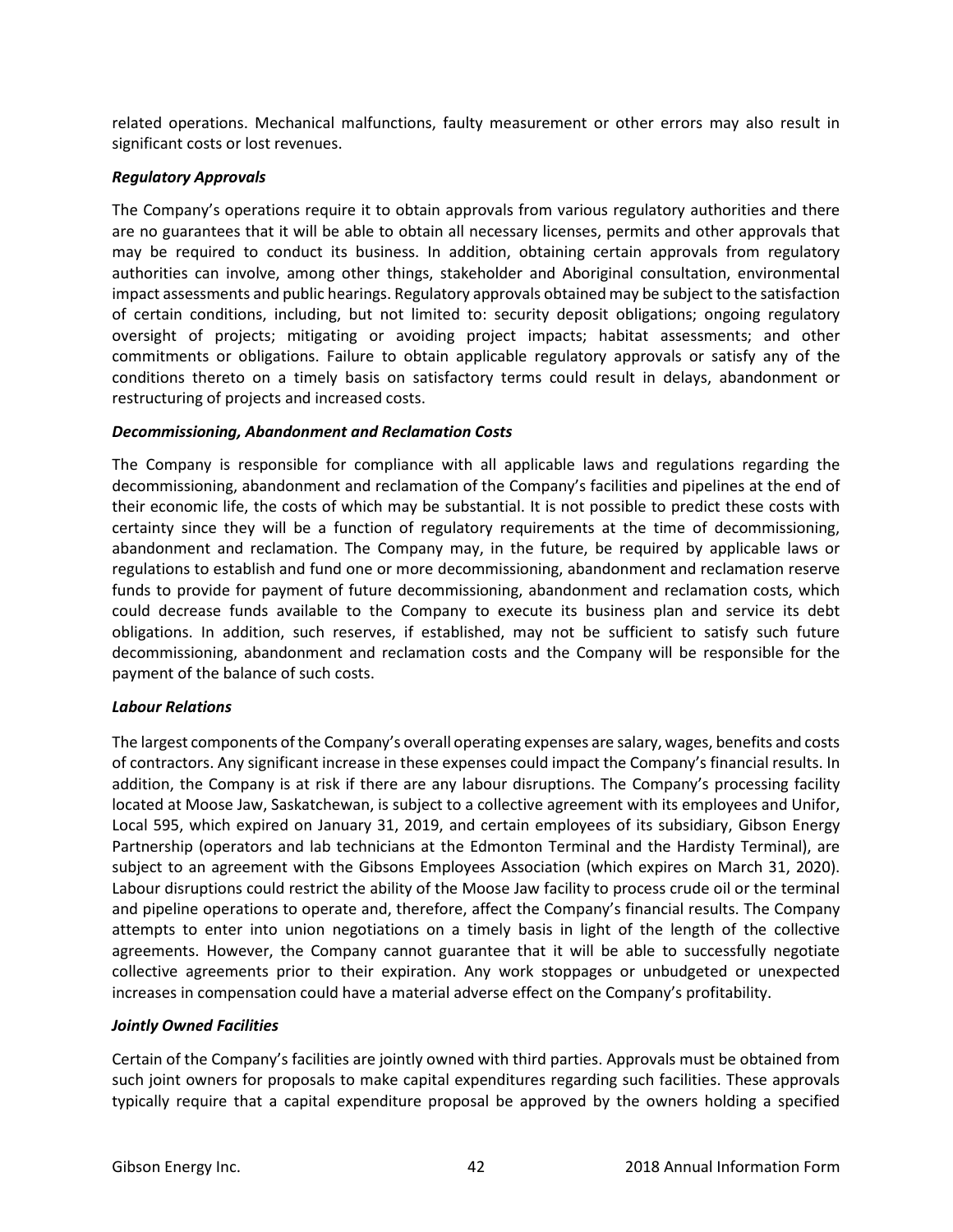percentage of the ownership interests in the relevant facility. It may not be possible for the Company to obtain the required levels of approval from co-owners of facilities for future proposals for capital expenditures to expand or improve its jointly-owned facilities. In addition, agreements for joint ownership often contain restrictions on transfer of an interest in a facility. The most frequent restrictions require a transferor who is proposing to transfer an interest to offer such interest to the other holders of interests in the facility prior to completing the transfer. Such provisions may restrict the Company's ability to transfer its interests in facilities or to acquire partners' interests in facilities, and may also restrict the Company's ability to maximize the value of a sale of its interest.

As part of the Company's effort to minimize these risks, the Company maintains communication with its co-owners through participation in operating committees and formal decision-making processes. The Company also utilizes its knowledge of industry activity and relationships with other owners to mitigate the risk of uncooperative behavior. However, there is no guarantee that the Company will be able to proceed with its plans for any facilities which are jointly owned.

## *Legislative and Regulatory Changes*

The Company's industry is highly regulated. There can be no guarantee that laws and other government programs relating to the oil and gas industry, the energy services industry and the transportation industry will not be changed in a manner which directly and adversely affects the Company's business. There can also be no assurance that the laws, regulations or rules governing the Company's customers will not be changed in a manner which adversely affects the Company's customers and, therefore, the Company's business.

In addition, the Company's pipelines and facilities are potentially subject to common carrier and common processor applications and to rate setting by regulatory authorities in the event agreement on fees or tariffs cannot be reached with producers. To the extent that producers believe processing fees or tariffs with respect to pipelines and facilities are too high, they may seek rate relief through regulatory means. If regulations were passed lowering or capping the Company's rates and tariffs, the Company's results of operations and cash flows could be adversely affected.

Petroleum products that the Company stores and transports are sold by the Company's customers for consumption into the public market. Various federal, provincial, state and local agencies have the authority to prescribe specific product quality specifications for commodities sold into the public market. Changes in product quality specifications or blending requirements could reduce the Company's throughput volume, require the Company to incur additional handling costs or require capital expenditures. For instance, different product specifications for different markets impact the fungibility of the products in the Company's system and could require the construction of additional storage. If the Company is unable to recover these costs through increased revenues, the Company's cash flows could be adversely affected. In addition, changes in the quality of the products the Company receives on its petroleum products pipeline system could reduce or eliminate the Company's ability to blend products.

The Company's cross-border activities are subject to additional regulation, including import and export licenses, tariffs, Canadian and U.S. customs and tax issues and toxic substance certifications. Such regulations include the Short Supply Controls of the Export Administration Act, the United States-Mexico-Canada Agreement, the Toxic Substances Control Act and the Canadian Environmental Protection Act, 1999. Violations of these licensing, tariff and tax reporting requirements could result in the imposition of significant administrative, civil and criminal penalties.

In addition, local, consumption and income tax laws relating to the Company may be changed in a manner which adversely affects the Company.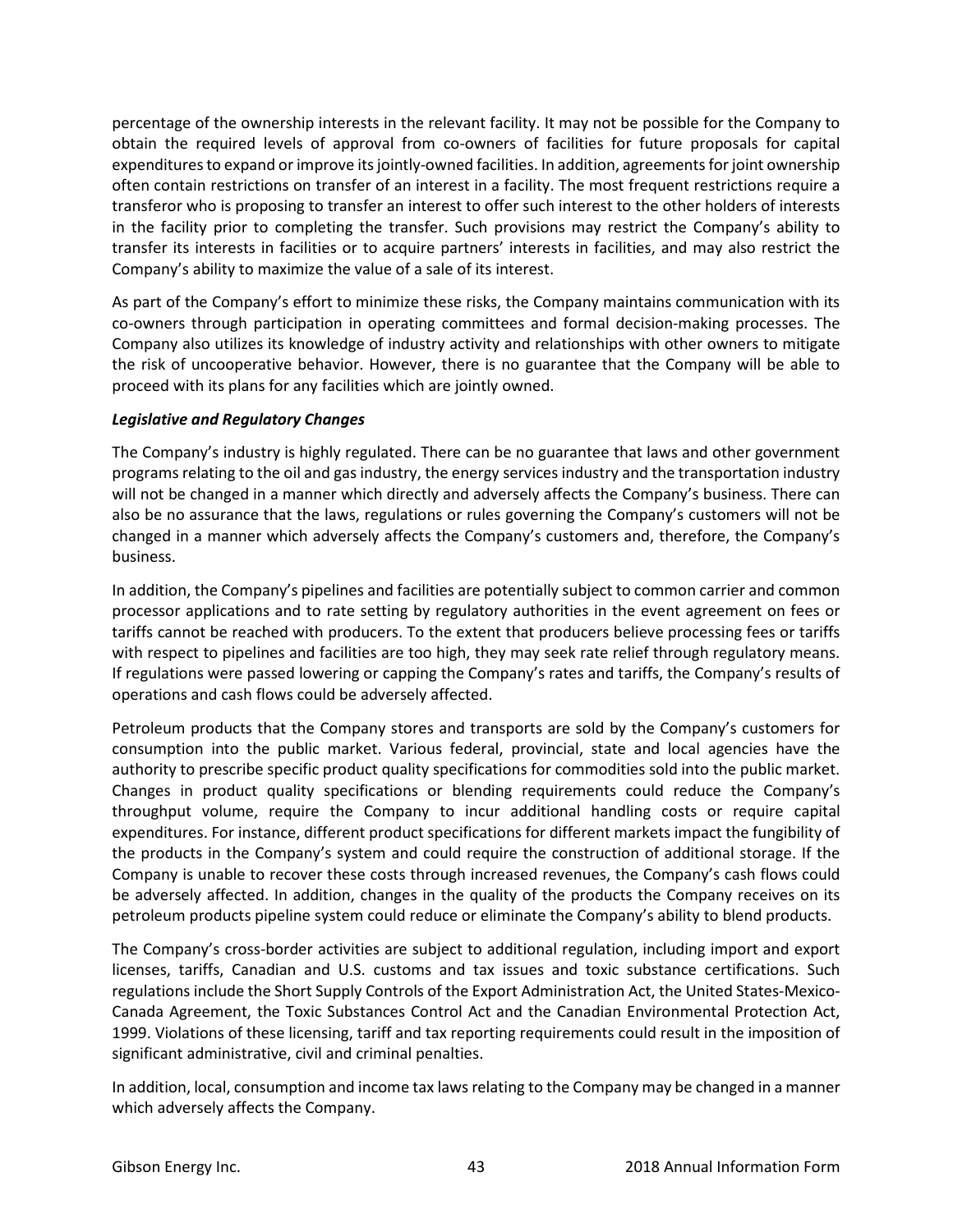## *Environmental and Health and Safety Regulations*

Each of the Company's segments is subject to the risk of incurring substantial costs and liabilities under environmental and health and safety laws and regulations. These costs and liabilities arise under increasingly stringent environmental and health and safety laws, including regulations and governmental enforcement policies and legislation, and as a result of third party claims for damages to property or persons arising from the Company's operations. Environmental laws and regulations impose, among other things, restrictions, liabilities and obligations in connection with the generation, handling, storage, transportation, treatment and disposal of hazardous substances and waste and in connection with spills, releases and emissions of various substances into the environment. Environmental laws and regulations also require that pipelines, facilities and other properties associated with the Company's operations be constructed, operated, maintained, abandoned and reclaimed to the satisfaction of applicable regulatory authorities. Health and safety laws and regulations impose, among other things, requirements designed to ensure the protection of workers and to limit the exposure of persons to certain hazardous substances. In addition, certain types of projects may be required to submit and obtain approval of environmental impact assessments, to obtain and maintain environmental permits and approvals and to implement mitigative measures prior to the implementation of such projects.

Failure to comply with environmental and health and safety laws and regulations, including related permits and approvals, may result in assessment of administrative, civil and criminal penalties, the issuance of regulatory or judicial orders, the imposition of remedial obligations such as clean-up and site restoration requirements, the payment of deposits, liens, the amendment, suspension or revocation of permits and approvals and the potential issuance of injunctions to limit or cease operations. If the Company were unable to recover these costs through increased revenues, the Company's ability to meet its financial obligations could be adversely affected.

Some of the Company's facilities have been used for many years to transport, distribute or store petroleum products. Over time the Company's operations, or operations by the Company's predecessors or third parties not under the Company's control, may have resulted in the disposal or release of hydrocarbons or wastes at or from these properties upon which the facilities are situated or along over pipeline rights-of-way. In addition, some of the Company's facilities are located on or near current or former refining and terminal sites, and there is a risk that contamination is present on those sites. The Company may be subject to strict joint and several liability under a number of these environmental laws and regulations for such disposal and releases of hydrocarbons or wastes or the existence of contamination, even in circumstances where such activities or conditions were caused by third parties not under the Company's control or were otherwise lawful at the time they occurred.

Further, the transportation of hazardous materials and/or other substances in the Company's pipelines or by truck or rail may result in environmental damage, including accidental releases that may cause death or injuries to humans, damage to third parties and natural resources, and/or result in federal and/or provincial civil and/or criminal penalties that could be material to the Company's results of operations and cash flow.

The Company engages in operations which handle hazardous materials. As a result of these and other activities, the segment is subject to a variety of federal, state, local and foreign laws and regulations relating to the generation, transport, use handling, storage, treatment and exposure to and disposal of these materials, including record keeping, reporting and registration requirements. The Company has incurred and expects to continue to incur expenditures to maintain compliance with environmental laws and regulations. Moreover, some or all of the environmental laws and regulations to which the Company is subject could become more stringent or be more stringently enforced in the future. Its failure to comply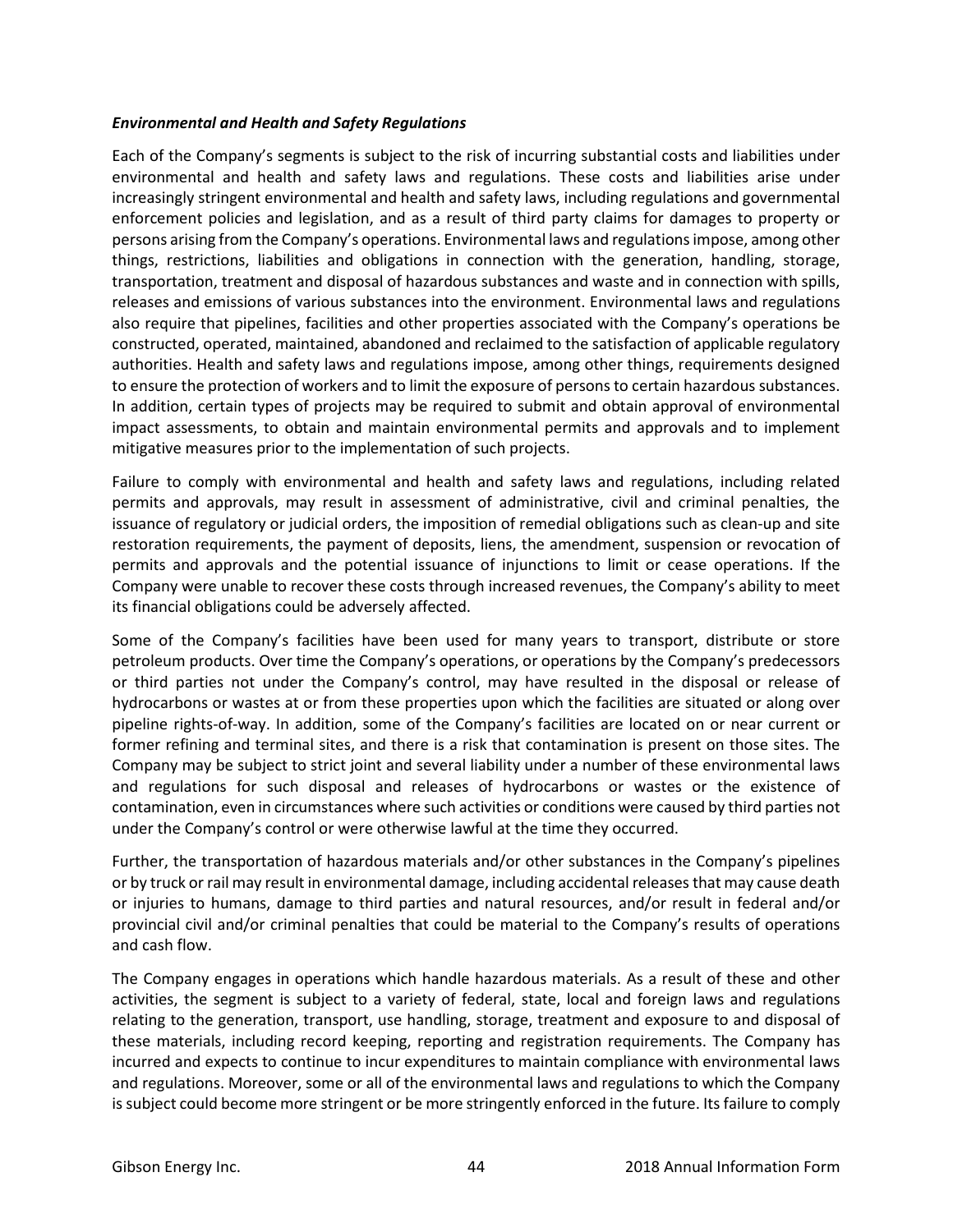with applicable environmental laws and regulations and permit requirements could result in civil or criminal fines or penalties or enforcement actions, including regulatory or judicial orders enjoining or curtailing operations or requiring corrective measures or remedial actions.

Certain environmental laws, including the Comprehensive Environmental Response, Compensation and Liability Act ("CERCLA") and comparable state laws in the U.S., impose joint and several liability, without regard to fault or legality of the operations, on certain categories of persons, including current and prior owners or operators of a facility where there is a release or threatened release of hazardous substances, transporters of hazardous substances and entities that arranged for disposal of the hazardous substances at the site. Under CERCLA, these "responsible persons" may be held jointly and severally liable for the costs of cleaning up the hazardous substances, as well as for damages to natural resources and for the costs of certain health studies, relocation expenses and other response costs.

CERCLA generally exempts "petroleum" from the definition of hazardous substance; however, in the course of the Company's operations, the Company has accepted, handled, transported and/or generated materials that are considered "hazardous substances." Further, hazardous substances or hazardous wastes may have been released at properties owned or leased by the Company now or in the past, or at other locations where these substances or wastes were taken for treatment or disposal. Given the nature of the Company's environmental services business, it has incurred, and will in the future periodically incur, liabilities under CERCLA or other environmental cleanup laws, at its current or former facilities, adjacent or nearby third-party facilities, or offsite disposal locations. There can be no assurance that the costs associated with future cleanup activities that the Company may be required to conduct or finance will not be material. Additionally, the Company may become liable to third parties for damages, including personal injury and property damage, resulting from the disposal or release of hazardous substances into the environment.

Failure to comply with environmental regulations could have an adverse impact on the Company's reputation. There is also risk that the Company could face litigation initiated by third parties relating to climate change or other environmental regulations.

## *Federal Air Quality Management System*

The Multi-sector Air Pollutants Regulations ("MAPR"), issued under the Canadian Environmental Protection Act, 1999, seek to protect the environment and health of Canadians by setting mandatory, nationally-consistent air pollutant emission standards. The MAPR are aimed at equipment-specific Base-Level Industrial Emissions Requirements ("BLIERs"). Nitrogen oxide BLIERs from the Company's non-utility boilers, heaters and reciprocating engines are regulated in accordance with specified performance standards. Gibson does not anticipate a material impact to existing or future operations as a result of the MAPR.

## *Federal Review of Environmental and Regulatory Processes*

In 2016, the Government of Canada commenced a review of environmental and regulatory processes under various acts and in February 2018, the Government of Canada proposed the enactment of the *Impact Assessment Act* and the *Canadian Energy Regulator Act* and certain amendments to the *Fisheries Act* and the *Navigation Protection Act*.

The proposed *Impact Assessment Act* will replace the *Canadian Environmental Assessment Act* and, if passed, will establish the Impact Assessment Agency of Canada, which will lead and coordinate impact assessments for all designated projects, including those previously administered by the National Energy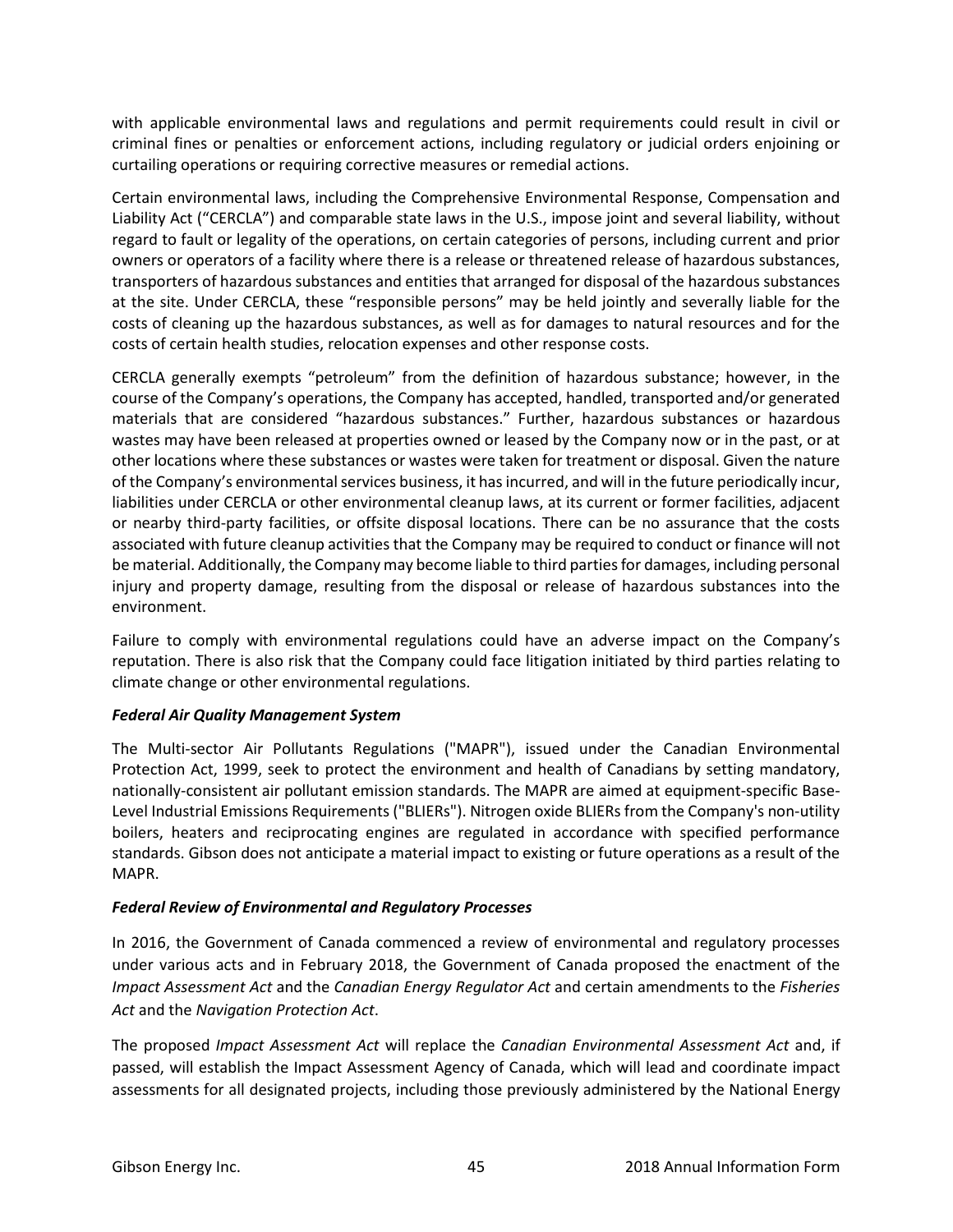Board. The proposed legislation expands the assessment considerations beyond the environment to include health, economic, social and gender impacts and impacts on Indigenous peoples and their rights. The proposed *Canadian Energy Regulator Act* is intended to replace the National Energy Board with the Canadian Energy Regulator and modify the regulator's role.

The proposed amendments to the *Fisheries Act* restores the previous prohibition against harmful alteration, disruption or destruction of fish habitat and introduces several new requirements to expand the scope of protection and role of Indigenous groups and interests. The prohibition against harmful alteration, disruption or destruction of fish habitat may result in increased permitting requirements where the Company's operations potentially impact fish habitat. The proposed changes to the *Navigation Protection Act*, including its renaming to the *Canadian Navigable Waters Act*, will expand its scope to all navigable waters, create greater oversight for navigable waters and, consistent with the *Fisheries Act*, introduces requirements to expand the scope of protection and the role of Indigenous groups and interests.

The regulatory proposals described above remain subject to change as they progress through the Parliamentary process. The extent and magnitude of any adverse impacts of changes to the legislation or programs on project development and operations cannot be reliably or accurately estimated at this time as uncertainty exists with respect to their implementation and accompanying regulations, including the types of projects that will be assessed under new legislation. Increased environmental assessment obligations may create risk of increased costs and project development delays.

# *Expansion/Contraction of Operations*

The Company's operations and expertise are currently focused on midstream oil and gas activities; however, in the future it is possible that the Company could engage in other activities. Expansion/contraction of the Company's business into new/from current areas may present new risks or significantly increase the exposure to one or more of the existing risks, any of which may adversely affect future operational and financial conditions.

# *Litigation Risk*

From time to time, the Company may be the subject of litigation arising out of its operations, including litigation relating to the sale of Gibson's non-core businesses, including Wholesale Propane, Truck Transportation Canada, non-core Environmental Services North, and U.S. Environmental Services. The Company is not a party to any material litigation. However, if any legitimate cause of action arose which was successfully prosecuted against the Company, the operations or results of operations could be adversely affected.

Claims under such litigation may be material or may be indeterminate. Various types of claims may be made including, without limitation, environmental damages, breach of contract, negligence, product liability, antitrust, bribery and other forms of corruption, tax, patent infringement and employment matters. The outcome of such litigation is uncertain and may materially impact the Company's reputation, financial condition or results of operations. Moreover, unfavorable outcomes or settlements of litigation could encourage the commencement of additional litigation. The Company may also be subject to adverse publicity associated with such matters, regardless of whether the Company is ultimately found responsible. The Company may be required to incur significant expenses or devote significant resources in defense against any such litigation.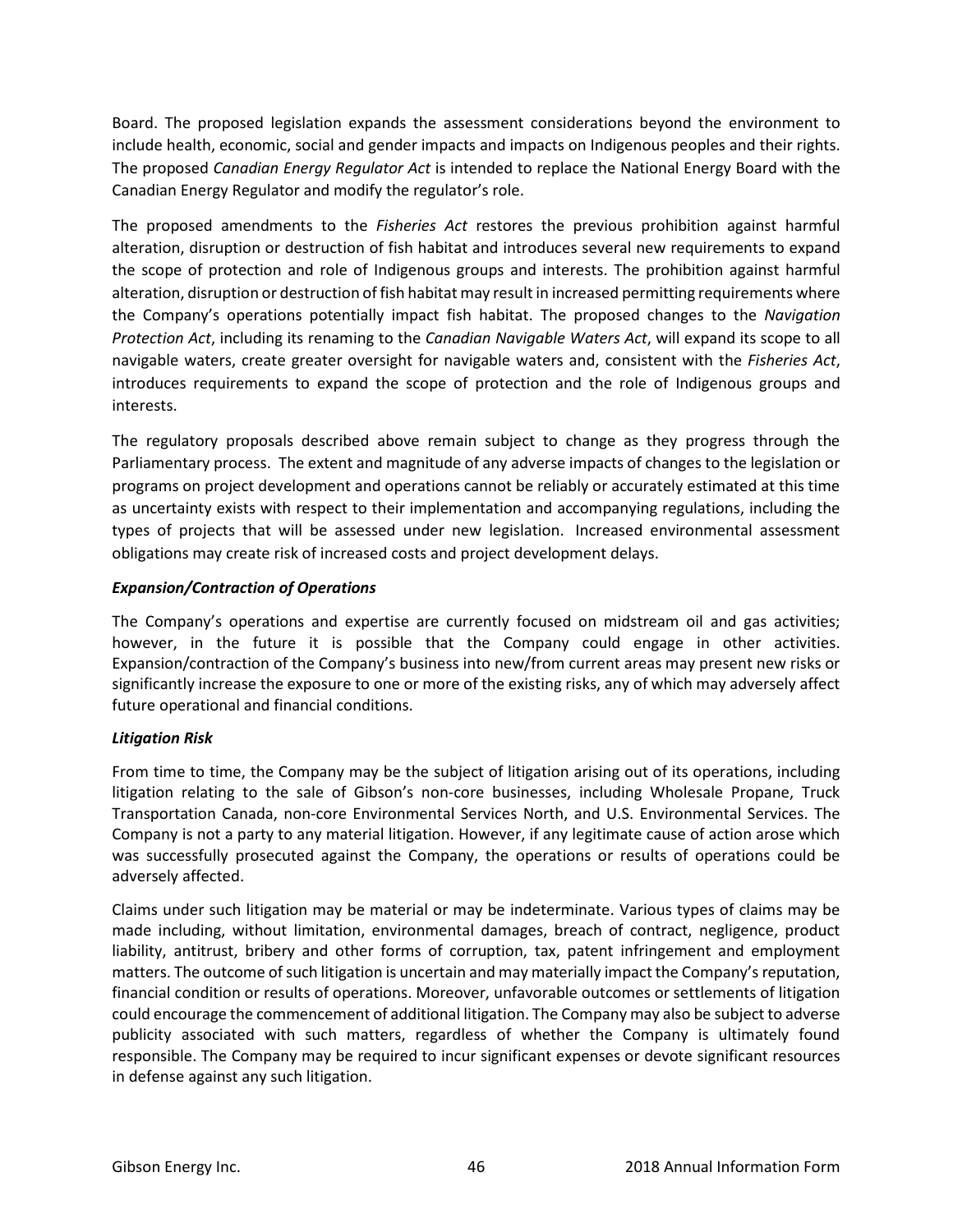## **Financial and Other Risks**

## *Commodity Prices*

The Company's financial performance may be impacted by the prevailing prices of crude oil, and refined products. Crude oil prices are impacted by a number of factors including, but not limited to: the supply of and demand for crude oil; economic conditions; the actions of OPEC including, without limitation, compliance or non-compliance with quotas agreed upon by OPEC members and decisions by OPEC not to impose production quotas on its members; government regulation; political stability; market access constraints and transportation interruptions (pipeline, marine or rail); the availability of alternate fuel sources; and weather conditions. Natural gas prices are impacted by a number of factors including, but not limited to: North American supply and demand; developments related to the market for liquefied natural gas; weather conditions; and prices of alternate sources of energy. Refined product prices are impacted by a number of factors including, but not limited to: global supply and demand for refined products; market competitiveness; levels of refined product inventories; refinery availability; planned and unplanned refinery maintenance; and weather. All of these factors are beyond the Company's control and can result in a high degree of price volatility. Fluctuations in currency exchange rates further compound this volatility when the commodity prices, which are generally set in U.S. dollars, are stated in Canadian dollars.

Fluctuations in the price of commodities, associated price differentials and refining margins may impact the value of the Company's assets, the Company's ability to maintain its business and to fund growth projects. Prolonged periods of commodity price volatility may also negatively impact the Company's ability to meet guidance targets and meet all its financial obligations as they come due.

## *Capital Markets and Availability of Future Financing*

The future development of the Company's business may be dependent on its ability to obtain additional capital including, but not limited to, debt and equity financing. Disruptions in international credit markets and other financial systems and a deterioration of global economic conditions, may cause significant volatility in commodity prices and interest rates at which the Company is able to borrow funds for capital programs. Uncertainty in the global economic situation could mean that the Company, along with other oil and gas entities, may face restricted access to capital and increased borrowing costs. This could have an adverse effect on the Company, as future capital expenditures will be financed out of cash generated from operations and borrowings, and the Company's ability to borrow is dependent on, among other factors, the overall state of the capital markets and investor appetite for investments in the energy industry generally and the Company's securities. The Company's ability to obtain additional capital is dependent on, among other things, investor interest in investments in the energy industry in general and investor interest in its securities.

To the extent that external sources of capital become limited or unavailable, or available on onerous terms, the Company's ability to make capital investments and maintain existing properties may be impaired, and the business, its financial condition, results of operations and cash flow may be materially adversely affected as a result.

## *Credit Ratings*

The credit rating agencies regularly evaluate the Company and its long-term and short-term debt, and their ratings are based on the Company's financial strength and a number of factors not entirely within the Company's control, including conditions affecting the oil and gas industry generally and the state of the economy. There can be no assurance that one or more of the Company's credit ratings will not be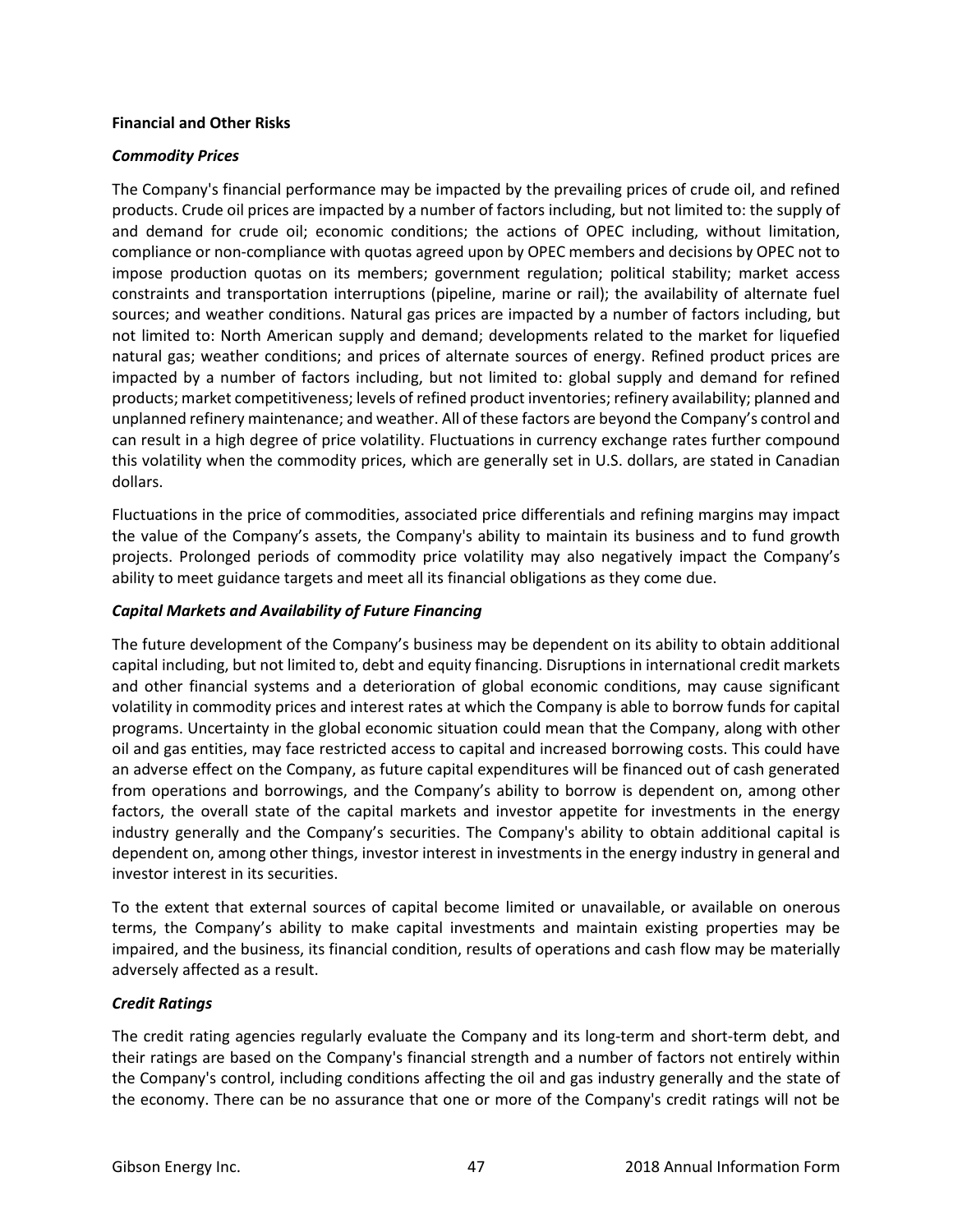downgraded. A reduction in any of the Company's current credit ratings could adversely affect the cost and availability of borrowing and access to sources of liquidity and capital.

Counterparties and suppliers are often interested in the Company's credit ratings when establishing and maintaining contractual business arrangements. The Company may be obligated to post collateral in the form of cash, letters of credit or other financial instruments in order to establish or maintain business arrangements, if one or more of its credit ratings falls below certain ratings floors. Additional collateral may be required due to further downgrades below certain ratings floors. Failure to provide adequate risk assurance to counterparties and suppliers may result in the Company foregoing or having contractual business arrangements terminated.

## *Indebtedness*

The Company has, and will continue to have, a significant amount of indebtedness. As of December 31, 2018, the Company had \$900 million of Notes outstanding \$100 million of Debentures outstanding. The Company has access to a \$560 million Revolving Credit Facility, as well as three bilateral demand letter of credit facilities totaling \$150 million. The Notes and the Revolving Credit Facility are senior unsecured obligations and the Debentures are subordinate unsecured obligations. The Company also has operating lease commitments with respect to office leases, rail cars, vehicles, field buildings and various equipment that expire with initial or remaining terms in excess of one year.

The Company's indebtedness could have important consequences. For example, it could:

- make it more difficult for the Company to satisfy its obligations under its indebtedness;
- require the Company to further dedicate a substantial portion of its cash flow from operations to payments of principal and interest on its indebtedness, thereby reducing the availability of its cash flow to fund acquisitions, working capital, capital expenditures, research and development efforts and other general corporate purposes;
- require the Company and key personnel to spend more time acquiring access to capital, limiting management's ability to focus on the operations of the business;
- increase the Company's vulnerability to and limit its flexibility in planning for, or reacting to, downturns or changes in its business and the industry in which it operates; restrict the Company from making strategic acquisitions or cause it to make non-strategic divestitures;
- expose the Company to the risk of increased interest rates as the borrowings under the Revolving Credit Facility are subject to variable rates of interest;
- place the Company at a competitive disadvantage compared to its competitors that have less debt; and
- limit the Company's ability to borrow additional funds.

## *Debt Service and Refinancing*

The Company's ability to make cash payments on its indebtedness and to fund planned capital expenditures will depend on its ability to generate significant operating cash flow in the future. This, to a significant extent, is subject to general economic, financial, competitive, legislative, regulatory and other factors that are beyond the Company's control.

The Company cannot make assurances that its business will generate sufficient cash flow from operations or that future borrowings will be available to it under its Revolving Credit Facility in an amount sufficient to enable it to pay its indebtedness or to fund its other liquidity needs. In such circumstances, the Company may need to refinance all or a portion of its indebtedness on or before maturity. The Company cannot make assurances that it will be able to refinance any of its indebtedness on commercially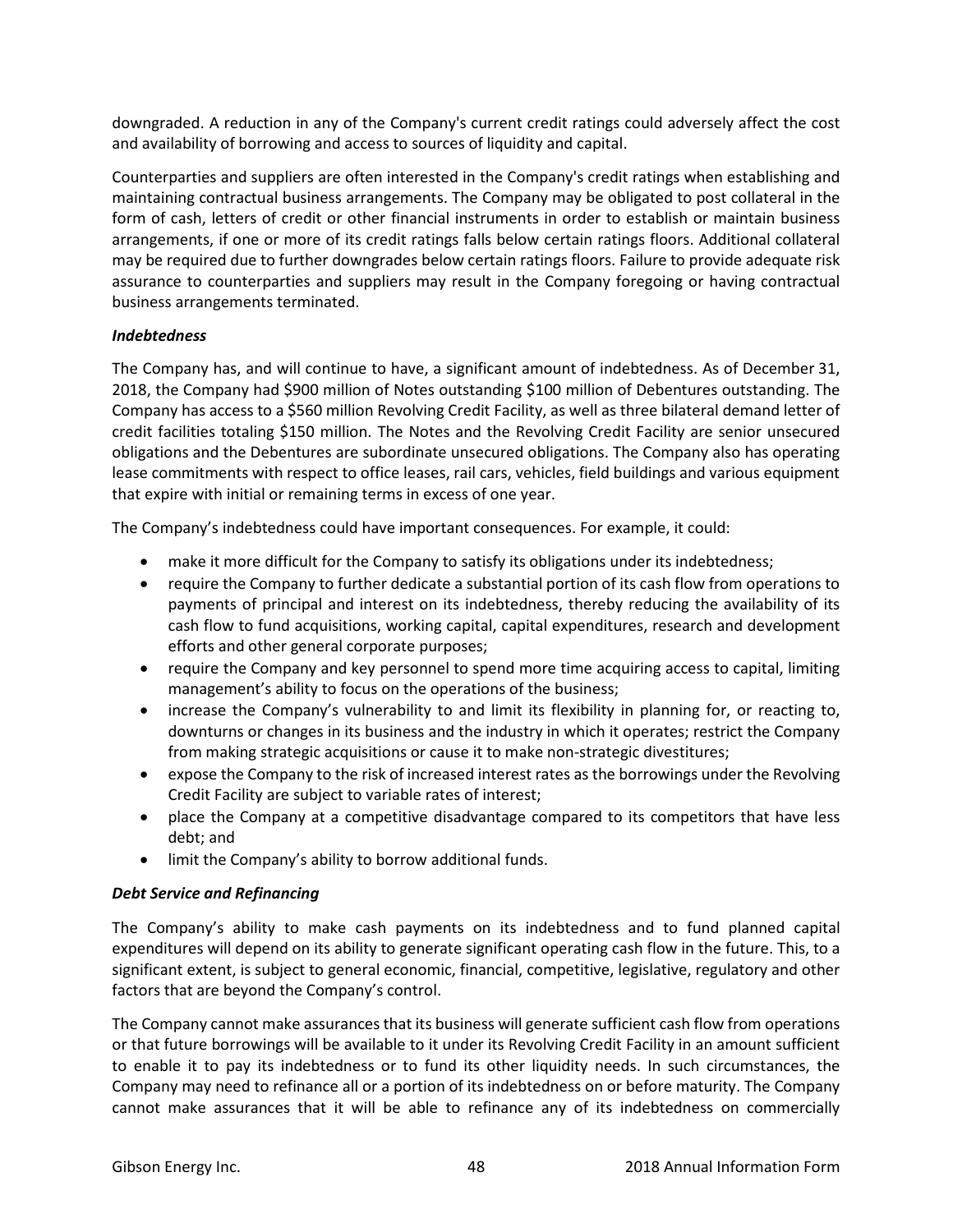reasonable terms or at all. If the Company cannot service its indebtedness, it may have to take actions such as selling assets, seeking additional equity or reducing or delaying capital expenditures, strategic acquisitions, investments and alliances or reducing/eliminating its dividend. The Company cannot make assurances that any such actions, if necessary, could be affected on commercially reasonable terms or at all.

If the Company is unable to generate sufficient cash flow or is otherwise unable to obtain funds necessary to meet required payments of principal, premium, if any, and interest on its indebtedness, or if the Company otherwise fails to comply with the various covenants in the instruments governing its indebtedness, the Company could be in default under the terms of the agreements governing such indebtedness. In the event of such default, the holders of such indebtedness could elect to declare all the funds borrowed thereunder to be due and payable, together with accrued and unpaid interest. The lenders under the Revolving Credit Facility could elect to terminate their commitments thereunder, cease making further loans and institute foreclosure proceedings against the Company's assets, and the Company could be forced into bankruptcy or liquidation.

If the Company's operating performance declines, it may in the future need to obtain waivers from the required lenders under the Revolving Credit Facility, Notes and Debentures to avoid being in default. If the Company, or any of its subsidiaries, breaches the covenants under the Revolving Credit Facility, Notes and Debentures and seeks a waiver, the Company may not be able to obtain a waiver from the required lenders. If this occurs, the Company would be in default under the Revolving Credit Facility, Notes and Debentures, the lenders could exercise their rights, as described above, and the Company could be forced into bankruptcy or liquidation.

# *Additional Indebtedness*

The Company and its subsidiaries may be able to incur additional indebtedness in the future because the Revolving Credit Facility, Notes and Debentures do not fully prohibit the Company or its subsidiaries from doing so, subject to certain conditions. If new debt is added to the Company's current debt levels the related risks that the Company faces could intensify.

## *Issuance of Additional Securities*

The Board may issue an unlimited number of Common Shares, as well as debt that is convertible to equity, without any vote or action by the Company's Shareholders, subject to the rules of any stock exchange on which the Company's securities may be listed from time to time. The Company may make future acquisitions or enter financings or other transactions involving the issuance of securities. In addition, pursuant to the Company's 2011 Equity Incentive Plan, the Company may issue securities exercisable to acquire, together with Common Shares issuable pursuant to any other security-based compensation arrangements of the Company, up to 10% of the Company's currently issued and outstanding Common Shares. If the Company issues any additional equity, the percentage ownership of existing Shareholders may be reduced and diluted and the market price of the Common Shares may be adversely impacted.

## *Market Price*

The market price of the Common Shares may fluctuate due to a variety of factors relating to the Company's business, including announcements of new developments, fluctuations in the Company's operating results, sales of Common Shares or the issuance of Preferred Shares in the marketplace, failure to meet analysts' expectations, general market conditions or the worldwide economy. In the past, the Common Shares and stock markets in Canada and the U.S. have experienced significant price fluctuations, which may have been unrelated to the operating performance of the Company or the other affected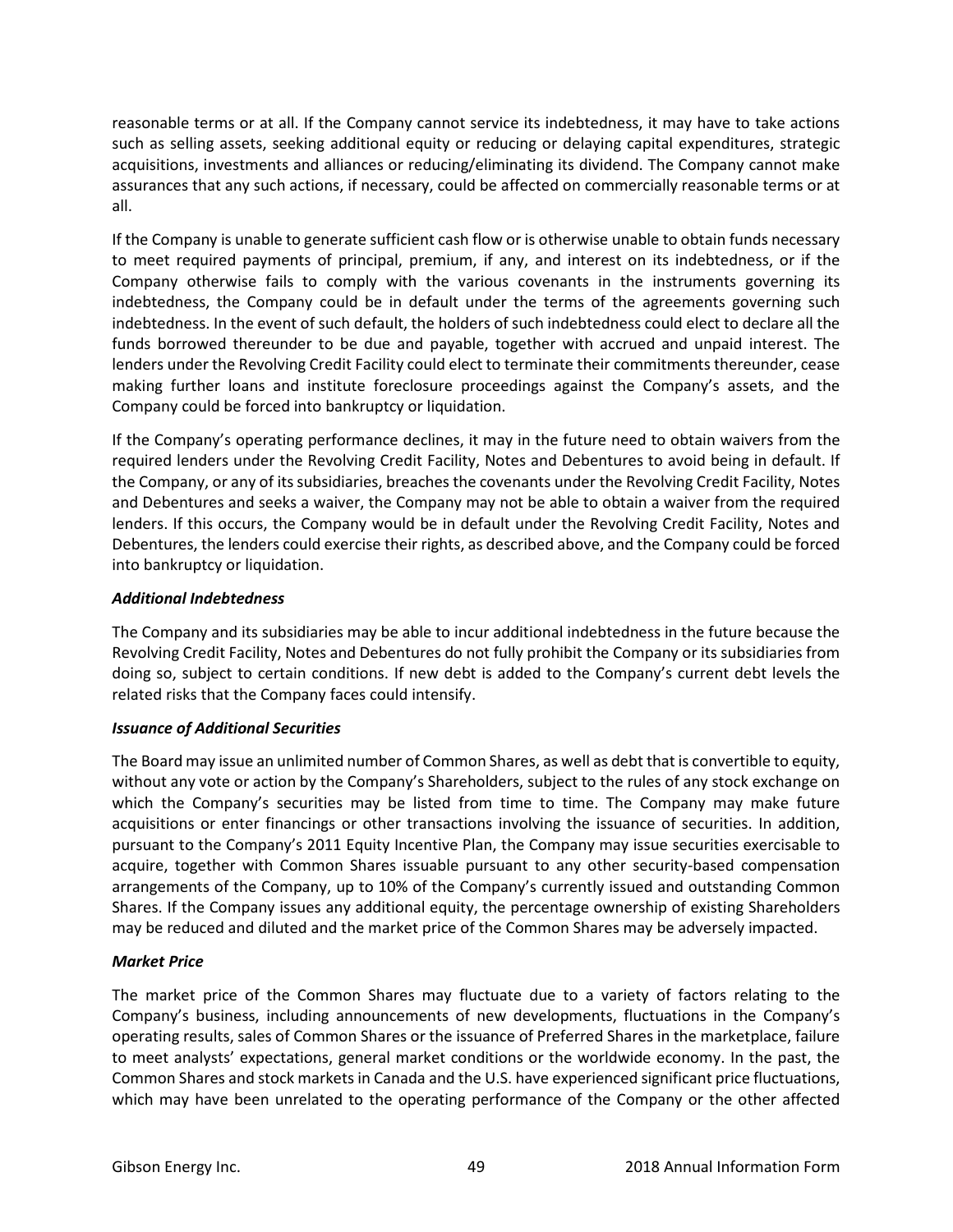companies. There can be no assurance that the market price of the Common Shares will not experience significant fluctuations in the future, including fluctuations that are unrelated to the Company's performance. For these reasons, past trends in the price of Common Shares should not be relied upon to predict the future price of Common Shares of the Company.

## *Changes in Tax Legislation*

Tax laws may be amended (and/or their interpretation may change), retroactively or prospectively, resulting in tax consequences that materially differ from those contemplated by the Company in the jurisdictions in which the Company has operations or sales, which may create a risk of non-compliance and re-assessment. While the Company believes that its tax filing positions are appropriate and supportable, it is possible that tax authorities may amend tax legislation (or its interpretation may change), or successfully challenge the Company's interpretation of tax legislation which may affect the Company's estimate of current and future income taxes and, have an adverse effect on the financial condition and prospects of the Company and the distributable cash flow available to pay dividends to the Company's shareholders.

# *Payment of Dividends*

The payment of dividends is not guaranteed and may fluctuate with the performance of the Company. The Board has the discretion to determine the number and amount of dividends to be declared and paid to Shareholders. The Company may alter its position on dividends at any time and the payment of dividends will depend on, among other things, results of operations, financial condition, current and expected future levels of earnings, operating cash flow, liquidity requirements, market opportunities, income taxes, maintenance capital, growth capital expenditures, debt repayments, debt covenants, commodity prices, legal, regulatory and contractual constraints, working capital requirements, tax laws and other relevant factors (including the risk factors set forth in this AIF). The Company's indebtedness may prohibit the Company from paying dividends at any time at which a default or event of default would exist under such debt, or if a default or event of default would exist as a result of paying the dividend.

Over time, the Company's capital and other cash needs may change significantly from its current needs, which could affect whether the Company pays dividends and the amount of any dividends it may pay in the future. If the Company continues to pay dividends at the current level, it may not retain a sufficient amount of cash to finance growth opportunities, meet any large unanticipated liquidity requirements, or fund its operations in the event of a significant business downturn. The Board, subject to the requirements of the Company's bylaws and other governance documents, may amend, revoke or suspend the Company's dividend at any time. A decline in the market price or liquidity, or both, of the Common Shares could result if the Board establishes large reserves that reduce the number of quarterly dividends paid or if the Company reduces or eliminates the payment of dividends, which could result in losses to Shareholders.

The Company has adopted a DRIP and SDP but the extent to which Shareholders will be eligible to participate and continue to participate in the DRIP and SDP in the future is unknown. The Company suspended the DRIP and SDP on August 6, 2015 and may amend, terminate or reinstate them at any time.

# *Hedging*

The Company monitors its exposure to variations in commodity prices, interest rates, foreign exchange rates and share price. In response, the Company will enter into financial instruments to reduce exposure to unfavorable movements in commodity prices, interest rates, foreign exchange rates and share price. The use of such hedging activities exposes the Company to risks which may cause significant loss. These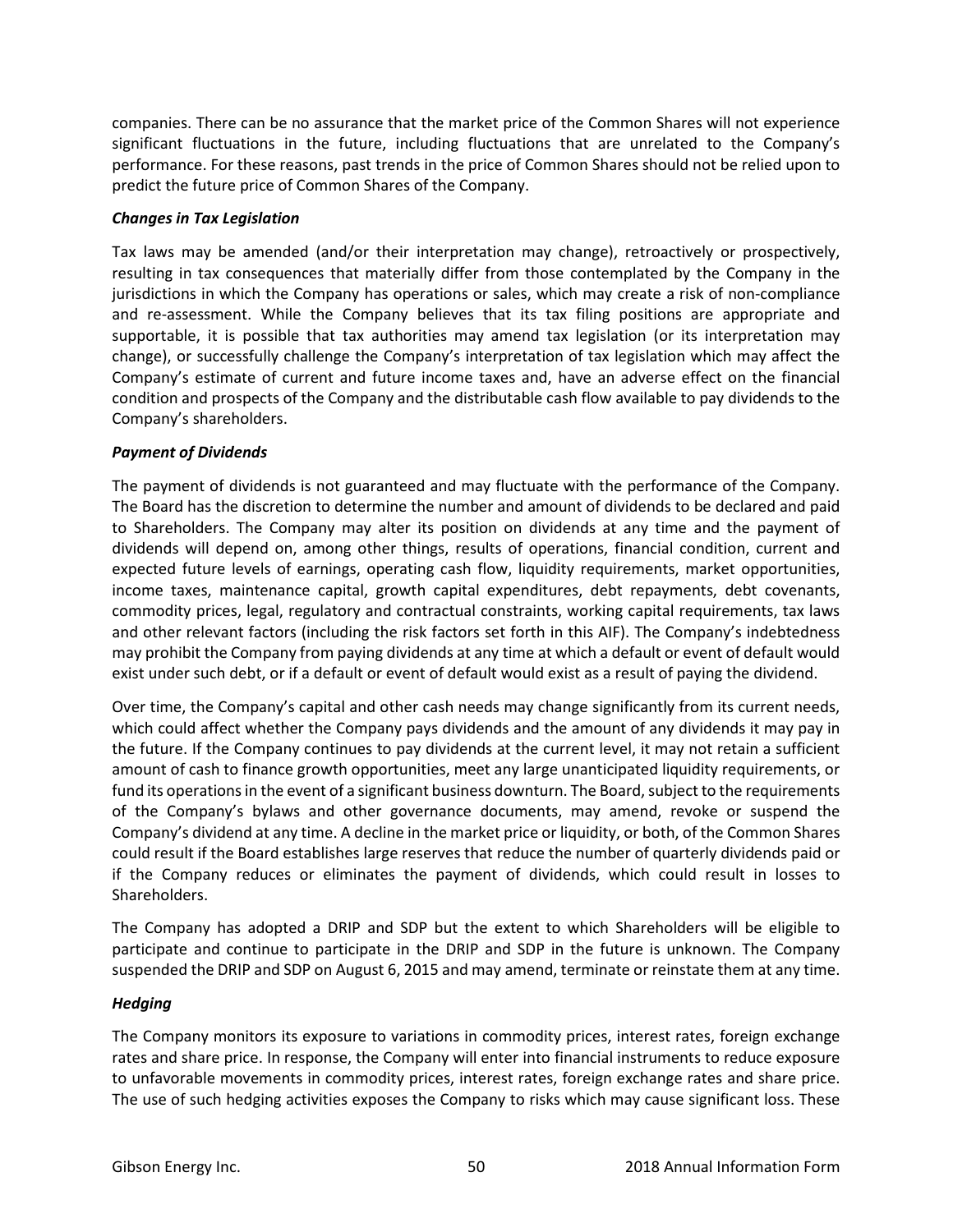risks include, but are not limited to: changes in the valuation of the hedge instrument being not well correlated to the change in the valuation of the underlying exposures being hedged; deficiency in the Company's systems or controls; human error; and the unenforceability of the Company's contracts. The terms of these contracts or instruments may limit the benefit of favorable changes in commodity prices, interest rates, currency values and share price and may result in financial opportunity loss.

## *Exposure to Counterparties*

In the normal course of business, the Company enters contractual relationships with suppliers, partners and other counterparties in the energy industry and other industries for the provision and sale of goods and services. If such counterparties do not fulfill their contractual obligations, the Company may suffer financial losses, may have to delay its development plans or may have to forego other opportunities which may materially impact its financial condition or operational results.

## *Foreign Exchange Risk*

The Company's results are affected by movements in the exchange rate between the Canadian and U.S. dollar. An increase in the value of the Canadian dollar relative to the U.S. dollar will decrease the Canadian dollar equivalent of revenues the Company receives from its U.S. activities and U.S. dollar denominated activities. Correspondingly, a decrease in the value of the Canadian dollar relative to the U.S. dollar will increase the Canadian dollar equivalent of revenues received from the Company's U.S. activities and U.S. dollar denominated activities.

## *Interest Rate Risk*

The indebtedness under the Revolving Credit Facility is at variable rates of interest and exposes the Company to interest rate risk. If interest rates increase, the Company's debt service obligations on the variable rate indebtedness would increase, even though the amount borrowed remained the same, and the Company's net income and cash flows would decrease.

## *Access to Credit*

The Company's significant debt levels could restrict its ability to access open credit from the Company's suppliers, who may require increased performance assurances. If the Company is unable to access open credit from its suppliers or provide performance assurance, the Company's ability to purchase product could decrease and the Company's financial condition and results of operations could be negatively impacted.

## *Insurance*

The Company currently maintains customary insurance of the types and amounts consistent with prudent industry practice. However, the Company is not fully insured against all risks incident to the Company's business. The Company is not obliged to maintain any such insurance if it is not available on commercially reasonable terms. There can be no guarantee that such insurance coverage will be available in the future on commercially reasonable terms or at commercially reasonable rates or that the amounts for which the Company is insured, or the proceeds of such insurance, will compensate the Company fully for the Company's losses. In addition, the insurance coverage obtained with respect to the Company's business and facilities will be subject to limits and exclusions or limitations on coverage that are considered by management to be reasonable, given the cost of procuring insurance and current operating conditions. There can be no assurance that the insurance proceeds received by the Company in respect of a claim will be sufficient in any particular situation to fully compensate the Company for losses and liabilities suffered.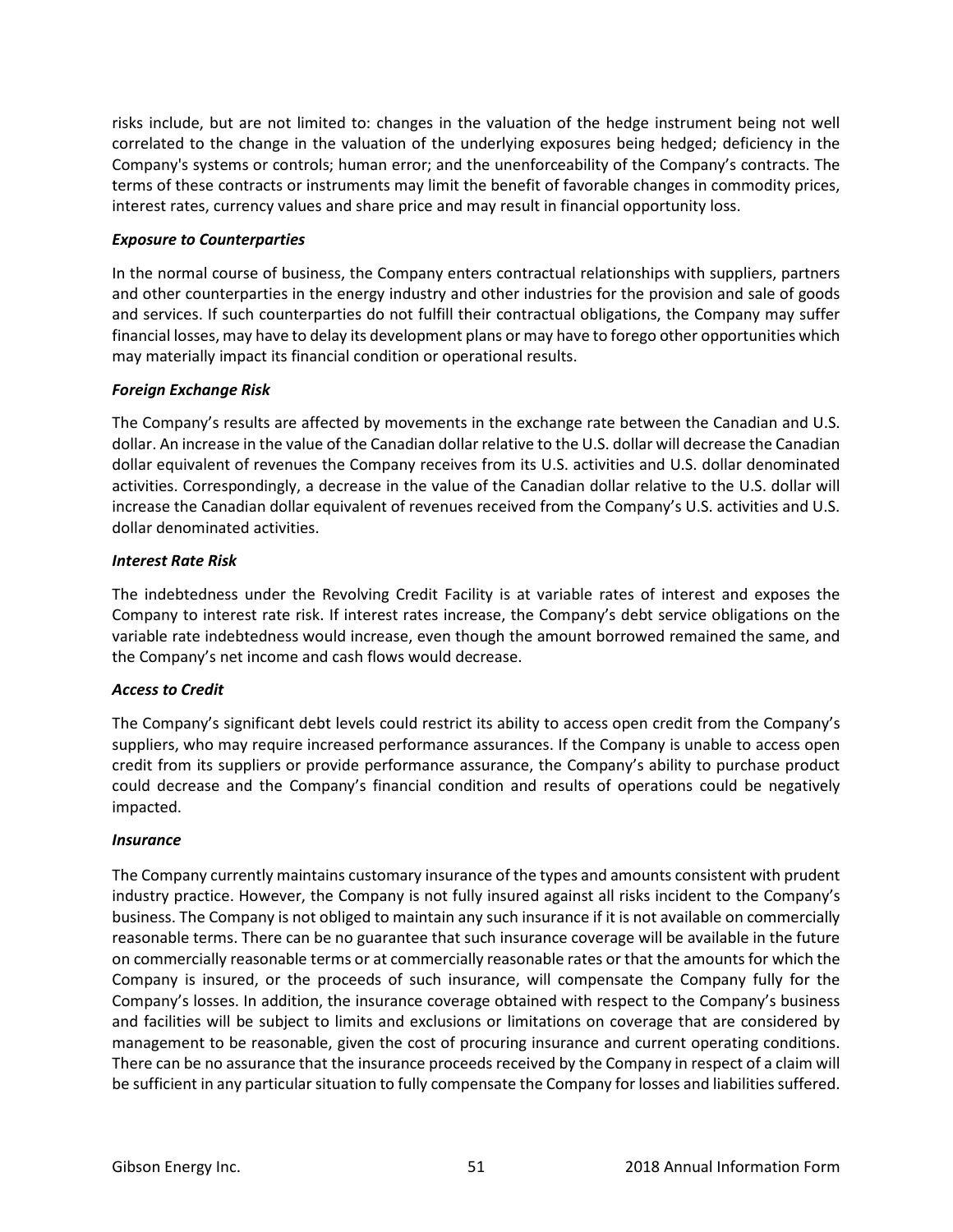If a significant accident or event occurs that is not fully insured, it could adversely affect the Company's results of operations, financial position or cash flows.

# *Effective Internal Controls*

Effective internal controls are necessary for the Company to provide reliable financial reports and to help prevent fraud. Although the Company undertakes a number of procedures in order to help ensure the reliability of its financial reports, including those imposed on it under applicable Canadian securities laws, the Company cannot be certain that such measures will ensure that the Company will maintain adequate control over financial processes and reporting. Failure to implement required new or improved controls, or difficulties encountered in their implementation, could impact the Company's results of operations or cause it to fail to meet its reporting obligations. If the Company or its independent auditors discover a material weakness, the disclosure of that fact, even if quickly remedied, could reduce the market's confidence in the Company's financial statements and reduce the trading price of the Common Shares.

At the operational level, the Company relies on electronic systems for recording sales and accumulating financial data. A major breakdown of the Company's computer systems would disrupt the flow of information and could cause a loss of records. The conversion and upgrade of electronic systems could result in lost or corrupt data which could impact the accuracy of financial reporting and management information.

Based on their inherent limitations, disclosure controls and procedures and internal controls over financial reporting may not prevent or detect misstatements, and even those controls determined to be effective can only provide reasonable assurance with respect to financial statement preparation and presentation. Failure to adequately prevent, detect and correct misstatements could have a material adverse effect on the Company's business, financial condition, results of operations and cash flows.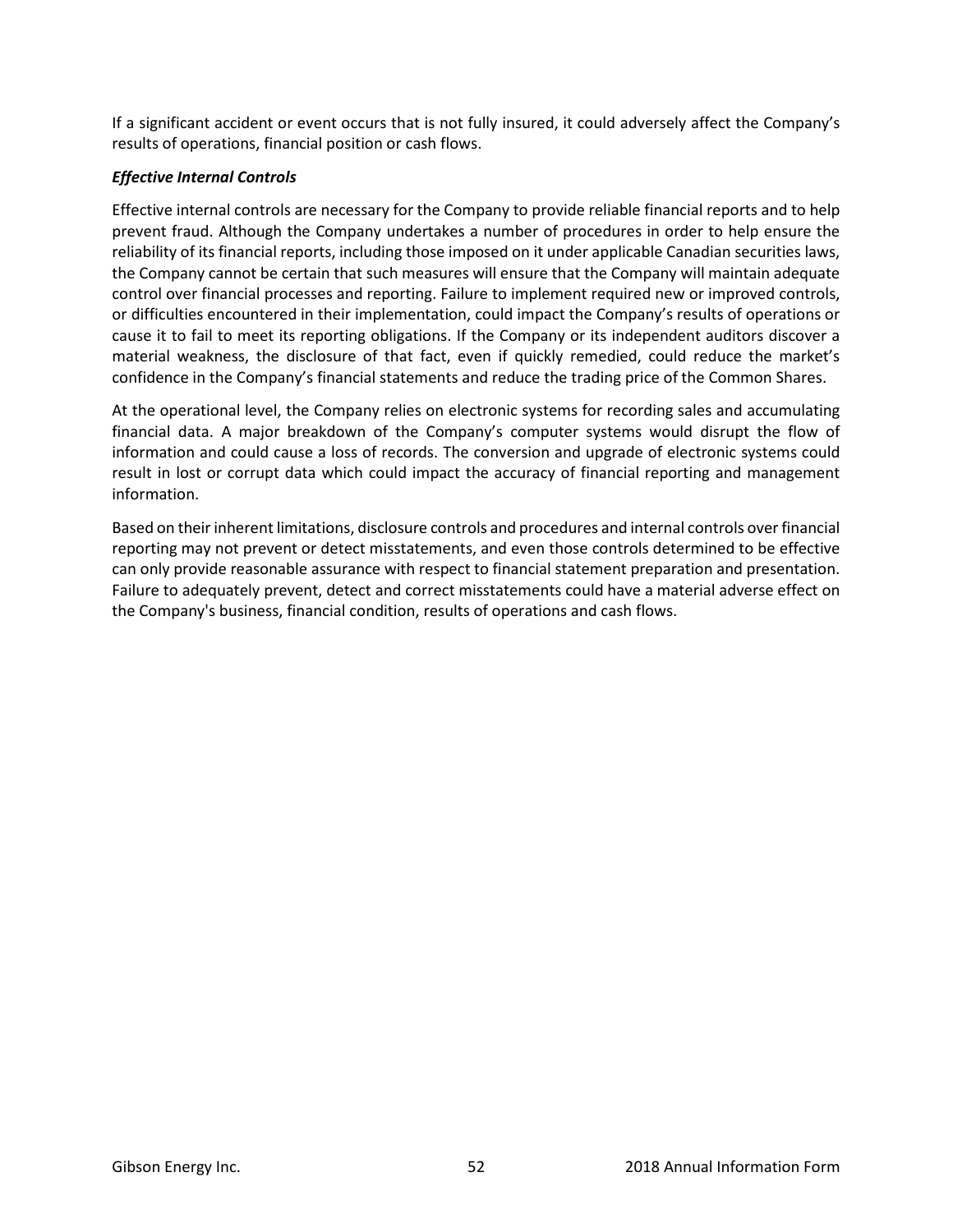# **DIRECTORS AND EXECUTIVE OFFICERS**

The following are the directors and executive officers of the Company as at December 31, 2018:

| Name,<br>Province/State and<br><b>Country of</b><br><b>Residence</b> | <b>Position</b>                                                                             | <b>Director</b><br><b>Since</b> | <b>Principal Occupation During</b><br>the Past Five Years                                                                                                                                                                                                                                                                                                                |
|----------------------------------------------------------------------|---------------------------------------------------------------------------------------------|---------------------------------|--------------------------------------------------------------------------------------------------------------------------------------------------------------------------------------------------------------------------------------------------------------------------------------------------------------------------------------------------------------------------|
| Steve Spaulding <sup>(1)</sup><br>Alberta, Canada                    | Director, President and<br><b>Chief Executive Officer</b>                                   | Jun 19, 2017                    | Director, President and Chief<br><b>Executive Officer of the</b><br>Company since June 2017,<br>prior thereto, an Executive<br>Vice President, Natural Gas<br>Liquids of Lone Star NGL LLC, a<br>subsidiary of Energy Transfer<br>Partners.                                                                                                                              |
| Sean M. Brown<br>Alberta, Canada                                     | Senior Vice President<br>and Chief Financial<br>Officer                                     | N/A                             | Senior Vice President since<br>October 10, 2017 and Chief<br>Financial Officer of the<br>Company since March 2, 2016,<br>prior thereto, a Managing<br>Director of BMO Capital<br>Markets, BMO Nesbitt Burns<br>Inc., prior thereto, investment<br>banker of BMO Nesbitt Burns<br>Inc.                                                                                    |
| Sean M. Wilson<br>Alberta, Canada                                    | Senior Vice President,<br><b>Chief Administrative</b><br>Officer and Corporate<br>Secretary | N/A                             | Senior Vice President and<br>Chief Administrative Officer of<br>the Company since October<br>10, 2017 and Corporate<br>Secretary of the Company<br>since May 8, 2017, prior<br>thereto, Vice President,<br>Commercial Development of<br>the Company since March 1,<br>2015 and Vice President, Legal<br>and General Counsel of the<br>Company since November 1,<br>2012. |
| Michael Lindsay<br>Alberta, Canada                                   | Senior Vice President,<br>Operations &<br>Engineering                                       | N/A                             | Senior Vice President,<br>Operations & Engineering of<br>the Company since October<br>10, 2017, prior thereto, Vice<br>President, Refining and Capital<br>Projects of the Company since<br>May 5, 2017, Vice President,                                                                                                                                                  |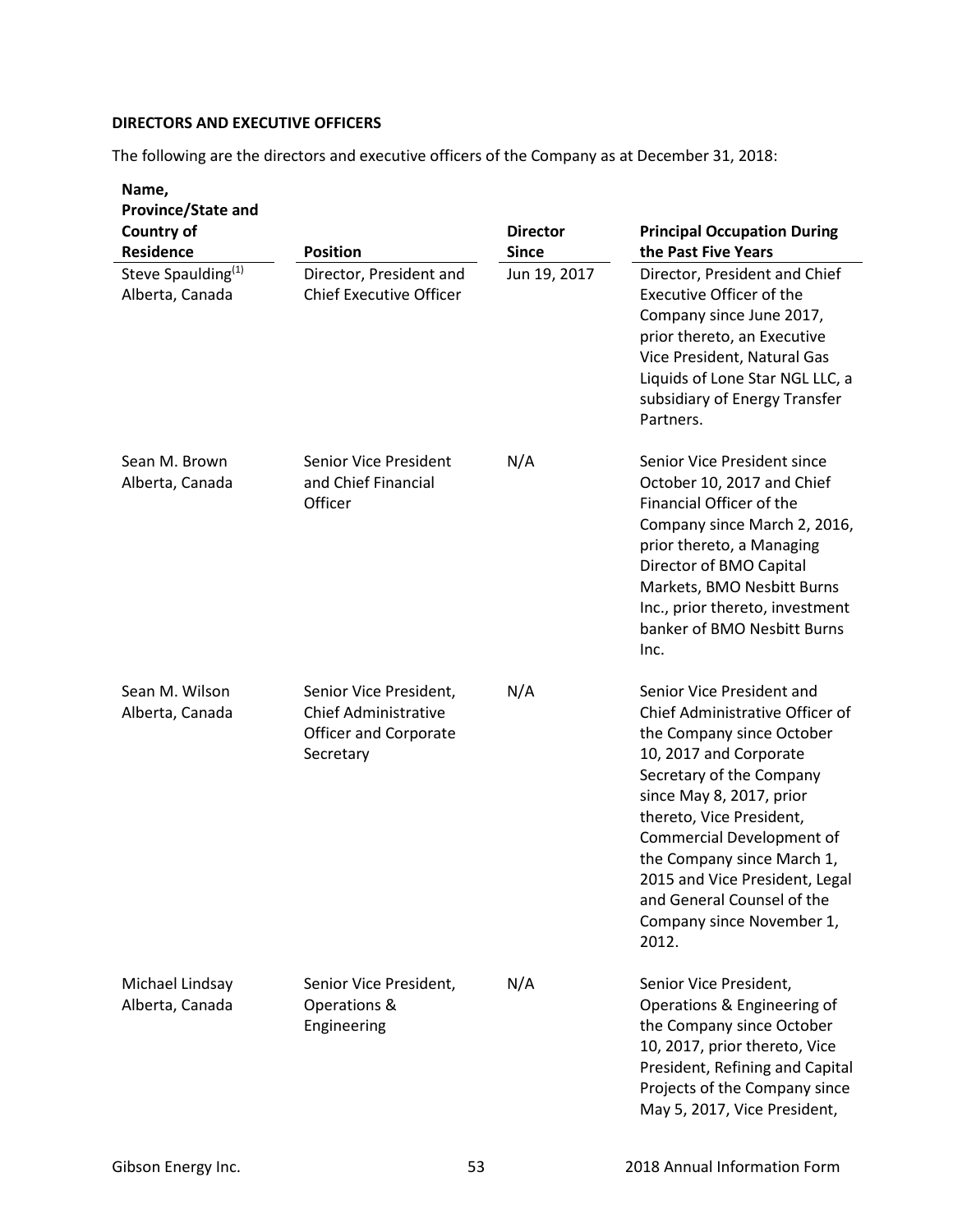Engineering and Construction of the Company since July 20, 2015, prior thereto General Manager, Project Management & Services for Suncor Energy.

N/A Senior Vice President and Chief Commercial Officer of the Company since April 9, 2018, prior thereto, a Senior Global Trading Manager of Chevron, prior thereto, various leadership roles at Chevron.

÷,

| <b>Province/State and</b><br><b>Country of</b><br><b>Residence</b>   | <b>Position</b> | <b>Director</b><br><b>Since</b> | <b>Principal Occupation During</b><br>the Past Five Years                                                                                                                                                                                                                                     |
|----------------------------------------------------------------------|-----------------|---------------------------------|-----------------------------------------------------------------------------------------------------------------------------------------------------------------------------------------------------------------------------------------------------------------------------------------------|
| James M. Estey <sup>(3)(4)</sup><br>Alberta, Canada                  | Director        | Jun 15, 2011                    | Investment banker, formerly<br>the Chair of UBS Securities<br>Canada Inc. and, prior thereto,<br><b>President and Chief Executive</b><br><b>Officer of UBS Securities</b><br>Canada.                                                                                                          |
| Douglas P.<br>Bloom <sup>(1)(4)</sup><br>British Columbia,<br>Canada | Director        | May 4, 2016                     | Corporate director, formerly<br>served as the President of<br>Spectra Energy's (now<br>Enbridge) Canadian LNG<br>business and, prior thereto,<br>the President of Spectra<br>Energy's Western Canada<br>business and, prior thereto,<br>executive of Duke Energy and<br>Westcoast Energy Inc. |
| James J. Cleary <sup>(1)(4)(5)</sup><br>Colorado, U.S.               | Director        | Apr 4, 2013                     | Managing Director of Global<br>Infrastructure Partners since<br>May 2012 and, prior thereto,<br>President of El Paso<br><b>Corporation's Western</b><br>Pipeline Group.                                                                                                                       |
| John L. Festival <sup>(1)(4)</sup><br>Alberta, Canada                | Director        | May 9, 2018                     | President and CEO of<br>Broadview Energy Ltd.,                                                                                                                                                                                                                                                |

Senior Vice President and Chief Commercial

**Officer** 

George F. Dannecker<sup>(2)</sup> Alberta, Canada

**Name,**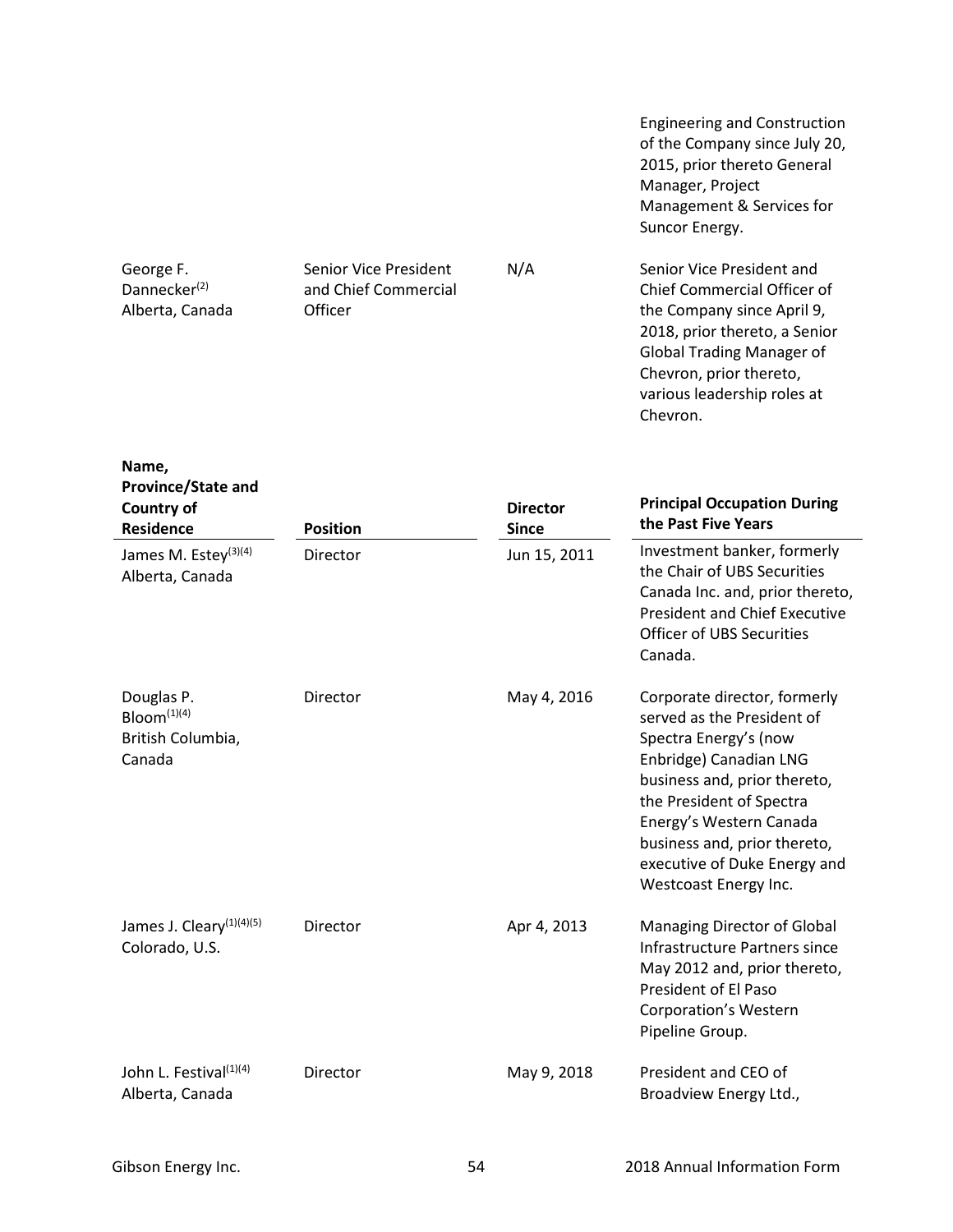|                                                          |          |              | formerly served as President<br>and Chief Executive Officer of<br>BlackPearl Resources Inc. and,<br>prior thereto, President of<br>BlackCore Resources Inc. and,<br>prior thereto, President of<br><b>BlackRock Ventures Inc.</b>                                                                                                                                                                                                                                                            |
|----------------------------------------------------------|----------|--------------|----------------------------------------------------------------------------------------------------------------------------------------------------------------------------------------------------------------------------------------------------------------------------------------------------------------------------------------------------------------------------------------------------------------------------------------------------------------------------------------------|
| Susan Jones <sup>(1)(5)</sup><br>Saskatchewan,<br>Canada | Director | Dec 1, 2018  | <b>Executive Vice President and</b><br><b>President &amp; Chief Executive</b><br>Officer of Potash at Nutrien<br>Ltd. and, prior thereto,<br><b>Executive Vice President and</b><br>President of Phosphate at<br>Nutrien Ltd. and, prior<br>thereto, Senior Vice President<br>and Chief Legal Officer at<br>Agrium Inc. and, prior thereto,<br>Vice President of Marketing<br>and Distribution at Agrium Inc.<br>and, prior thereto, Managing<br>Director of Agrium Europe at<br>Agrium Inc. |
| Marshall L. McRae <sup>(5)</sup><br>Alberta, Canada      | Director | Jun 15, 2011 | Independent financial and<br>management consultant since<br>August 2009, formerly served<br>as Interim Executive Vice<br>President and Interim CFO of<br>Black Diamond Group Limited,<br>prior thereto, Chief Financial<br>Officer of CCS Inc.                                                                                                                                                                                                                                               |
| Mary Ellen Peters <sup>(1)</sup><br>Florida, U.S.        | Director | Feb 3, 2014  | Oil and gas executive,<br>formerly served as Senior Vice<br><b>President of Transportation</b><br>and Logistics and Senior Vice<br>President of Marketing with<br><b>Marathon Petroleum</b><br>Company LP.                                                                                                                                                                                                                                                                                   |

- *(1) Member of the Environmental, Health and Safety Committee.*
- *(2) On February 12, 2019 George Dannecker ceased to be an employee of Gibson.*
- *(3) Chair of the Board.*
- *(4) Member of the Corporate Governance, Compensation and Nomination Committee.*
- *(5) Member of the Audit Committee.*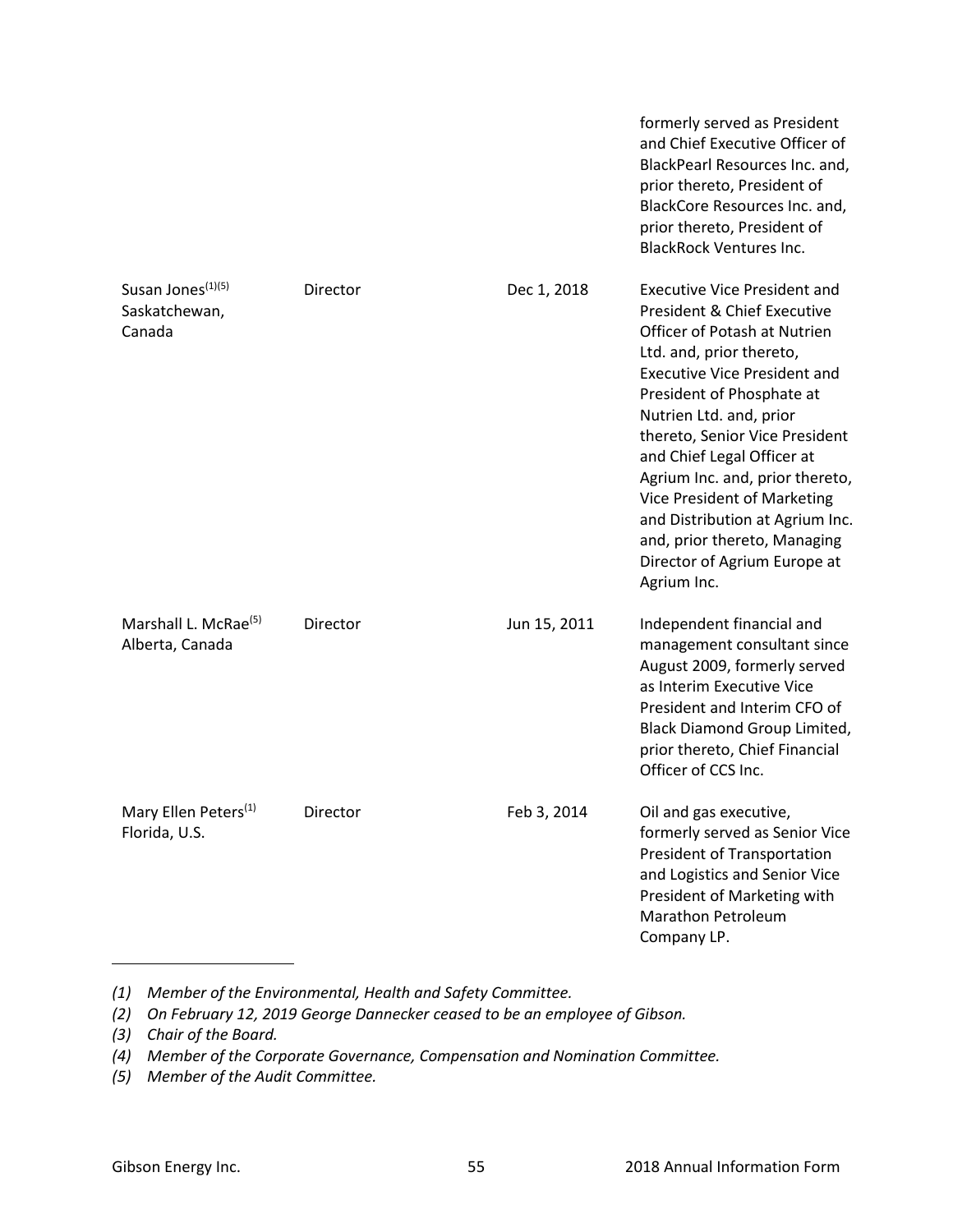Shareholders elect the directors of the Company at each annual meeting of the Shareholders. The directors of the Company serve until the next annual meeting of the Shareholders or until their successors are duly elected or appointed. As of the date hereof, all of the Company's directors are "independent" within the meaning of National Instrument 58-101 (Disclosure of Corporate Governance Practices), adopted by the Canadian Securities Administrators, with the exception of Mr. Spaulding, who is the President and Chief Executive Officer of the Company.

The Board has three committees, being the Audit Committee, the Corporate Governance, Compensation and Nomination Committee and the Environmental, Health and Safety Committee. Additional information regarding the responsibilities of these committees will be contained in the Company's information circular for its annual meeting of Shareholders to be held on May 7, 2019.

As of the date of this AIF, the directors and executive officers of the Company beneficially own, or control or direct, directly or indirectly, 490,823 Common Shares, representing less than one percent of the issued and outstanding Common Shares (not including any Common Shares issuable pursuant to the exercise of the issued and outstanding stock options, DSUs, PSUs or RSUs).

## **AUDIT COMMITTEE INFORMATION**

# **Audit Committee Charter**

The Audit Committee Charter is set forth in Appendix "A" to this AIF.

## **Audit Committee Structure and Responsibilities**

The Audit Committee has been structured to comply with the requirements of National Instrument 52- 110 Audit Committees ("NI 52-110"). The Company has determined that each of the members of the Audit Committee possesses: (i) an understanding of the accounting principles used by the Company to prepare its financial statements; (ii) the ability to assess the general application of such accounting principles in connection with the accounting for estimates, accruals and reserves; (iii) experience preparing, auditing, analyzing or evaluating financial statements that present a breadth and level of complexity of accounting issues that are generally comparable to the breadth and complexity of issues that can reasonably be expected to be raised by the Company's financial statements, or experience actively supervising one or more individuals engaged in such activities; and (iv) an understanding of internal controls and procedures for financial reporting. The Audit Committee meets at least once each financial quarter to fulfill its mandate.

The Audit Committee's primary role is to assist the Board in fulfilling its oversight responsibilitiesregarding the Company's internal controls, financial reporting and risk management processes.

The Audit Committee is directly responsible for overseeing the work of the external auditor engaged for the purpose of preparing or issuing an auditor's report or performing other audit, review or attest services, including the resolution of disagreements between the external auditor and management. The external auditor reports directly to the Audit Committee. The Audit Committee is also responsible for reviewing and approving the Company's hiring policies regarding current and former partners and employees of the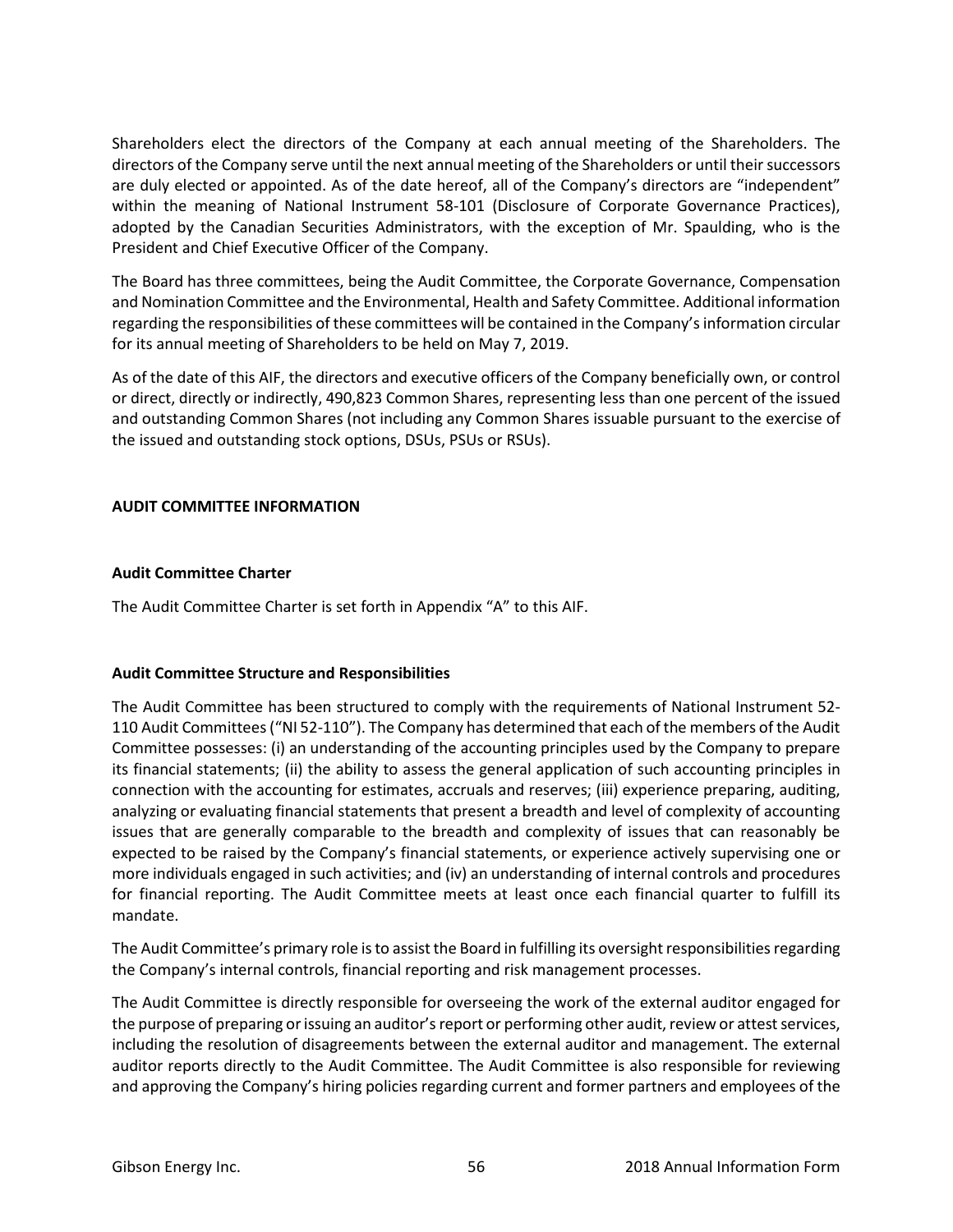external auditor. In addition, the Audit Committee pre-approves all non-audit services undertaken by the external auditor.

The Audit Committee is responsible for establishing and maintaining satisfactory procedures for the receipt, retention and treatment of complaints and for the confidential, anonymous submission by employees of the Company regarding any questionable accounting or auditing matters. The Audit Committee is accountable to the Board and will provide a report to the Board at each regularly scheduled Board meeting outlining the results of the Audit Committee's activities and any reviews it has undertaken.

## **Composition of the Audit Committee**

The Company's Audit Committee comprises Marshall L. McRae, as Chair, James J. Cleary and Susan Jones, each of whom is financially literate and independent within the meaning of NI 52-110. Set forth below are additional details regarding each member of the Audit Committee.

**Marshall L. McRae** has been an independent financial and management consultant since August 2009. Prior thereto, Mr. McRae was Chief Financial Officer of CCS Inc., administrator of CCS Income Trust and its successor corporation, CCS Corporation, since August 2002. Mr. McRae has over 30 years of experience in senior operating and financial management positions with a number of publicly traded and private companies, including CCS Inc., Versacold Corporation and Mark's Work Wearhouse Limited. Mr. McRae served as Interim Chief Financial Officer and Interim Executive Vice President of Black Diamond Group Limited from October 16, 2013 to August 8, 2014, and as its Executive Vice President until December 31, 2014. Mr. McRae is a director and chair of the audit committee of Athabasca Oil Corporation, director and chair of the audit committee of Source Energy Services Ltd and a director of Black Diamond Group Limited. This experience combined with a Bachelor of Commerce degree, with Distinction, from the University of Calgary obtained in 1979 and a Chartered Accountant designation from the Institute of Chartered Accountants of Alberta obtained in 1981, provide Mr. McRae with the skill set and financial literacy required to carry out his duties as a member of the Audit Committee.

**James J. Cleary** has been a managing director of Global Infrastructure Partners since May of 2012. Prior to joining Global Infrastructure Partners, Mr. Cleary was the President of El Paso Corporation's Western Pipeline Group and previously served as the President of ANR Pipeline Company. Prior to 2001, Mr. Cleary was the Executive Vice President and General Counsel of Southern Natural Gas Company and prior to 2015, Mr. Cleary was a director of Access Midstream Partners GP, LLC, the general partner of Access Midstream Partners L.P. Mr. Cleary received his Bachelor of Arts from the College of William & Mary in 1976 and a Juris Doctorate from Boston College Law School in 1979. This business experience provides Mr. Cleary with the skill set and financial literacy to carry out his duties as a member of the Audit Committee.

**Susan Jones** currently serves as the Executive Vice President and President & Chief Executive Officer of Potash at Nutrien Ltd. She encompasses a wealth of experience from previous roles including Business Development and Strategy; Managing Director of the European Distribution Business; Vice President of Wholesale Sales, Marketing and Logistics; Chief Legal Officer; and Executive Vice President and President of Phosphate. Ms. Jones holds a degree in Law from the University of Ottawa as well as a Bachelor of Arts in Political Science and Hispanic Studies from University of Victoria. Ms. Jones has been admitted to the Bar in British Columbia and Alberta and has served on the agricultural sub-section of the Canadian Bar Association. This business experience provides Ms. Jones with the skill set and financial literacy to carry out her duties as a member of the Audit Committee.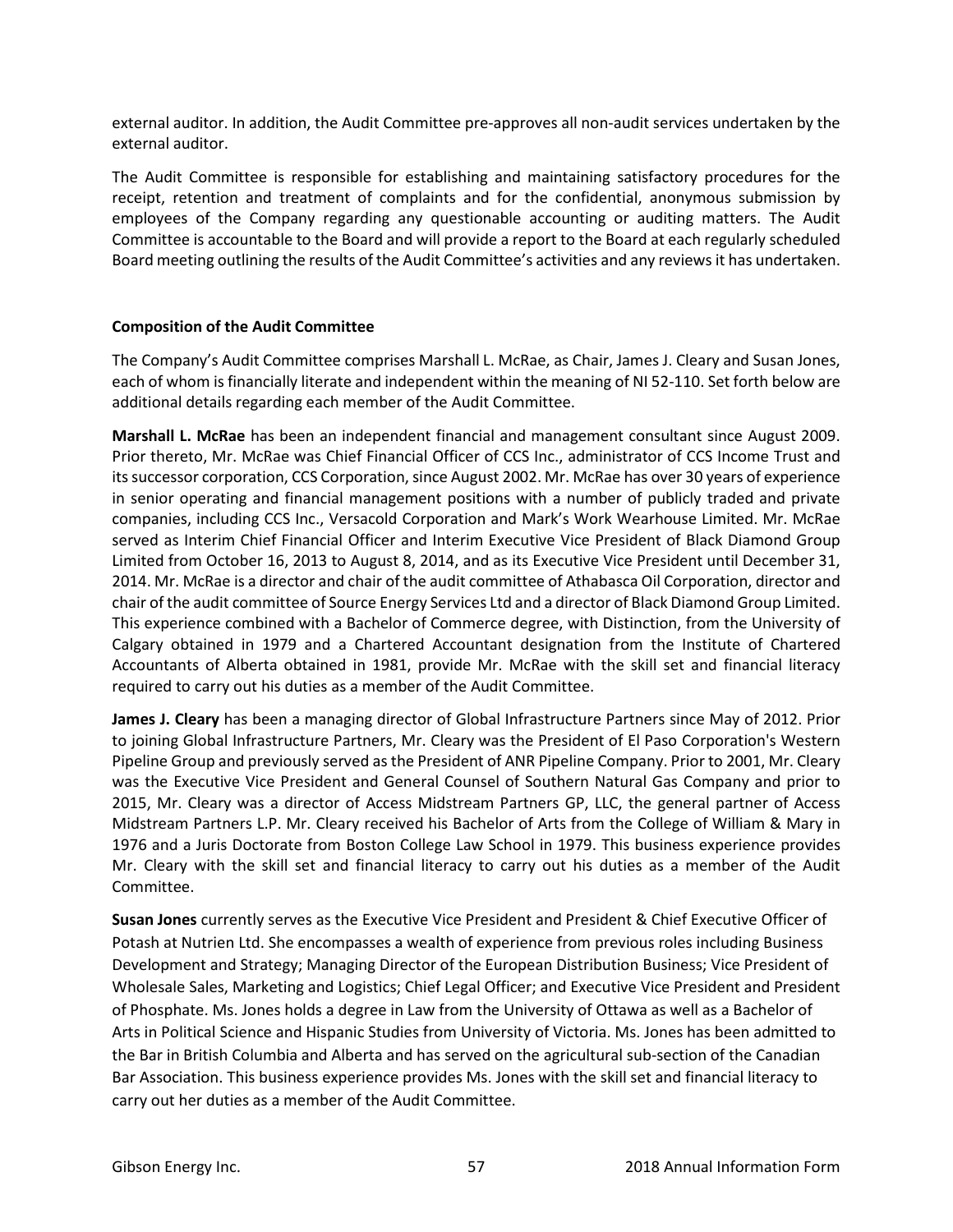## **PRINCIPAL ACCOUNTANT FEES AND SERVICES**

The following table sets out the fees of the external auditor during the prior two years for services provided to Gibson Energy Inc. (in thousands):

|    | 2018       | 2017             |
|----|------------|------------------|
| \$ | $1,026$ \$ | 1,036            |
|    |            | 326              |
|    | 56         |                  |
|    |            |                  |
|    |            | $1,084$ \$ 1,391 |

Audit fees include fees for the audit of the Company's consolidated financial statements, review of its quarterly reports, special audit engagements and assistance with the certification for internal controls over financial reporting.

Audit-related fees include fees for services that are related to the review of prospectus filings and French translation services.

Tax fees include fees for assistance in the preparation of income tax returns and advice on certain taxrelated matters.

All other fees include fees for annual subscription to accounting research software.

## **CEASE TRADE ORDERS, BANKRUPTCIES, PENALTIES OR SANCTIONS**

## *Cease Trade Orders*

To the knowledge of the Company, no director or executive officer of the Company (nor any personal holding company of any of such persons) is, as of the date of this AIF, or was within ten years before the date of this AIF, a director, chief executive officer or chief financial officer of any company (including the Company), that: (a) was subject to a cease trade order (including a management cease trade order), an order similar to a cease trade order or an order that denied the relevant company access to any exemption under securities legislation, in each case that was in effect for a period of more than 30 consecutive days (collectively, an ''Order''), and that was issued while the director or executive officer was acting in the capacity as director, chief executive officer or chief financial officer; or (b) was subject to an Order that was issued after the director or executive officer ceased to be a director, chief executive officer or chief financial officer and which resulted from an event that occurred while that person was acting in the capacity as director, chief executive officer or chief financial officer.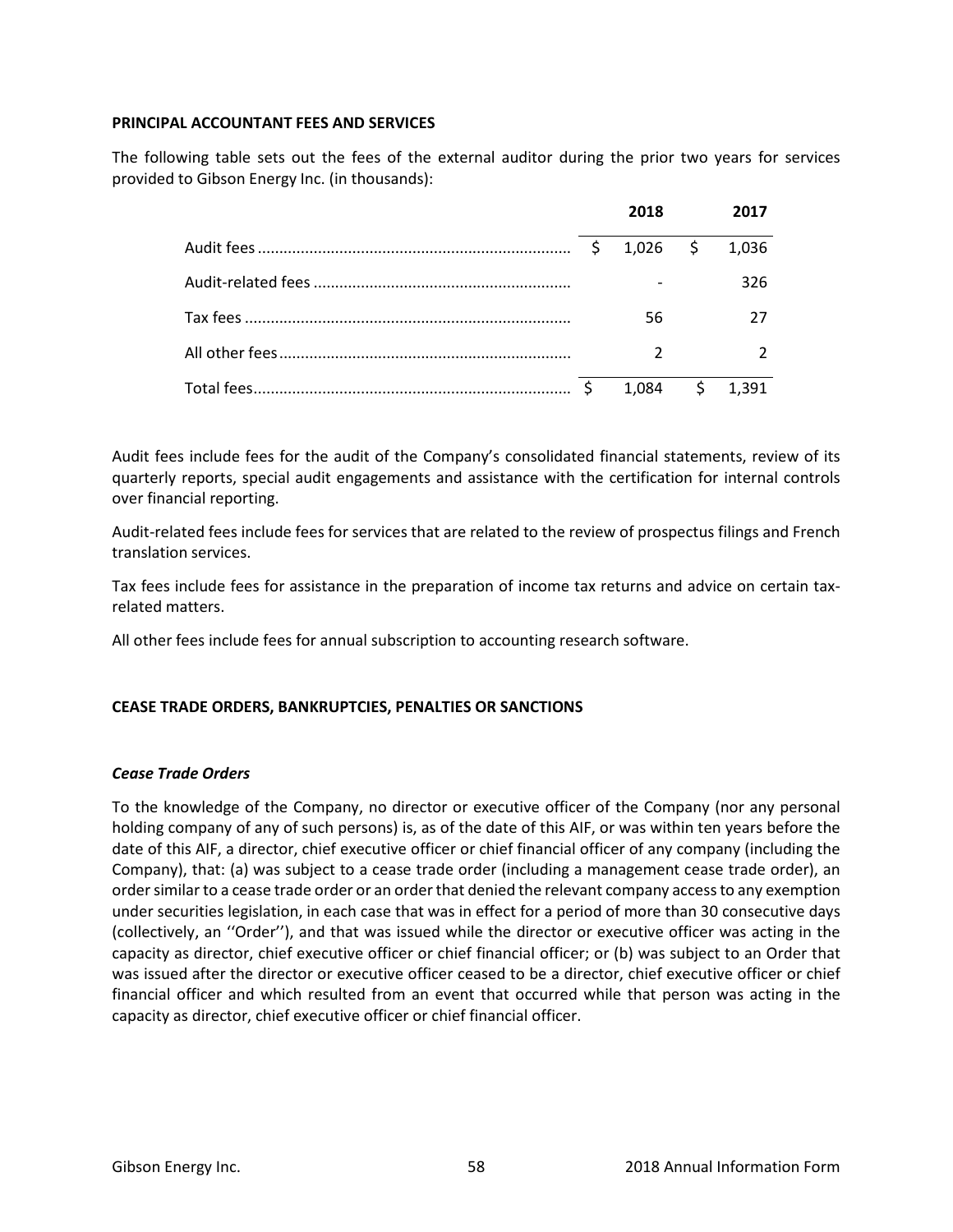## *Bankruptcies*

To the knowledge of the Company, no director or executive officer of the Company (nor any personal holding company of any of such persons), or shareholder holding a sufficient number of securities of the Company to affect materially the control of the Company: (a) is, as of the date of this AIF, or has been within the ten years before the date of this AIF, a director or executive officer of any company (including the Company) that, while that person was acting in that capacity, or within a year of that person ceasing to act in that capacity, became bankrupt, made a proposal under any legislation relating to bankruptcy or insolvency or was subject to or instituted any proceedings, arrangement or compromise with creditors or had a receiver, receiver manager or trustee appointed to hold its assets; or (b) has, within the ten years before the date of this AIF, become bankrupt, made a proposal under any legislation relating to bankruptcy or insolvency, or become subject to or instituted any proceedings, arrangement or compromise with creditors, or had a receiver, receiver manager or trustee appointed to hold the assets of the director, executive officer or shareholder.

## *Penalties or Sanctions*

To the knowledge of the Company, no director or executive officer of the Company (nor any personal holding company of any of such persons), or shareholder holding a sufficient number of securities of the Company to affect materially the control of the Company, has been subject to: (a) any penalties or sanctions imposed by a court relating to securities legislation or by a securities regulatory authority or has entered into a settlement agreement with a securities regulatory authority; or (b) any other penalties or sanctions imposed by a court or regulatory body that would likely be considered important to a reasonable investor in making an investment decision.

# *Conflicts of Interest*

Certain of the directors and officers of the Company are engaged in, and may continue to be engaged in, other activities in the industries in which the Company operates from time to time. As a result of these and other activities, certain directors and officers of the Company may become subject to conflicts of interest from time to time. The ABCA provides that in the event that a director or officer is a party to, or is a director or an officer of, or has a material interest in any person who is a party to, a material contract or material transaction or proposed material contract or proposed material transaction, such director or officer shall disclose the nature and extent of his or her interest and shall refrain from voting to approve such contract or transaction, unless otherwise provided under the ABCA. To the extent that conflicts of interest arise, such conflicts will be resolved in accordance with the provisions of the ABCA.

As of the date hereof the Company is not aware of any existing or potential material conflict of interest between the Company (or a subsidiary of the Company) and any director or officer of the Company (or a subsidiary of the Company).

# **LEGAL PROCEEDINGS AND REGULATORY ACTIONS**

There are no legal proceedings that the Company is or was a party to, or that any of the Company's property is or was the subject of, since January 1, 2018, that were or are material to the Company, and there are no such material legal proceedings that the Company knows to be contemplated. For the purposes of the foregoing, a legal proceeding is not considered to be ''material'' by the Company if it involves a claim for damages and the amount involved, exclusive of interest and costs, does not exceed 10% of the Company's current assets, provided that if any proceeding presents in large degree the same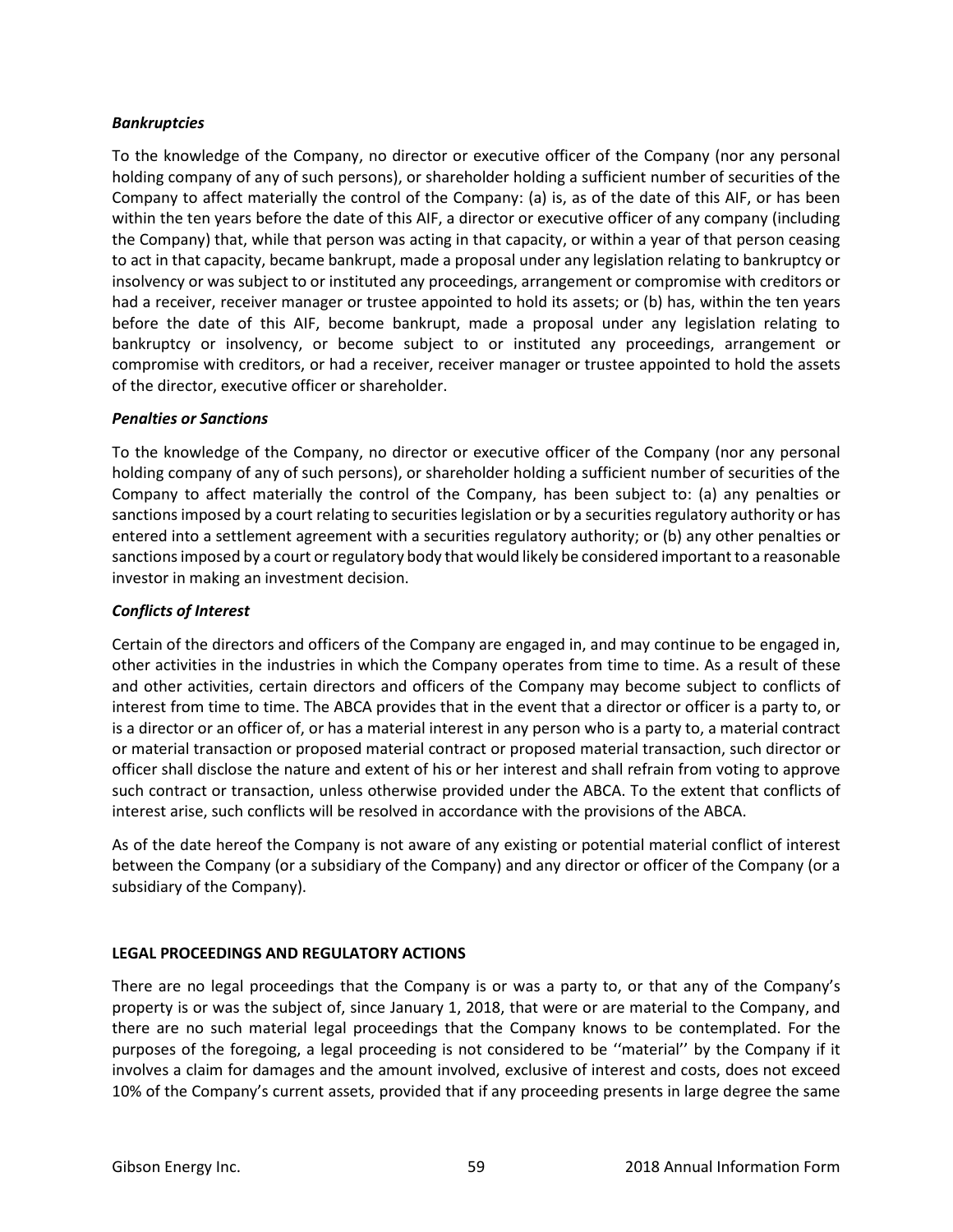legal and factual issues as other proceedings pending or known to be contemplated, the Company has included the amount involved in the other proceedings in computing the percentage. See ''Risk Factors''.

There were no: (i) penalties or sanctions imposed against the Company by a court relating to securities legislation or by a securities regulatory authority during the financial year ended December 31, 2018; (ii) other penalties or sanctions imposed by a court or regulatory body against the Company that would likely be considered important to a reasonable investor in making an investment decision; or (iii) settlement agreements the Company entered into before a court relating to securities legislation or with a securities regulatory authority, during the financial year ended December 31, 2018.

## **INTERESTS OF MANAGEMENT AND OTHERS IN MATERIAL TRANSACTIONS**

Except as otherwise set out herein, there were no material interests, direct or indirect, of any director or executive officer of the Company, any person or company that beneficially owns, or controls or directs, directly or indirectly, more than 10% of the outstanding Common Shares, or any associate or affiliate of any of such persons or companies, in any transaction within the three most recently completed financial years or during the current financial year that has materially affected or is reasonably expected to materially affect the Company.

## **TRANSFER AGENT AND REGISTRAR**

The transfer agent, registrar and dividend distribution agent for the Common Shares and the Debentures is Computershare Trust Company of Canada at its principal offices in Calgary, Alberta and Toronto, Ontario.

## **MATERIAL CONTRACTS**

The only material contract entered into by Gibson during the most recently completed financial year, or before the most recently completed financial year and still in effect, other than in the ordinary course of business, is the Amending Agreement. See "Description of Capital Structure – Debt" for a description of the Amending Agreement.

## **EXPERTS**

PricewaterhouseCoopers LLP has prepared the audit report on the consolidated financial statements of the Company for the year ended December 31, 2018. PricewaterhouseCoopers LLP is independent within the meaning of the Rules of Professional Conduct of the Chartered Professional Accountants of Alberta.

## **ADDITIONAL INFORMATION**

Additional information relating to the Company is available via SEDAR at www.sedar.com.

Additional information including directors' and officers' remuneration and indebtedness, principal holders of the Company's securities and securities authorized for issuance under equity compensation plans is contained in the Company's information circular dated March 28, 2018 for its most recent annual general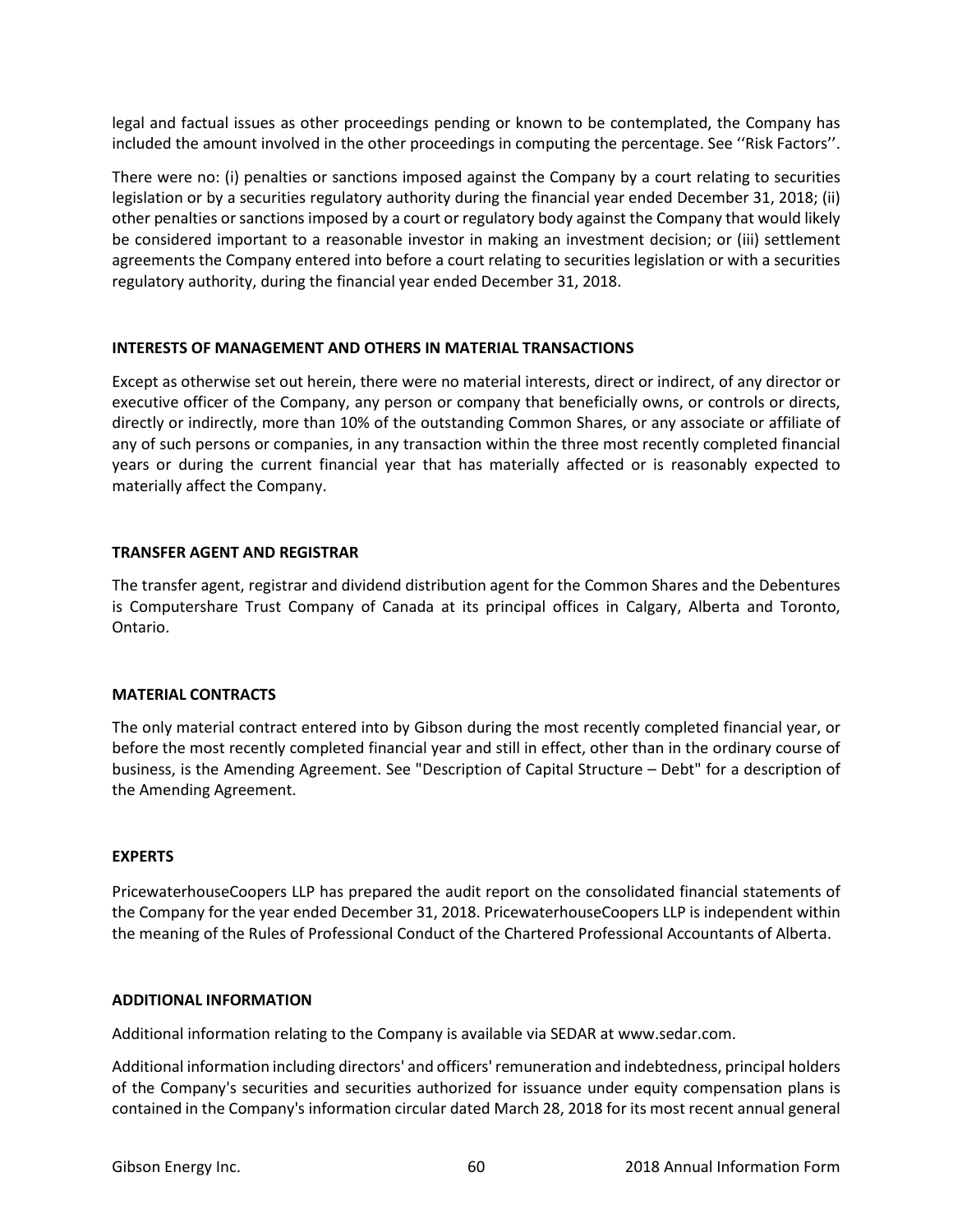meeting of Shareholders that involved the election of directors. Additional financial information is provided in the Company's audited consolidated financial statements and Management's Discussion and Analysis for the year ended December 31, 2018.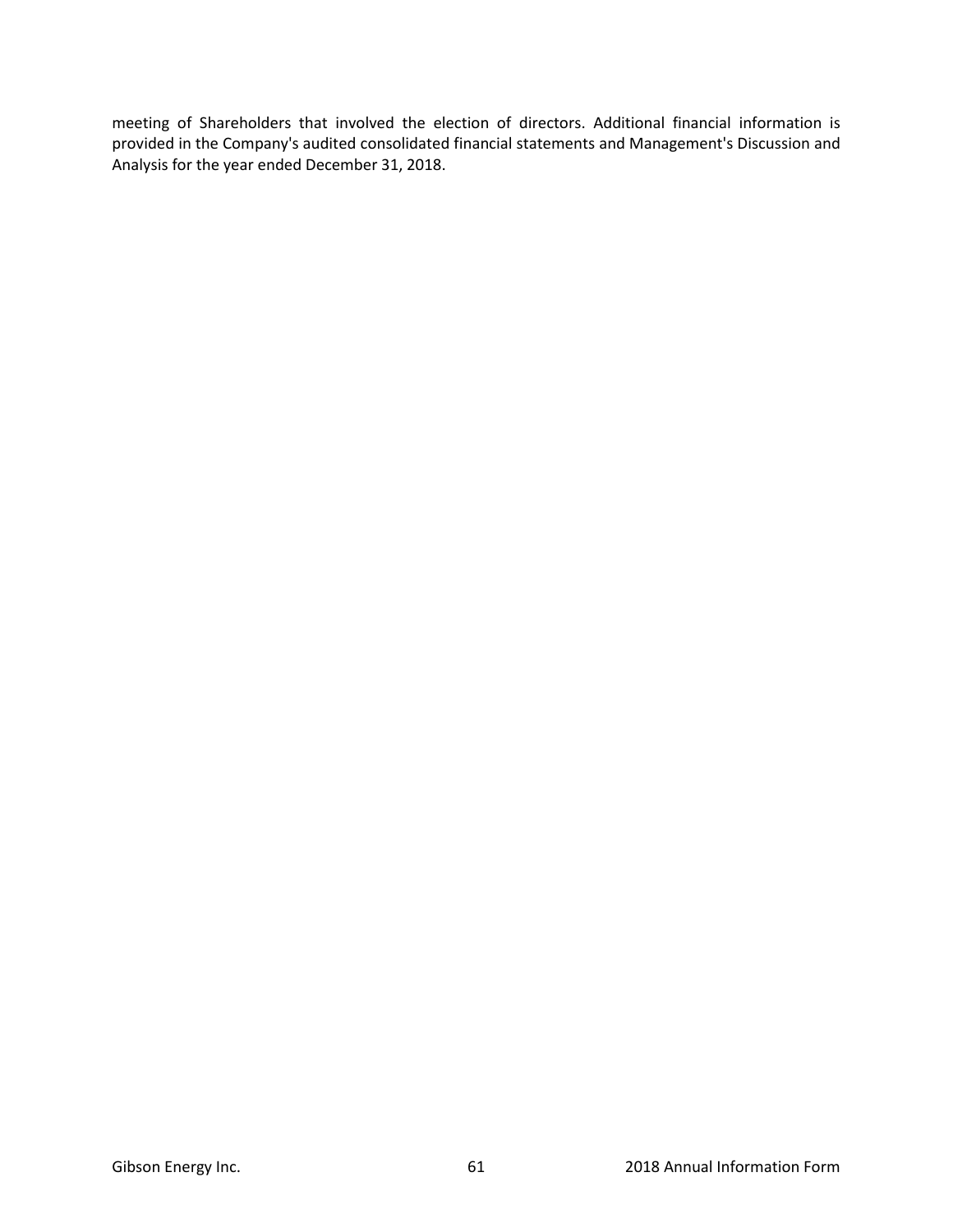# **APPENDIX "A" AUDIT COMMITTEE CHARTER**

## **A. POLICY STATEMENT**

It is the policy of Gibson Energy Inc. (the ''**Company**'') to establish and maintain an audit committee (the ''**Committee**'') to assist the Board of Directors (the ''**Board**'') in carrying out its oversight responsibility regarding the Company's internal controls, financial reporting and risk management processes. The Committee will be provided with resources commensurate with the duties and responsibilities assigned to it by the Board including administrative support. If determined necessary by the Committee, it will have the discretion to institute investigations of improprieties, or suspected improprieties within the scope of its responsibilities, including the standing authority to retain special counsel or experts.

## **B. REPORTING AND ACCOUNTABILITY**

- 1. The Committee is accountable to the Board. The Committee shall, after each meeting, report to the Board the results of its activities and any reviews undertaken and make recommendations to the Board as deemed appropriate.
- 2. All information reviewed and discussed by the Committee at any meeting shall be retained and made available for examination by the Board.
- 3. The Committee shall review and assess the adequacy of this Charter on an annual basis and, where necessary, will recommend changes to the Board for its approval.
- 4. Each year the Committee and each member thereof shall review and evaluate its performance and submit itself to a review and assessment by the Board.

# **C. COMPOSITION OF THE COMMITTEE**

- 1. The Committee will consist of at least three Directors appointed annually by the Board. Where a vacancy occurs at any time in the membership of the Committee, such vacancy may be filled by the appointment of the Board. The Board may seek advice as considered necessary, including from management of the Company and any committee of the Board, including the Corporate Governance, Compensation and Nomination Committee, in identifying qualified candidates. Each year the Board will designate one member as a chairman of the Committee (the ''Chair'').
- 2. Each director appointed to the Committee by the Board shall be independent (as defined by National Instrument 52-110 — Audit Committees (or any successor instrument) of the Canadian Securities Administrators (''NI 52-110'') except to the extent permitted by NI 52-110.
- 3. Each member of the Committee shall be ''financially literate'' as defined in NI 52-110. In order to be financially literate, a director must be, at a minimum, able to read and understand basic financial statements, and at least one member shall have ''accounting or related financial management expertise'', meaning the ability to analyze and interpret a full set of financial statements, including the notes attached thereto, in accordance with Canadian generally accepted accounting principles recognized by the Chartered Professional Accountants of Canada from time to time and applicable to publicly accountable enterprises (''GAAP'').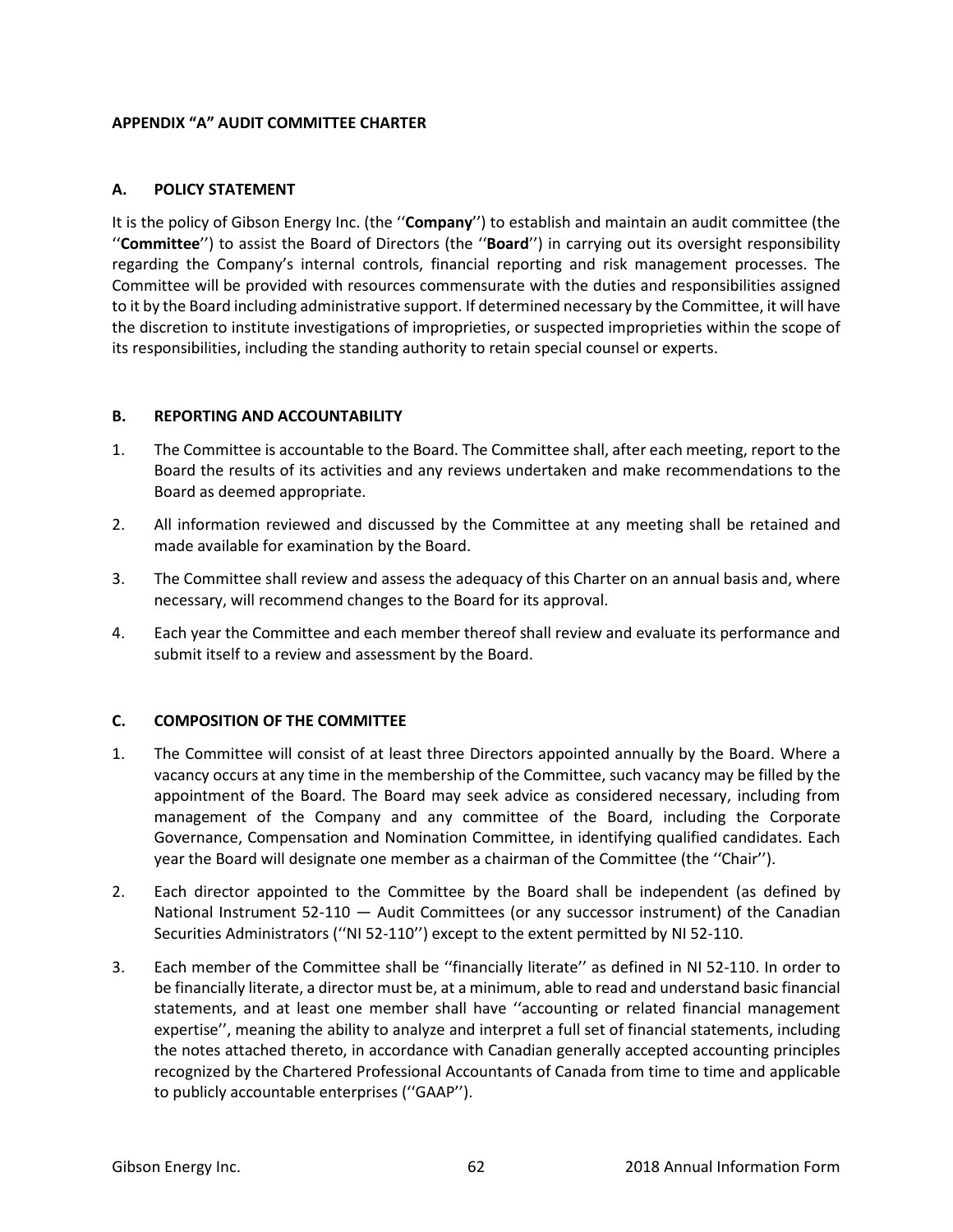4. A director appointed by the Board to the Committee shall be a member of the Committee until replaced by the Board or until his or her resignation.

## **D. MEETINGS OF THE COMMITTEE**

- 1. The Committee shall meet as often as it determines necessary, but not less frequently than quarterly at such times and places as may be designated by the Chair of the Committee and whenever a meeting is requested by the Board, a member of the Committee or a senior officer of the Company.
- 2. Notice of each meeting of the Committee shall be given by the Chair to each member of the Committee and to the external auditors of the Company, who shall be entitled to attend each meeting of the Committee and shall attend whenever requested to do so by a member of the Committee.
- 3. Notice of a meeting of the Committee shall:
	- (a) be in writing;
	- (b) state the nature of the business to be transacted at the meeting in reasonable detail, in the form of an agenda;
	- (c) to the extent practicable, be accompanied by copies of documentation to be considered at the meeting; and
	- (d) be given at least two business days prior to the time stipulated for the meeting or such shorter period as the members of the Committee may permit.
- 4. A quorum for a meeting of the Committee shall consist of a simple majority of the members of the Committee. However, it shall be the practice of the Committee to require review, and, if necessary, approval of certain important matters by all members of the Committee. The presence in person or by telephone of a majority of the Committee's members constitutes a quorum for any meeting.
- 5. The affirmative vote of a majority of the members of the Committee participating in any meeting of the Committee at which a majority of the members constituting a quorum are present is necessary for the adoption of any resolution.
- 6. A member or members of the Committee may participate in a meeting of the Committee by means of such telephonic, electronic or other communication facilities as permit all persons participating in the meeting to communicate adequately with each other. A member participating in such a meeting by any such means is deemed to be present at the meeting.
- 7. In the absence of the Chair of the Committee, the members of the Committee shall choose one of the members present to be Chair of the meeting. In addition, the Chair of the Committee shall choose one of the persons present to be the Secretary of the meeting.
- 8. The Chairman of the Board, directors of the Company who are not members of the Committee, senior management of the Company and other parties invited by the Committee may attend meetings of the Committee on a non-voting basis; however the Committee (a) shall meet with the external auditors independent of management, as necessary, in the sole discretion of the Committee, but in any event, not less than quarterly; and (b) may meet separately with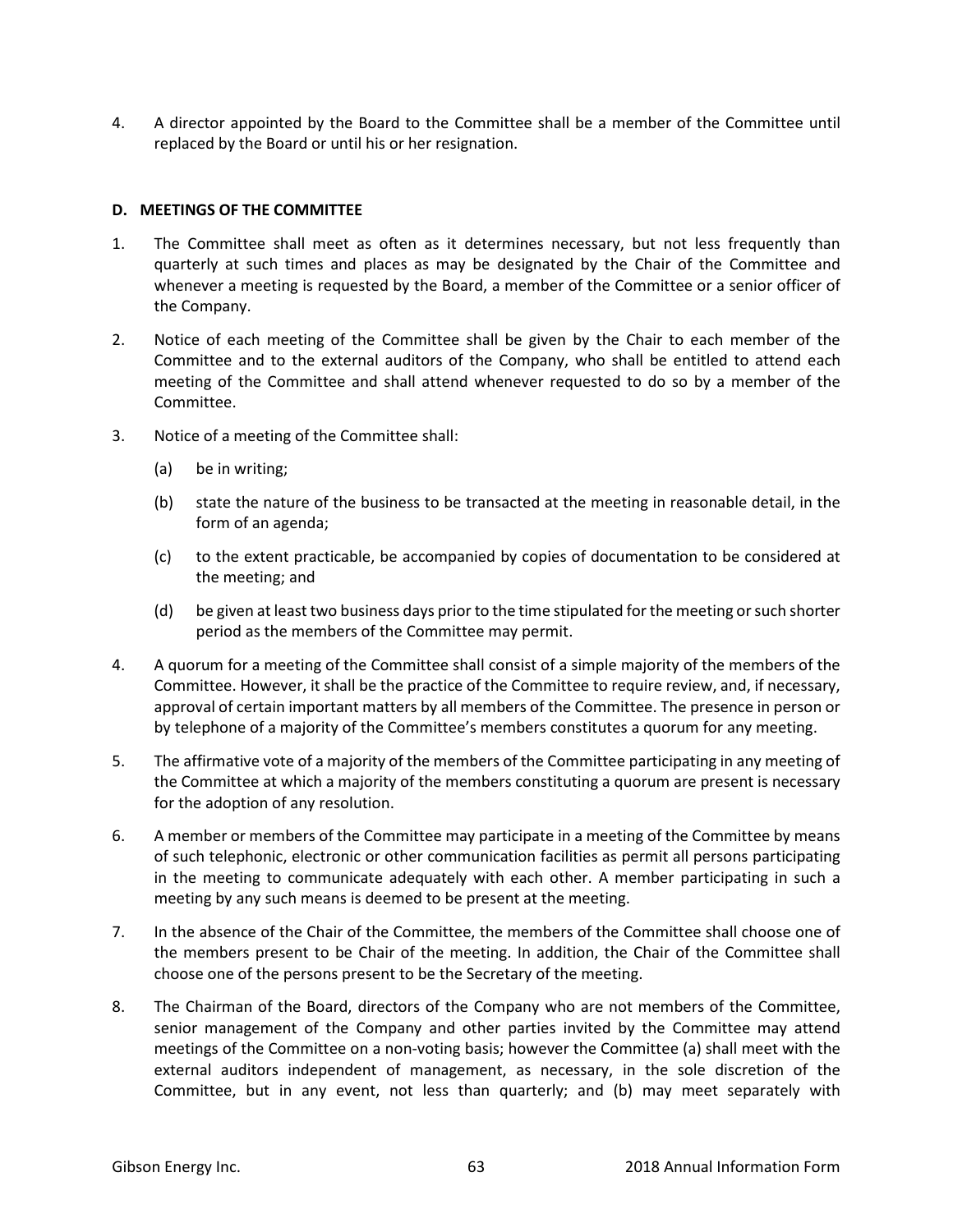management. The Committee may request any officer or employee of the Company or the Company's legal counsel to attend all or parts of a Committee meeting, or to meet with any members of, or consultants to, the Committee.

9. Minutes shall be kept of all meetings of the Committee and shall be signed by the Chair and the Secretary of the meeting. A report in respect of each meeting of the Committee shall be provided to the Board.

## **E. DUTIES AND RESPONSIBILITIES**

## **1. Committee's Authority**

The Committee shall have the authority to:

- (a) inspect any and all of the books and records of the Company, its subsidiaries and affiliates;
- (b) discuss with the management of the Company, its subsidiaries and affiliates and senior staff of the Company, any affected party and the external auditors, such accounts, records and other matters as any member of the Committee considers necessary and appropriate;
- (c) engage independent counsel and other advisors as it determines necessary to carry out its duties; and
- (d) set and pay the compensation for any advisors employed by the Committee.

## **2. Oversight in Respect of Risk Management**

The Committee shall:

- (a) identify and monitor the principal risks that could affect the financial reporting of the Company;
- (b) review and assess the adequacy of the Company's risk management policies, hedging policies, systems, controls and procedures with respect to the Company's principal business risks, and report regularly to the Board;
- (c) monitor the integrity of the Company's financial reporting process and system of internal controls regarding financial reporting and accounting compliance;
- (d) deal directly with the external auditors to approve external audit plans, other services (if any) and the external auditors' fees;
- (e) directly oversee the external audit process and results (in addition to items described in Section 5 below);
- (f) review the amount and terms of any insurance to be obtained or maintained by the Company with respect to risks inherent in its operations and potential liabilities incurred by the directors or officers in the discharge of their duties and responsibilities; and
- (g) provide an avenue of communication among the external auditors, management and the Board.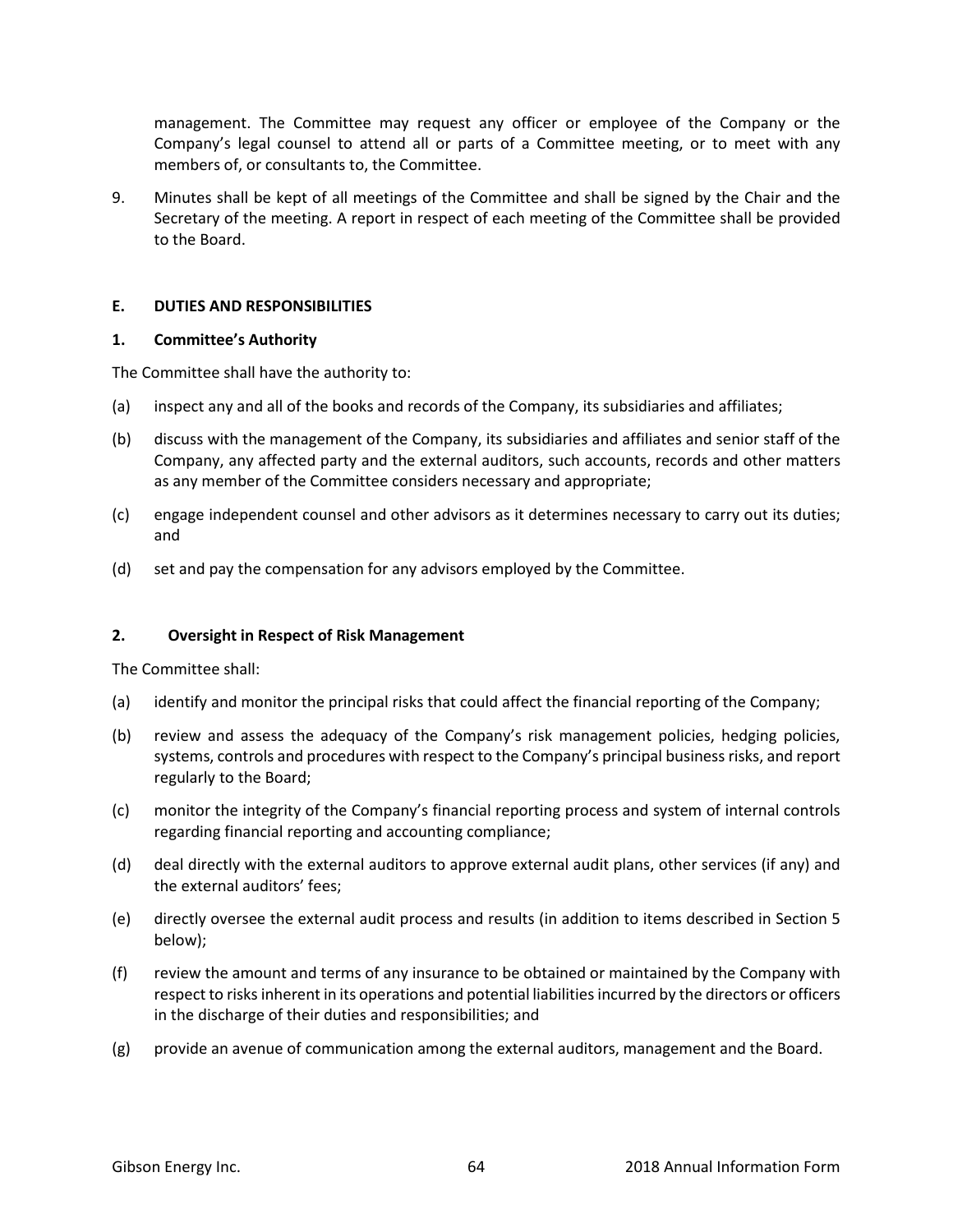## **3. Oversight in Respect of Internal Controls**

The Committee shall:

- (a) monitor the quality and integrity of the Company's system of internal controls, disclosure controls and management information systems through discussions with management and the external auditors;
- (b) oversee the system of internal controls by: (i) consulting with the external auditors regarding the effectiveness of the Company's internal controls; (ii) monitoring policies and procedures for internal accounting, financial controls and management information, electronic data controls and computer security; (iii) obtaining from management adequate assurances that all statutory payments and withholdings have been made; and (iv) taking other actions as considered necessary;
- (c) review management's processes in place to prevent and detect fraud and illegality and oversee any investigations of alleged fraud and illegality relating to the Company's finances and any resulting actions;
- (d) be responsible for establishing, maintaining and reviewing on a periodic basis, procedures for: (i) the receipt, retention, and treatment of complaints received by the Company regarding accounting, internal accounting controls, or auditing matters; and (ii) the confidential, anonymous submission by employees of the Company of concerns regarding questionable accounting or auditing matters;
- (e) review and discuss with the Chief Executive Officer and Chief Financial Officer of the Company the procedures undertaken in connection with the Chief Executive Officer and Chief Financial Officer certifications for the annual and/or quarterly filings with applicable securities regulatory authorities;
- (f) review disclosures made by the Chief Executive Officer and Chief Financial Officer to the Company during their certification process for annual and/or quarterly financial statements with applicable securities regulatory authorities about any significant deficiencies in the design or operation of internal controls which adversely affect the Company's ability to record, process, summarize and report financial data or any material weaknesses in the internal controls, and any fraud involving management or other employees of the Company who have a significant role in the Company's internal controls; and
- (g) review or satisfy itself that adequate procedures are in place for the review of the Company's public disclosure of financial information extracted from the Company's financial statements and periodically assess the adequacy of those procedures.

# **4. Oversight in Respect of the External Auditors**

The Committee shall:

- (a) receive confirmation from the external auditors as to their standing as a "participating audit firm" and their compliance with any restrictions or sanctions imposed by the Canadian Public Accountability Board as those concepts are set forth in National Instrument 52-108 – Auditor Oversight (or any successor instrument) of the Canadian Securities Administrators;
- (b) be directly responsible for overseeing the work of the external auditors (including the resolution of any disagreements between management and the external auditors regarding financial reporting), monitor the independence and performance of the external auditors, annually assess the quality of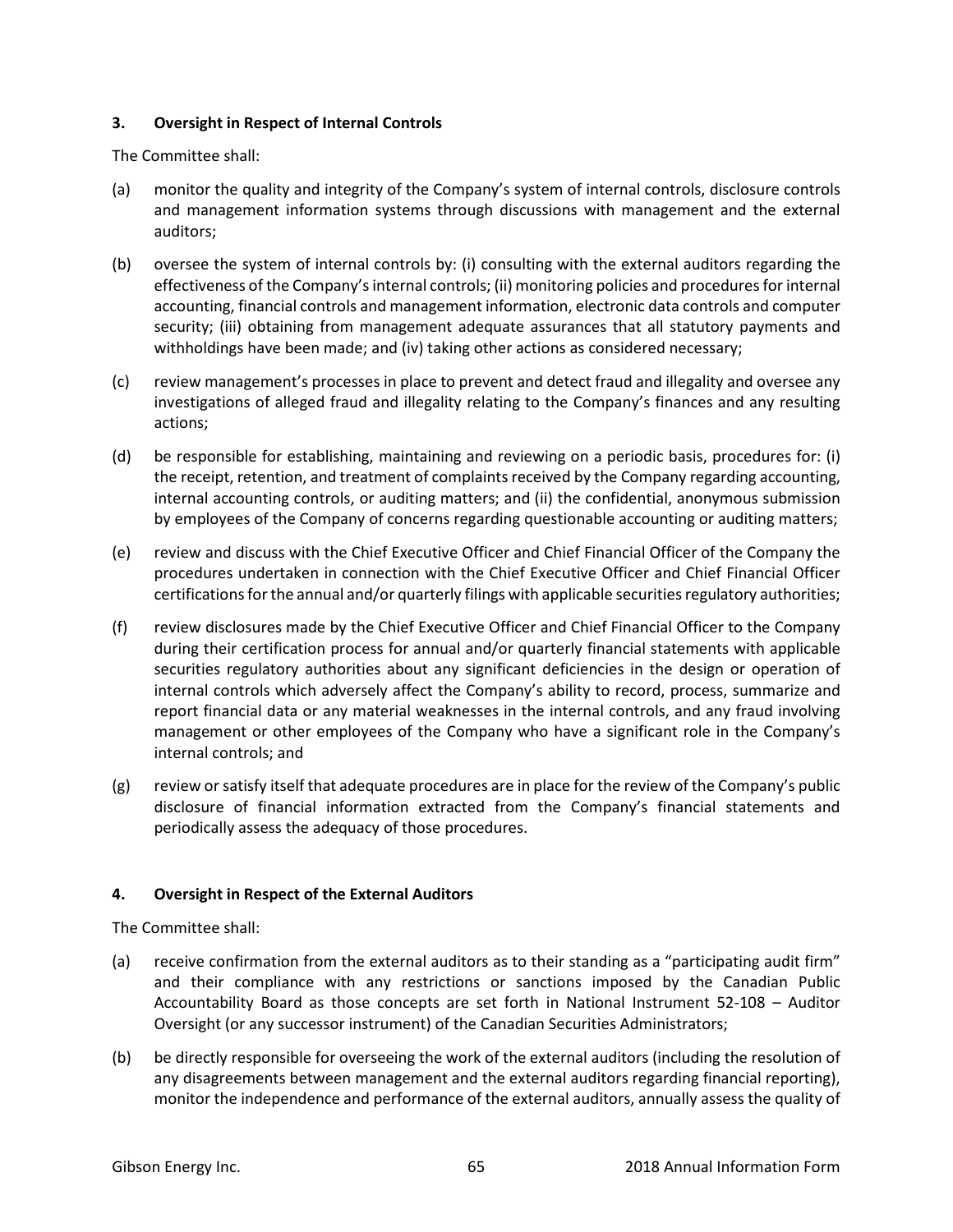services provided by the external auditor and annually recommend to the Board the appointment and compensation of the external auditors or the discharge of the external auditors when circumstances are warranted;

- (c) consider the recommendations of management in respect of the appointment of the external auditors;
- (d) pre-approve all non-audit services to be provided to the Company by the external auditors, or the external auditors of the Company's subsidiaries;
- (e) approve the engagement letter for non-audit services to be provided by the external auditors or affiliates, together with estimated fees, and considering the potential impact of such services on the independence of the external auditors;
- (f) when there is to be a change of external auditors, review all issues and provide documentation related to the change, including the information to be included in the Notice of Change of Auditor and documentation required pursuant to National Instrument 51-102 —Continuous Disclosure Obligations (or any successor instrument) of the Canadian Securities Administrators and the planned steps for an orderly transition period;
- (g) as applicable, review any material issues raised by a quality control review of the external auditor and any issues raised by a government authority or professional authority investigation of the external auditor; and
- (h) review all reportable events, including disagreements, unresolved issues and consultations, as defined by applicable securities policies, on a routine basis, whether or not there is to be a change of external auditors.

## **5. Oversight in Respect of the Annual Audit, Financial Disclosure and Accounting Practices**

The Committee shall:

- (a) review the Company's audit plan with the external auditors and management;
- (b) discuss with management and the external auditors any proposed changes in major accounting policies, standards or principles, the presentation and impact of significant risks and uncertainties and key estimates and judgments of management that may be material to financial reporting;
- (c) review with management and the external auditors significant financial reporting issues arising during the most recent fiscal period and the resolution or proposed resolution of such issues;
- (d) review any problems experienced or concerns expressed by the external auditors in performing an audit, including any restrictions imposed by management or significant accounting issues on which there was a disagreement with management;
- (e) confirm through discussions with management and the external auditors that GAAP and all applicable laws or regulations related to financial reporting and disclosure have been complied with;
- (f) review any actual or anticipated litigation or other events, including tax assessments, which could have a material current or future effect on the Company's financial statements, and the disclosure of such in the financial statements;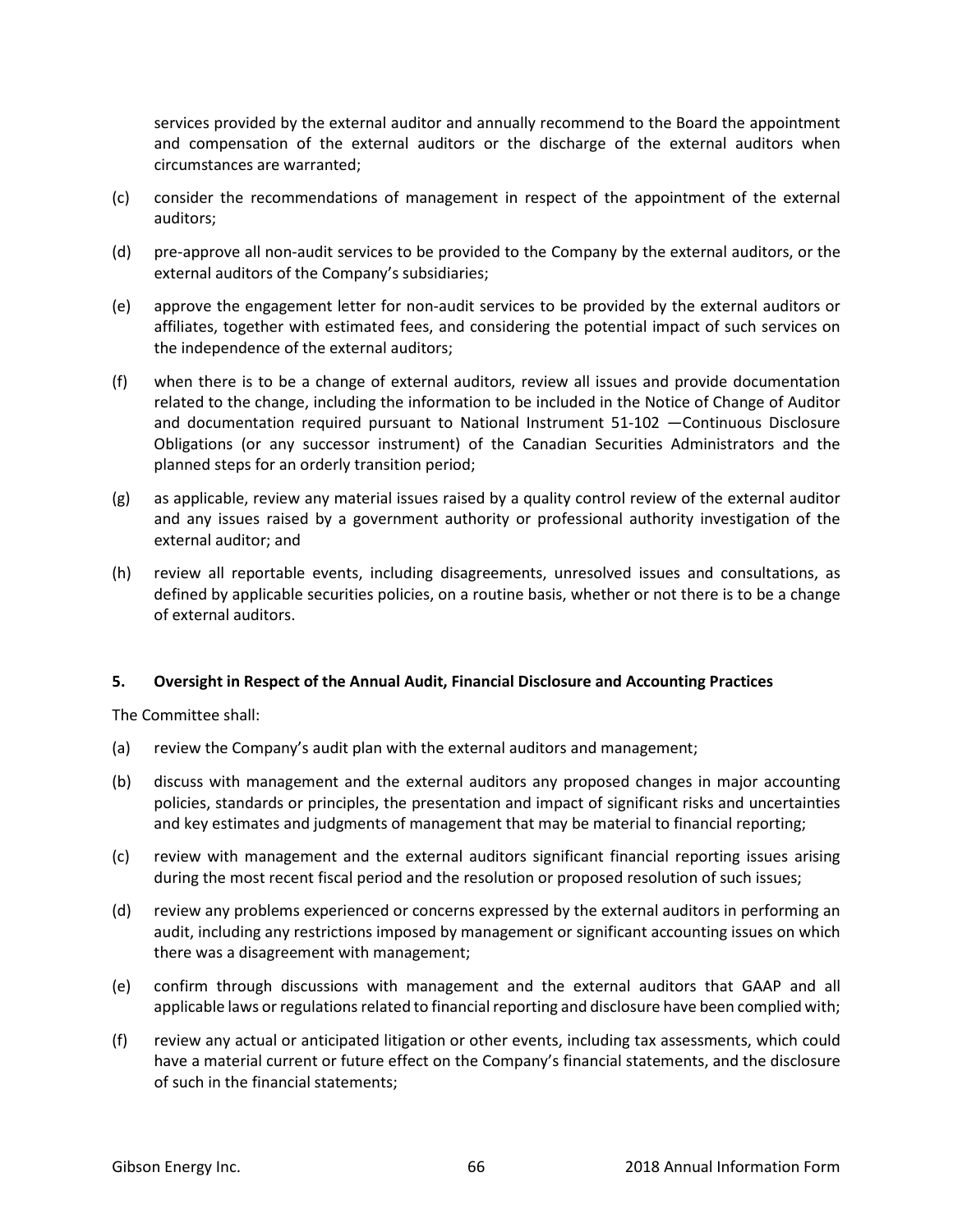- (g) meet with management and the external auditors to review, and to recommend to the Board for approval prior to public disclosure, the audited annual financial statements and unaudited quarterly financial statements, including reviewing the report of the external auditors, the specific disclosures in the management's discussion and analysis, and the quarterly interim reports;
- (h) meet with management and the external auditors to review and discuss, and to recommend to the Board for approval prior to public disclosure:
- (i) the annual information form;
- (ii) the portions of the management proxy circular, for any annual or special meeting of shareholders, containing significant information within the Committee's mandate;
- (iii) all audited and unaudited financial statements included in prospectuses or other offering documents;
- (iv) all prospectuses and all documents which may be incorporated by reference in a prospectus, other than any pricing supplement issued pursuant to a shelf prospectus;
- (v) any significant financial information respecting the Company contained in a material change report;
- (vi) any unaudited interim financial statements, other than quarterly statements;
- (vii) any audited financial statements, other than annual statements, required to be prepared regarding the Company or its subsidiaries or benefit plans if required to be made publicly available or filed with a regulatory agency;
- (viii) each press release that contains significant financial information respecting the Company or contains estimates or information regarding the Company's future financial performance or prospects (such as annual and interim earnings press releases);
- (ix) the type and presentation of information to be included in such press releases (in particular, the use of ''pro forma'' or ''adjusted'' non-GAAP information); and
- (x) financial information and any earnings guidance proposed to be provided to analysts and rating agencies;
- (i) upon request and as applicable, review the external auditor's management comment letter and management's responses thereto and inquire as to any disagreements between management and external auditors; and
- (j) discuss with management the effect of any off-balance sheet transactions, arrangements, obligations and other relationships with unconsolidated entities or other persons that may have a material current or future effect on the Company's financial condition, changes in financial condition, results of operations, liquidity, capital expenditures, capital resources, or significant components of revenues and expenses.

## **6. Oversight in Respect of Other Items**

The Committee shall:

(a) review with management at least annually the financing strategy and plans of the Company;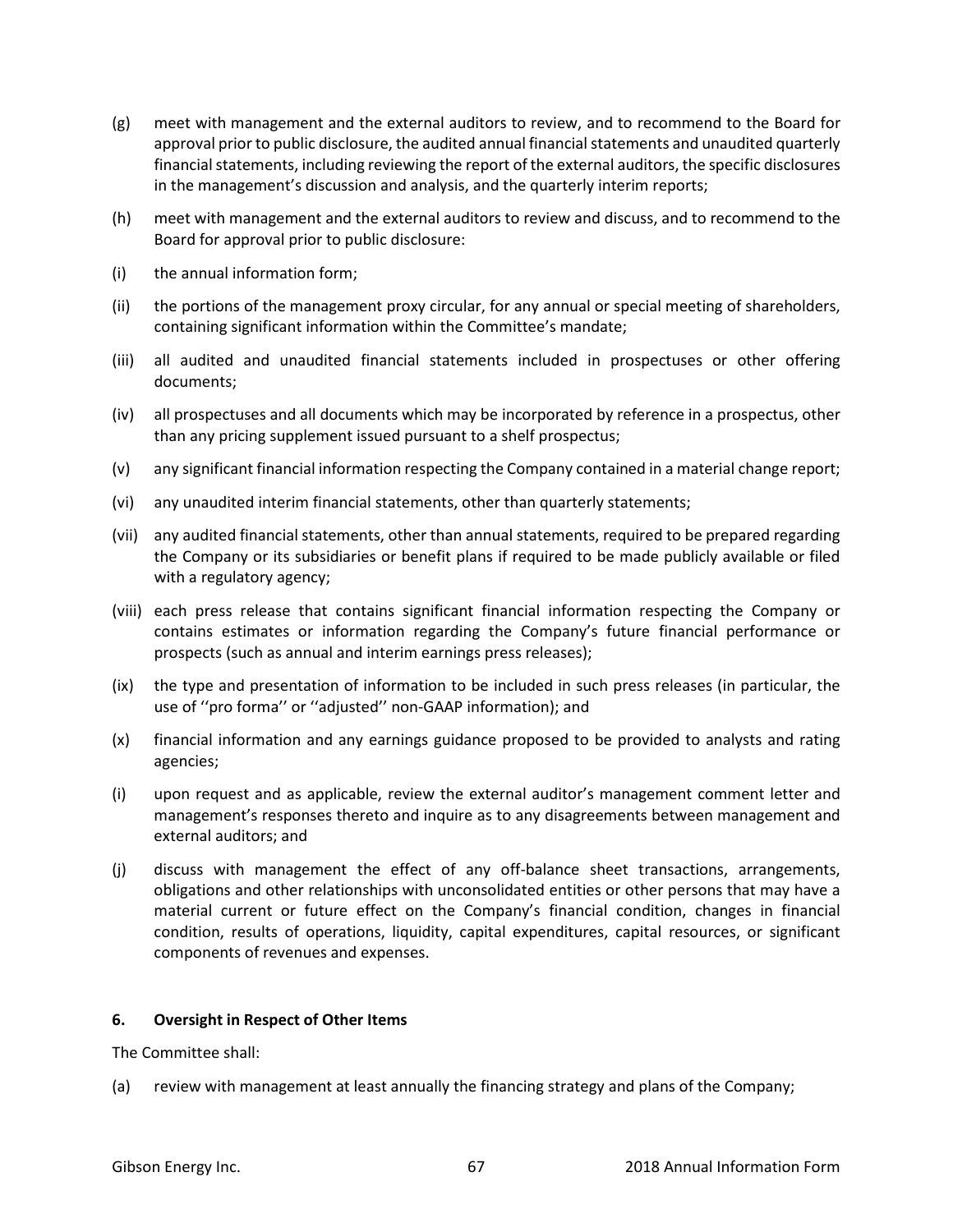- (b) review the appointments of the Chief Financial Officer and any key financial managers who are involved in the financial reporting process;
- (c) enquire into and determine the appropriate resolution of any conflict of interest in respect of audit or financial matters which are directed to the Committee by any member of the Board, a shareholder of the Company, the external auditors or management;
- (d) periodically review with management the responsibilities, performance and effectiveness of the internal audit function of the Company;
- (e) review the Company's accounting and reporting of environmental costs, liabilities and contingencies;
- (f) review and approve the Company's hiring policies regarding partners, employees and former partners and employees of the present and former external auditors;
- (g) be responsible for meeting separately, on a periodic basis, with the internal auditors (or other personnel responsible for the internal audit function);
- (h) review legal and regulatory matters, including correspondence with, and reports received from, regulators and government agencies, that may have a material impact on the Company's financial statements, financial reporting and related corporate compliance and programs;
- (i) conduct other investigations or assignments as assigned by the Board or deemed necessary by the Committee to fulfill its mandate.

## **7. Approval of Audit and Permitted Non-Audit Services Provided by the External Auditors**

- (a) Over the course of any year there will be two levels of approvals that will be provided. The first is the existing annual Committee approval of the audit engagement and identifiable permitted nonaudit services for the coming year. The second is in-year Committee pre-approvals of proposed audit and permitted non-audit services as they arise.
- (b) Any proposed audit and permitted non-audit services to be provided by the external auditors to the Company or its subsidiaries must receive prior approval from the Committee. The Chief Financial Officer of the Company shall act as the primary contact to receive and assess any proposed engagements from the external auditors.
- (c) The Committee is also authorized to approve non-audit services that may be provided by a party that is not the external auditors. Examples may be a quarterly review or consulting advice relating to the quarterly financial statements (which the Committee may approve without committing the Company to have a quarterly review of the financial statements on an ongoing basis), tax advice and tax consulting services, or any other consulting services that the Committee determines that it will obtain from any party that is not the external auditors.
- (d) Following receipt and initial review for eligibility by the primary contacts, a proposal would then be forwarded to the Committee for review and confirmation that a proposed engagement is permitted.
- (e) In the majority of such instances, proposals may be received and considered by the Chair (or such other member of the Committee who may be delegated authority to approve audit and permitted